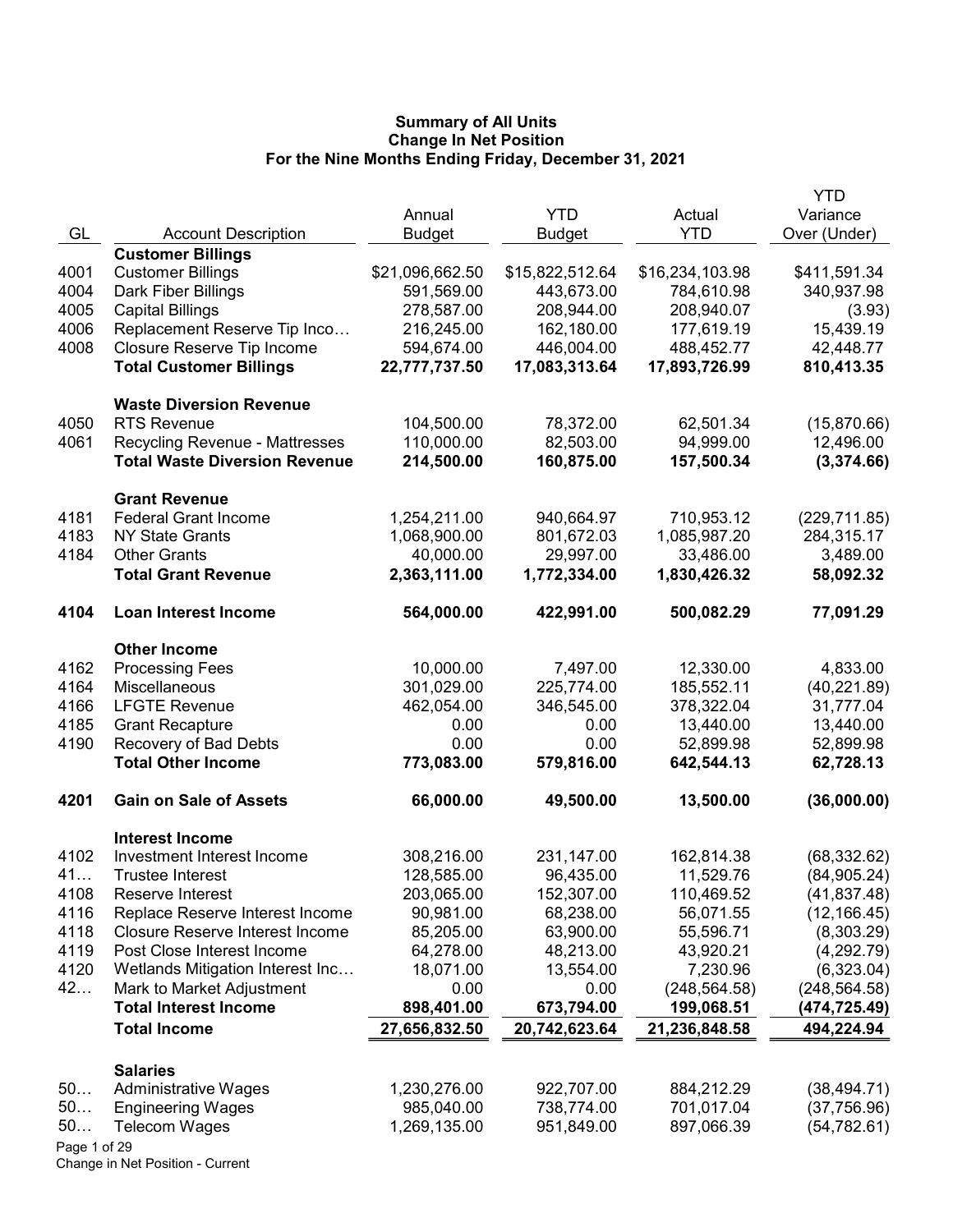|      |                                           |               |               |              | <b>YTD</b>    |
|------|-------------------------------------------|---------------|---------------|--------------|---------------|
|      |                                           | Annual        | <b>YTD</b>    | Actual       | Variance      |
| GL   | <b>Account Description</b>                | <b>Budget</b> | <b>Budget</b> | <b>YTD</b>   | Over (Under)  |
| 50   | <b>Regional Development Wages</b>         | 347,175.00    | 260,379.00    | 224,321.01   | (36,057.99)   |
| 50   | <b>MMF Wages</b>                          | 1,461,066.00  | 1,095,804.00  | 950,849.27   | (144, 954.73) |
| 50   | WQ Wages                                  | 1,063,964.50  | 797,970.42    | 749,591.49   | (48, 378.93)  |
| 50   | Overtime Wages                            | 167,174.00    | 125,379.00    | 113,794.60   | (11,584.40)   |
| 5005 | On-Call Stipend                           | 25,800.00     | 19,350.00     | 17,850.00    | (1,500.00)    |
|      | <b>Total Salaries</b>                     | 6,549,630.50  | 4,912,212.42  | 4,538,702.09 | (373, 510.33) |
|      | <b>Fringe Benefits</b>                    |               |               |              |               |
| 50   | <b>FICA Expense</b>                       | 437,050.44    | 327,790.80    | 335,640.56   | 7,849.76      |
| 50   | <b>Pension Expense</b>                    | 915,344.28    | 686,517.21    | 675,746.93   | (10,770.28)   |
| 50   | <b>VDC Expense</b>                        | 0.00          | 0.00          | 12,668.70    | 12,668.70     |
| 50   | Health Insurance                          | 851,649.50    | 638,743.86    | 592,876.42   | (45, 867.44)  |
| 50   | Retiree Health Insurance                  | 85,343.00     | 64,008.00     | 61,616.60    | (2,391.40)    |
| 50   | <b>Workers Comp</b>                       | 203,500.25    | 152,624.43    | 145,403.48   | (7,220.95)    |
| 50   | <b>Disability Insurance</b>               | 16,873.00     | 12,653.28     | 12,633.14    | (20.14)       |
| 5036 | Unemployment                              | 10,000.00     | 7,497.00      | 0.00         | (7,497.00)    |
| 50   | Post Retire Overhead                      | 479,410.00    | 359,568.00    | 334,209.00   | (25, 359.00)  |
| 5051 | Benefit Admin. Fees                       | 13,730.00     | 10,296.00     | 7,703.48     | (2,592.52)    |
| 5054 | <b>Employee Physicals &amp; Screening</b> | 16,487.00     | 12,377.97     | 8,809.90     | (3,568.07)    |
|      | <b>Total Fringe Benefits</b>              | 3,029,387.47  | 2,272,076.55  | 2,187,308.21 | (84, 768.34)  |
|      | <b>Operations &amp; Maintenance</b>       |               |               |              |               |
| 5062 | Third Party Temporary - O&M               | 16,000.00     | 11,999.88     | 0.00         | (11,999.88)   |
| 5133 | Equipment Maintenance Contr               | 314,194.00    | 235,649.97    | 167,827.60   | (67, 822.37)  |
| 5134 | <b>Maintenance Contracts</b>              | 158,520.00    | 118,890.00    | 85,360.79    | (33, 529.21)  |
| 5135 | <b>Underground Locating</b>               | 70,000.00     | 52,497.00     | 40,378.03    | (12, 118.97)  |
| 5403 | <b>Safety Equipment &amp; Supplies</b>    | 38,146.00     | 28,613.97     | 21,933.22    | (6,680.75)    |
| 5702 | Large Equipment Parts                     | 115,643.34    | 86,732.55     | 81,213.39    | (5,519.16)    |
| 5703 | <b>Small Equipment</b>                    | 9,550.00      | 7,162.47      | 1,503.50     | (5,658.97)    |
| 5704 | <b>O&amp;M Supplies</b>                   | 25,000.00     | 18,756.00     | 15,838.42    | (2,917.58)    |
| 5706 | Shop Tools                                | 10,200.00     | 7,652.97      | 2,279.63     | (5,373.34)    |
| 5708 | Fuels                                     | 275,000.00    | 206,246.97    | 222,769.10   | 16,522.13     |
| 5710 | Lubricants                                | 20,000.00     | 15,003.00     | 6,324.90     | (8,678.10)    |
| 5712 | Purchased Maintenance & Repair            | 135,000.00    | 101,250.00    | 61,951.85    | (39, 298.15)  |
| 5716 | <b>Equipment Rental</b>                   | 15,000.00     | 11,250.00     | 10,933.34    | (316.66)      |
| 5718 | Tires                                     | 20,000.00     | 15,003.00     | 13,556.30    | (1,446.70)    |
| 5720 | <b>Offnet Circuit Lease</b>               | 723,772.00    | 542,829.06    | 487,703.09   | (55, 125.97)  |
| 5770 | Other Tool, Equip & O&M                   | 11,500.00     | 8,631.00      | 2,452.04     | (6, 178.96)   |
| 5815 | Chemicals                                 | 73,000.00     | 54,756.00     | 54,933.70    | 177.70        |
| 5818 | Leachate System Expense                   | 15,000.00     | 11,250.00     | 14,775.50    | 3,525.50      |
| 5820 | <b>LFG Maintenance</b>                    | 69,156.00     | 51,867.00     | 27,775.26    | (24,091.74)   |
| 5830 | Collo Expense                             | 171,720.00    | 128,790.00    | 102,263.46   | (26, 526.54)  |
| 5834 | Permitting                                | 6,000.00      | 4,500.00      | 4,622.99     | 122.99        |
| 5835 | NYS DOT Fee                               | 10,000.00     | 7,497.00      | 2,449.00     | (5,048.00)    |
| 5836 | <b>Pole Attachment Fees</b>               | 310,643.00    | 232,983.00    | 77,314.91    | (155, 668.09) |
| 5838 | <b>Conduit Lease</b>                      | 22,195.00     | 16,650.00     | 11,024.66    | (5,625.34)    |
| 5870 | <b>Natural Habitat Enhancements</b>       | 50,000.00     | 37,503.00     | 45,276.90    | 7,773.90      |

Page 2 of 29 Change in Net Position - Current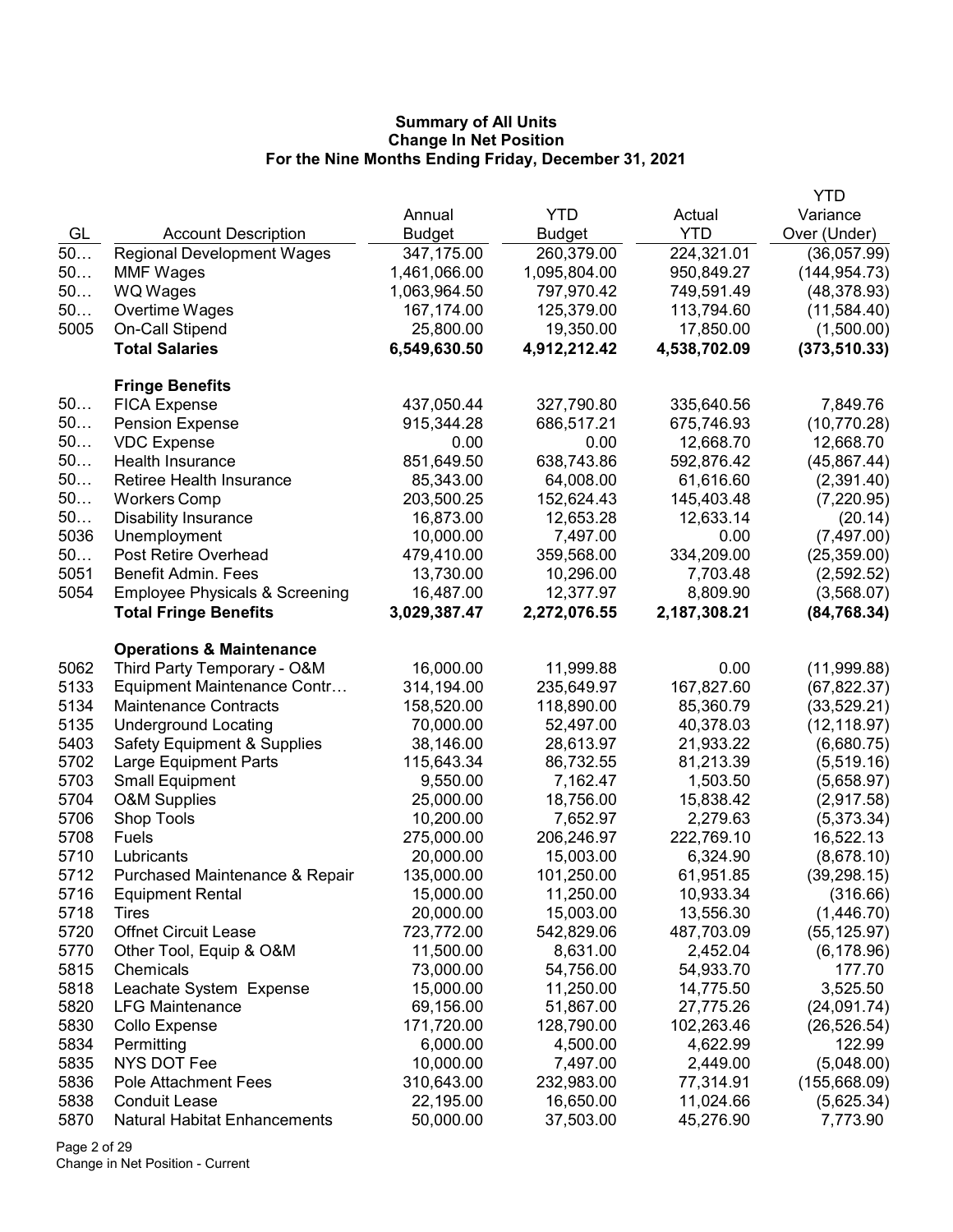|              |                                                                       |                        |                        |                        | <b>YTD</b>                |
|--------------|-----------------------------------------------------------------------|------------------------|------------------------|------------------------|---------------------------|
|              |                                                                       | Annual                 | <b>YTD</b>             | Actual                 | Variance                  |
| GL           | <b>Account Description</b>                                            | <b>Budget</b>          | Budget                 | <b>YTD</b>             | Over (Under)              |
| 5902         | Lab Fees                                                              | 8,600.00               | 6,453.00               | 5,090.00               | (1,363.00)                |
| 5904         | <b>SCADA</b>                                                          | 19,550.00              | 14,661.00              | 9,185.09               | (5,475.91)                |
| 5932         | <b>Monitoring &amp; Testing</b>                                       | 183,596.10             | 137,694.15             | 103,975.62             | (33,718.53)               |
| 6008         | <b>Contract Hauling</b>                                               | 10,000.00              | 7,499.88               | 918.00                 | (6,581.88)                |
| 6010         | <b>Cape Vincent Reserve</b>                                           | 700.00                 | 522.00                 | 700.00                 | 178.00                    |
| 6110         | Marketing                                                             | 5,000.00               | 3,753.00               | 0.00                   | (3,753.00)                |
| 8090         | <b>Purchases for Resale</b>                                           | 120,500.00             | 90,371.97              | 52,858.44              | (37, 513.53)              |
|              | Total O & M                                                           | 3,033,185.44           | 2,274,918.84           | 1,735,188.73           | (539, 730.11)             |
|              |                                                                       |                        |                        |                        |                           |
| 50           | <b>Recycling Transfer Station</b>                                     |                        |                        |                        |                           |
| 50           | <b>Material Reprocessing Wages</b>                                    | 235,603.00<br>6,419.00 | 176,706.00<br>4,815.00 | 144,395.47<br>8,116.73 | (32,310.53)               |
| 50           | <b>Material Reprocessing OT</b>                                       | 16,273.00              |                        |                        | 3,301.73                  |
| 50           | <b>FICA Expense</b>                                                   |                        | 12,204.00              | 11,064.24              | (1, 139.76)               |
| 50           | <b>Pension Expense</b>                                                | 32,531.00<br>29,297.00 | 24,399.00              | 19,219.19              | (5, 179.81)               |
| 50           | Health Insurance                                                      |                        | 21,969.00              | 15,711.60<br>12,915.78 | (6, 257.40)               |
| 50           | <b>Workers Comp</b>                                                   | 18,663.00<br>893.00    | 13,995.00<br>666.00    | 0.00                   | (1,079.22)                |
| 50           | <b>Disability Insurance</b>                                           |                        |                        |                        | (666.00)                  |
| 6300         | Post Retire Overhead<br>RTS -Safety Equipment & Sup                   | 25,944.00<br>2,500.00  | 19,458.00              | 16,376.25              | (3,081.75)                |
| 6305         |                                                                       | 7,500.00               | 1,872.00               | 1,549.35               | (322.65)                  |
| 6310         | RTS - Large Equipment Parts                                           |                        | 5,625.00               | 3,446.22               | (2, 178.78)               |
|              | RTS - Small Equipment                                                 | 4,000.00               | 2,997.00               | 670.83                 | (2,326.17)                |
| 6315<br>6320 | RTS - O&M Supplies                                                    | 5,000.00               | 3,746.97               | 1,158.69               | (2,588.28)                |
| 6325         | RTS - Fuels<br>RTS - Purchased Maintenance                            | 10,000.00              | 7,497.00               | 3,424.02               | (4,072.98)                |
|              |                                                                       | 7,500.00               | 5,625.00               | 3,760.71               | (1,864.29)                |
| 6330<br>6335 | RTS - Contract Hauling                                                | 59,440.00              | 44,580.06              | 11,572.50              | (33,007.56)               |
| 6340         | RTS - Office Supplies                                                 | 1,000.00               | 747.00<br>792.00       | 14.13<br>0.00          | (732.87)                  |
| 6345         | <b>RTS - Cellular Services</b>                                        | 1,050.00               |                        |                        | (792.00)                  |
|              | RTS - Other Communications                                            | 2,400.00               | 1,800.00               | 1,124.69               | (675.31)                  |
| 6350         | RTS - Office Equipment Mainte                                         | 500.00                 | 378.00                 | 0.00                   | (378.00)                  |
| 6355         | RTS - Employee Mileage Reim                                           | 50.00                  | 36.00                  | 0.00                   | (36.00)                   |
| 6360         | RTS - Employee Uniforms                                               | 1,480.00               | 1,107.00               | 1,075.11               | (31.89)                   |
| 6365         | RTS - Gas & Electric                                                  | 11,000.00              | 8,250.03               | 7,806.70               | (443.33)                  |
| 6370<br>6375 | RTS - Propane                                                         | 4,000.00               | 2,997.00               | 2,954.09<br>67.46      | (42.91)                   |
|              | RTS - Building Supplies                                               | 1,000.00               | 747.00<br>747.00       |                        | (679.54)                  |
| 6380         | RTS - Site Supplies                                                   | 1,000.00               |                        | 0.00                   | (747.00)                  |
| 6385         | RTS - Building Maintenance &                                          | 1,000.00               | 749.97                 | 0.00                   | (749.97)                  |
| 6390         | RTS - Site Maintenance & Repair                                       | 4,000.00               | 2,997.00               | 1,775.00               | (1,222.00)                |
| 6395         | RTS - Auto/Light Truck Rep. &                                         | 2,000.00               | 1,503.00               | 0.00                   | (1,503.00)                |
| 6400         | RTS - Auto/Light Truck Fuel                                           | 500.00                 | 378.00                 | 340.05                 | (37.95)                   |
| 6410         | RTS - Programming & Software<br><b>Total Recycling Transfer Stati</b> | 1,155.00<br>493,698.00 | 864.00<br>370,248.03   | 0.00<br>268,538.81     | (864.00)<br>(101, 709.22) |
|              |                                                                       |                        |                        |                        |                           |
|              | <b>Waste Diversion</b>                                                |                        |                        |                        |                           |
| 5125         | <b>Promotional Materials - RRR</b>                                    | 75,000.00              | 56,250.00              | 38,861.85              | (17,388.15)               |
| 6009         | <b>Household Hazardous Waste</b>                                      | 76,250.00              | 57,187.53              | 75,248.80              | 18,061.27                 |
| 6011         | Recycling Incentive                                                   | 70,000.00              | 52,497.00              | 38,909.40              | (13, 587.60)              |
| 6012         | Recycling Incentive-County Ca                                         | 238,814.00             | 179,109.00             | 93,405.07              | (85, 703.93)              |

Page 3 of 29 Change in Net Position - Current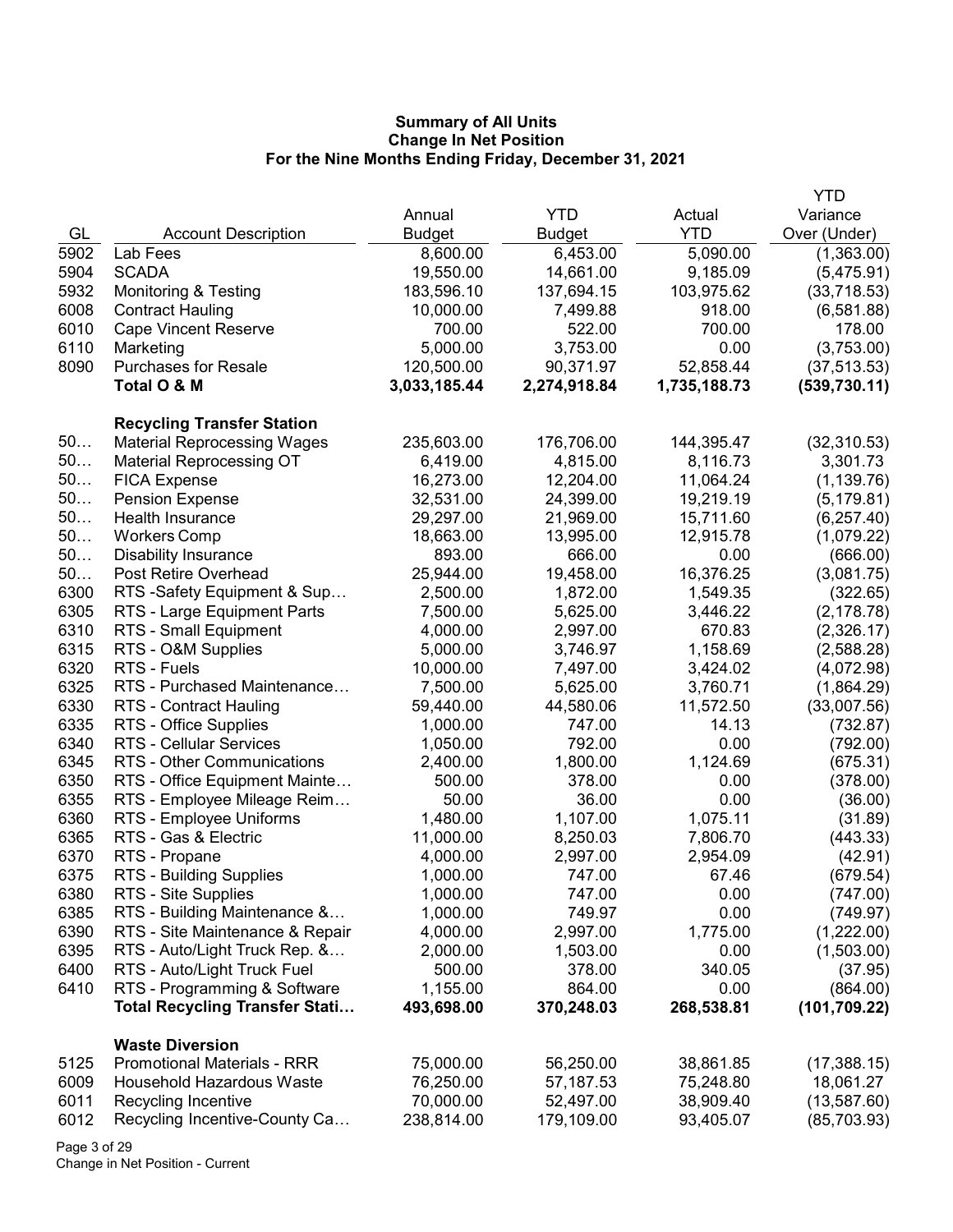|      |                                        |               |               |              | <b>YTD</b>    |
|------|----------------------------------------|---------------|---------------|--------------|---------------|
|      |                                        | Annual        | <b>YTD</b>    | Actual       | Variance      |
| GL   | <b>Account Description</b>             | <b>Budget</b> | <b>Budget</b> | <b>YTD</b>   | Over (Under)  |
| 6017 | <b>Book Debinding</b>                  | 3,200.00      | 2,400.03      | 60.00        | (2,340.03)    |
| 6018 | Mattress Recycling - All Counties      | 350,000.00    | 262,503.00    | 298,648.50   | 36,145.50     |
|      | <b>Total Waste Diversion</b>           | 813,264.00    | 609,946.56    | 545,133.62   | (64, 812.94)  |
| 6002 | <b>Sewage Treatment</b>                | 1,837,029.00  | 1,377,774.00  | 1,245,352.94 | (132, 421.06) |
| 6004 | <b>Water Purchases</b>                 | 846,831.00    | 635,132.25    | 498,244.73   | (136, 887.52) |
| 60   | <b>Closure &amp; Post Closure Care</b> | 744,157.00    | 558,117.00    | 484,926.84   | (73, 190.16)  |
| 6006 | <b>Host Community Benefits</b>         | 896,583.00    | 672,444.00    | 756,854.81   | 84,410.81     |
|      | <b>Office &amp; Administrative</b>     |               |               |              |               |
| 5053 | Misc Employee Costs                    | 9,515.00      | 7,137.00      | 2,504.36     | (4,632.64)    |
| 5102 | Office Rent                            | 171,604.00    | 128,700.00    | 120,176.02   | (8,523.98)    |
| 5104 | <b>Office Supplies</b>                 | 20,949.00     | 15,702.03     | 10,189.75    | (5, 512.28)   |
| 5110 | Postage & Shipping                     | 7,400.00      | 5,544.00      | 4,309.39     | (1,234.61)    |
| 5112 | Telephone                              | 34,270.00     | 25,695.00     | 25,504.21    | (190.79)      |
| 5114 | <b>Cellular Services</b>               | 37,350.00     | 28,019.97     | 26,746.20    | (1,273.77)    |
| 5118 | <b>Other Communications</b>            | 11,200.00     | 8,397.00      | 7,669.51     | (727.49)      |
| 5120 | Dues & Subscriptions                   | 11,140.00     | 8,358.03      | 5,235.08     | (3, 122.95)   |
| 5122 | Public Info & Advertising              | 16,171.00     | 12,150.00     | 3,899.87     | (8,250.13)    |
| 5123 | <b>Promotional Materials</b>           | 10,500.00     | 7,877.97      | 1,583.78     | (6, 294.19)   |
| 5130 | <b>Office Equipment</b>                | 18,751.00     | 14,052.06     | 12,534.20    | (1,517.86)    |
| 5132 | <b>Office Equip Maintenance</b>        | 1,200.00      | 900.00        | 0.00         | (900.00)      |
| 5170 | <b>Other Office Expenses</b>           | 9,900.00      | 7,422.03      | 3,251.91     | (4, 170.12)   |
| 5172 | <b>Filing Fees</b>                     | 24,600.00     | 18,450.00     | 0.00         | (18, 450.00)  |
| 5173 | <b>Credit Card Processing Fees</b>     | 600.00        | 450.00        | 398.95       | (51.05)       |
| 5202 | Employee Mileage Reimburse             | 27,116.00     | 20,340.00     | 16,759.12    | (3,580.88)    |
| 5204 | Empl. Meals & Incidental               | 14,525.00     | 10,890.00     | 3,898.21     | (6,991.79)    |
| 5206 | Empl. Lodging                          | 27,055.00     | 20,306.16     | 6,264.40     | (14,041.76)   |
| 5270 | <b>Travel &amp; Meeting Expense</b>    | 7,400.00      | 5,562.00      | 2,545.60     | (3,016.40)    |
| 5312 | <b>Continuing Education</b>            | 11,636.66     | 8,733.51      | 3,538.23     | (5, 195.28)   |
| 5370 | Training & Development                 | 58,365.00     | 43,785.81     | 22,861.34    | (20, 924.47)  |
| 5402 | <b>Employee Uniforms</b>               | 26,350.00     | 19,764.00     | 10,157.45    | (9,606.55)    |
| 5404 | <b>Safety Training</b>                 | 10,000.00     | 7,497.00      | 0.00         | (7,497.00)    |
| 5508 | <b>Cleaning Services</b>               | 39,000.00     | 29,247.03     | 25,655.00    | (3,592.03)    |
| 5570 | <b>Other General Expense</b>           | 4,050.00      | 3,039.03      | 515.00       | (2,524.03)    |
| 6102 | Board Member Travel & Expen            | 1,750.00      | 1,314.00      | 646.35       | (667.65)      |
| 6104 | Sponsorships                           | 9,000.00      | 6,750.00      | 2,500.00     | (4,250.00)    |
| 6210 | <b>Trustee Fees</b>                    | 7,500.00      | 5,625.00      | 7,000.00     | 1,375.00      |
|      | <b>Total Office &amp; Admin</b>        | 628,897.66    | 471,708.63    | 326,343.93   | (145, 364.70) |
|      | <b>Utilities</b>                       |               |               |              |               |
| 5802 | Gas & Electric                         | 144,225.00    | 108,171.00    | 96,995.43    | (11, 175.57)  |
| 5803 | Propane                                | 25,000.00     | 18,747.00     | 13,218.22    | (5,528.78)    |
|      | <b>Total Utilities</b>                 | 169,225.00    | 126,918.00    | 110,213.65   | (16, 704.35)  |
|      | <b>Materials &amp; Supplies</b>        |               |               |              |               |
| 5806 | <b>Building Supplies</b>               | 7,000.00      | 5,247.00      | 3,639.14     | (1,607.86)    |
|      | ະ ດ∩                                   |               |               |              |               |

Page 4 of 29 Change in Net Position - Current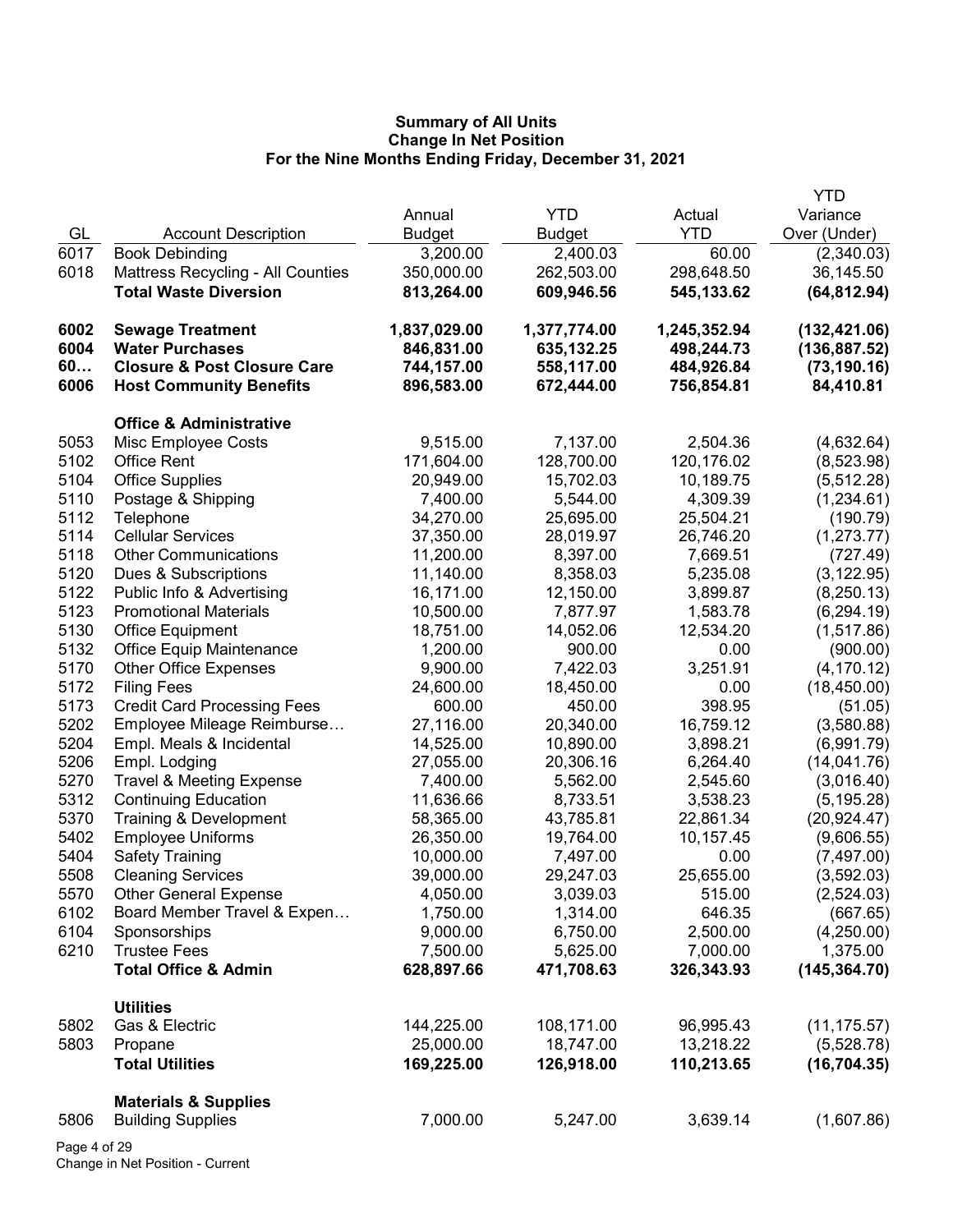|              |                                          |                |                  |               | YTD              |
|--------------|------------------------------------------|----------------|------------------|---------------|------------------|
|              |                                          | Annual         | <b>YTD</b>       | Actual        | Variance         |
| GL           | <b>Account Description</b>               | <b>Budget</b>  | Budget           | <b>YTD</b>    | Over (Under)     |
| 5810         | <b>Site Supplies</b>                     | 29,907.90      | 22,427.91        | 16,246.04     | (6, 181.87)      |
| 5824         | Sand, Gravel & Stone                     | 220,000.00     | 164,997.00       | 158,664.89    | (6,332.11)       |
| 5826         | Seed & Mulch                             | 36,300.00      | 27,227.97        | 36,228.00     | 9,000.03         |
|              | <b>Total Materials &amp; Supplies</b>    | 293,207.90     | 219,899.88       | 214,778.07    | (5, 121.81)      |
|              |                                          |                |                  |               |                  |
|              | <b>Professional Fees</b>                 |                |                  |               |                  |
| 5924         | Legal                                    | 113,500.00     | 85,137.03        | 35,607.50     | (49, 529.53)     |
| 5926         | <b>Investment Banking Fees</b>           | 48,216.00      | 36,171.00        | 30,504.69     | (5,666.31)       |
| 59           | <b>Accounting Fees</b>                   | 43,200.00      | 32,400.00        | 30,200.00     | (2,200.00)       |
| 5970         | Consulting                               | 418,000.00     | 313,502.94       | 279,915.21    | (33, 587.73)     |
|              | <b>Total Professional Fees</b>           | 622,916.00     | 467,210.97       | 376,227.40    | (90, 983.57)     |
|              |                                          |                |                  |               |                  |
|              | <b>Repairs &amp; Maintenance</b>         |                |                  |               |                  |
| 5804         | <b>Building Maintenance &amp; Repair</b> | 43,000.00      | 32,249.97        | 20,140.76     | (12, 109.21)     |
| 5808         | Site Maint & Repair                      | 32,500.00      | 24,372.00        | 13,588.92     | (10, 783.08)     |
| 5812         | Pipeline Maintenance                     | 81,000.00      | 60,755.94        | 36,872.04     | (23, 883.90)     |
|              | <b>Total Repairs &amp; Maintenance</b>   | 156,500.00     | 117,377.91       | 70,601.72     | (46, 776.19)     |
|              |                                          |                |                  |               |                  |
|              | <b>Automobile</b>                        |                |                  |               |                  |
| 5601         | Auto/Light Truck Rep. & Maint.           | 34,340.00      | 25,746.03        | 18,227.74     | (7,518.29)       |
| 5602         | <b>Auto/Light Truck Fuel</b>             | 94,250.00      | 70,689.06        | 56,585.81     | (14, 103.25)     |
| 5603         | Auto/Light Truck Rental/Lease            | 211,300.00     | 158,472.00       | 145,743.70    | (12, 728.30)     |
| 5605         | Vehicle Ins                              | 42,200.00      | 31,644.00        | 31,649.94     | 5.94             |
|              | <b>Total Automobile</b>                  | 382,090.00     | 286,551.09       | 252,207.19    | (34, 343.90)     |
|              |                                          |                |                  |               |                  |
|              | Computer                                 |                |                  |               |                  |
| 5124         | <b>Computer Equipment</b>                | 76,020.00      | 57,015.00        | 28,651.32     | (28, 363.68)     |
| 5126         | <b>Computer Maintenance</b>              | 8,500.00       | 6,372.00         | 1,080.00      | (5,292.00)       |
| 5128         | Programming & Software                   | 194,310.00     | 145,746.00       | 131,231.30    | (14, 514.70)     |
| 5129         | <b>ECMS Expense</b>                      | 29,000.00      | 21,753.00        | 22,974.75     | 1,221.75         |
| 6108         | Web Page Design & Maintenance            | 8,302.00       | 6,234.03         | 2,400.00      | (3,834.03)       |
| 5906         | GIS                                      | 29,200.00      | 21,897.00        | 23,606.24     | 1,709.24         |
|              | <b>Total Computer</b>                    | 345,332.00     | 259,017.03       | 209,943.61    | (49,073.42)      |
|              |                                          |                |                  |               |                  |
| 6122         | <b>Bad Debt Expense</b>                  | 0.00           | 0.00             | (5, 113.16)   | (5, 113.16)      |
| 6114         | <b>Insurance</b>                         | 433,000.00     | 324,756.00       | 324,750.06    | (5.94)           |
| 6120         | <b>Grants</b>                            | 304,570.00     | 228,426.03       | 296,215.05    | 67,789.02        |
| 61           | <b>Admin Allocation</b>                  | 0.00           | 18.00            | 0.00          | (18.00)          |
| 61           | <b>Engineering Allocation</b>            | 1.00           | 9.00             | 0.00          | (9.00)           |
| 6208         | <b>NYS Administrative Assessm</b>        | 125,049.00     | 93,789.00        | 0.00          | (93,789.00)      |
| 7032         | <b>Depreciation</b>                      | 8,364,400.00   | 6,273,306.00     | 5,994,581.00  | (278, 725.00)    |
| 7002         | <b>Amortization</b>                      | 24,400.00      | 18,297.00        | 18,275.09     | (21.91)          |
| 6202         | <b>Interest Expense</b>                  | 714,950.00     | 536,211.00       | 447,603.18    | (88, 607.82)     |
| 6901         | Contingency                              | 74,800.00      | 56,093.94        | 0.00          | (56,093.94)      |
|              | <b>Total Expenses</b>                    | 30,883,103.97  | 23, 162, 459. 13 | 20,896,877.57 | (2, 265, 581.56) |
|              |                                          |                |                  |               |                  |
|              | <b>Change in Net Position</b>            | (3,226,271.47) | (2,419,835.49)   | 339,971.01    | 2,759,806.50     |
| Page 5 of 29 |                                          |                |                  |               |                  |
|              |                                          |                |                  |               |                  |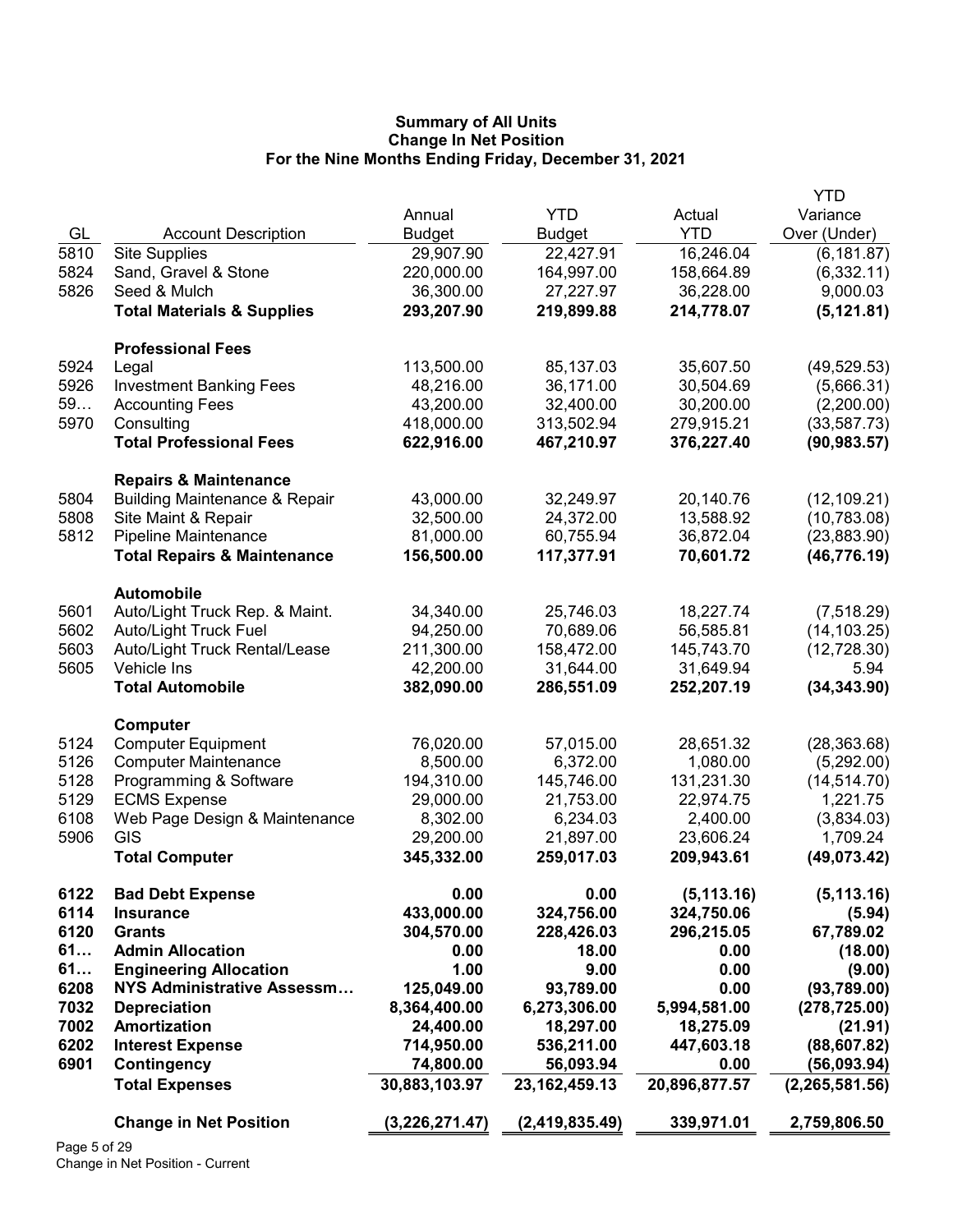# Administration Change In Net Position For the Nine Months Ending Friday, December 31, 2021

|              |                                                            | Annual                  | <b>YTD</b>              | Actual                 | YTD<br>Variance   |
|--------------|------------------------------------------------------------|-------------------------|-------------------------|------------------------|-------------------|
| GL           | <b>Account Description</b>                                 | <b>Budget</b>           | Budget                  | <b>YTD</b>             | Over (Under)      |
|              | <b>Grant Revenue</b>                                       |                         |                         |                        |                   |
| 4183         | <b>NY State Grants</b>                                     | \$4,000.00              | \$2,997.00              | \$3,952.50             | \$955.50          |
|              | <b>Total Grant Revenue</b>                                 | 4,000.00                | 2,997.00                | 3,952.50               | 955.50            |
|              | <b>Other Income</b>                                        |                         |                         |                        |                   |
| 4164         | Miscellaneous                                              | 211,300.00              | 158,472.00              | 155,986.97             | (2,485.03)        |
|              | <b>Total Other Income</b>                                  | 211,300.00              | 158,472.00              | 155,986.97             | (2,485.03)        |
| 4201         | <b>Gain on Sale of Assets</b>                              | 21,000.00               | 15,750.00               | 5,300.00               | (10, 450.00)      |
|              | <b>Interest Income</b>                                     |                         |                         |                        |                   |
| 4102         | Investment Interest Income                                 | 98,400.00               | 73,800.00               | 63,663.92              | (10, 136.08)      |
| 42           | Mark to Market Adjustment                                  | 0.00                    | 0.00                    | (8,922.50)             | (8,922.50)        |
|              | <b>Total Interest Income</b>                               | 98,400.00               | 73,800.00               | 54,741.42              | (19,058.58)       |
|              | <b>Total Income</b>                                        | 334,700.00              | 251,019.00              | 219,980.89             | (31, 038.11)      |
|              | <b>Salaries</b>                                            |                         |                         |                        |                   |
| 50           | <b>Administrative Wages</b>                                | 1,212,691.00            | 909,522.00              | 873,674.97             | (35, 847.03)      |
| 50           | Overtime Wages                                             | 1,000.00                | 747.00                  | 286.99                 | (460.01)          |
|              | <b>Total Salaries</b>                                      | 1,213,691.00            | 910,269.00              | 873,961.96             | (36, 307.04)      |
|              | <b>Fringe Benefits</b>                                     |                         |                         |                        |                   |
| 50           | <b>FICA Expense</b>                                        | 82,432.00               | 61,821.00               | 62,389.97              | 568.97            |
| 50           | <b>Pension Expense</b>                                     | 145,280.00              | 108,963.00              | 99,092.35              | (9,870.65)        |
| 50<br>50     | <b>VDC</b> Expense                                         | 0.00                    | 0.00                    | 10,067.94              | 10,067.94         |
| 50           | <b>Health Insurance</b><br><b>Retiree Health Insurance</b> | 135,154.00<br>85,343.00 | 101,367.00<br>64,008.00 | 95,447.64<br>61,616.60 | (5,919.36)        |
| 50           | <b>Workers Comp</b>                                        | 2,032.00                | 1,521.00                | 1,416.45               | (2,391.40)        |
| 50           | <b>Disability Insurance</b>                                | 2,797.00                | 2,097.00                | 2,147.97               | (104.55)<br>50.97 |
| 5036         | Unemployment                                               | 10,000.00               | 7,497.00                | 0.00                   | (7,497.00)        |
| 50           | Post Retire Overhead                                       | 81,254.00               | 60,939.00               | 57,211.35              | (3,727.65)        |
| 5051         | <b>Benefit Admin. Fees</b>                                 | 13,730.00               | 10,296.00               | 7,703.48               | (2,592.52)        |
| 5054         | <b>Employee Physicals &amp; Screening</b>                  | 1,787.00                | 1,341.00                | 547.75                 | (793.25)          |
|              | <b>Total Fringe Benefits</b>                               | 559,809.00              | 419,850.00              | 397,641.50             | (22, 208.50)      |
|              | <b>Operations &amp; Maintenance</b>                        |                         |                         |                        |                   |
| 5134         | <b>Maintenance Contracts</b>                               | 2,720.00                | 2,043.00                | 1,523.77               | (519.23)          |
| 5403         | <b>Safety Equipment &amp; Supplies</b>                     | 11,746.00               | 8,813.97                | 5,170.13               | (3,643.84)        |
|              | Total O & M                                                | 14,466.00               | 10,856.97               | 6,693.90               | (4, 163.07)       |
|              | <b>Office &amp; Administrative</b>                         |                         |                         |                        |                   |
| 5053         | Misc Employee Costs                                        | 5,215.00                | 3,915.00                | 1,109.50               | (2,805.50)        |
| 5102         | <b>Office Rent</b>                                         | 121,936.00              | 91,449.00               | 91,429.30              | (19.70)           |
| 5104         | <b>Office Supplies</b>                                     | 6,749.00                | 5,058.00                | 5,307.37               | 249.37            |
| 5110         | Postage & Shipping                                         | 6,000.00                | 4,500.00                | 4,028.77               | (471.23)          |
| 5112         | Telephone                                                  | 5,310.00                | 3,987.00                | 2,749.18               | (1,237.82)        |
| Page 6 of 29 |                                                            |                         |                         |                        |                   |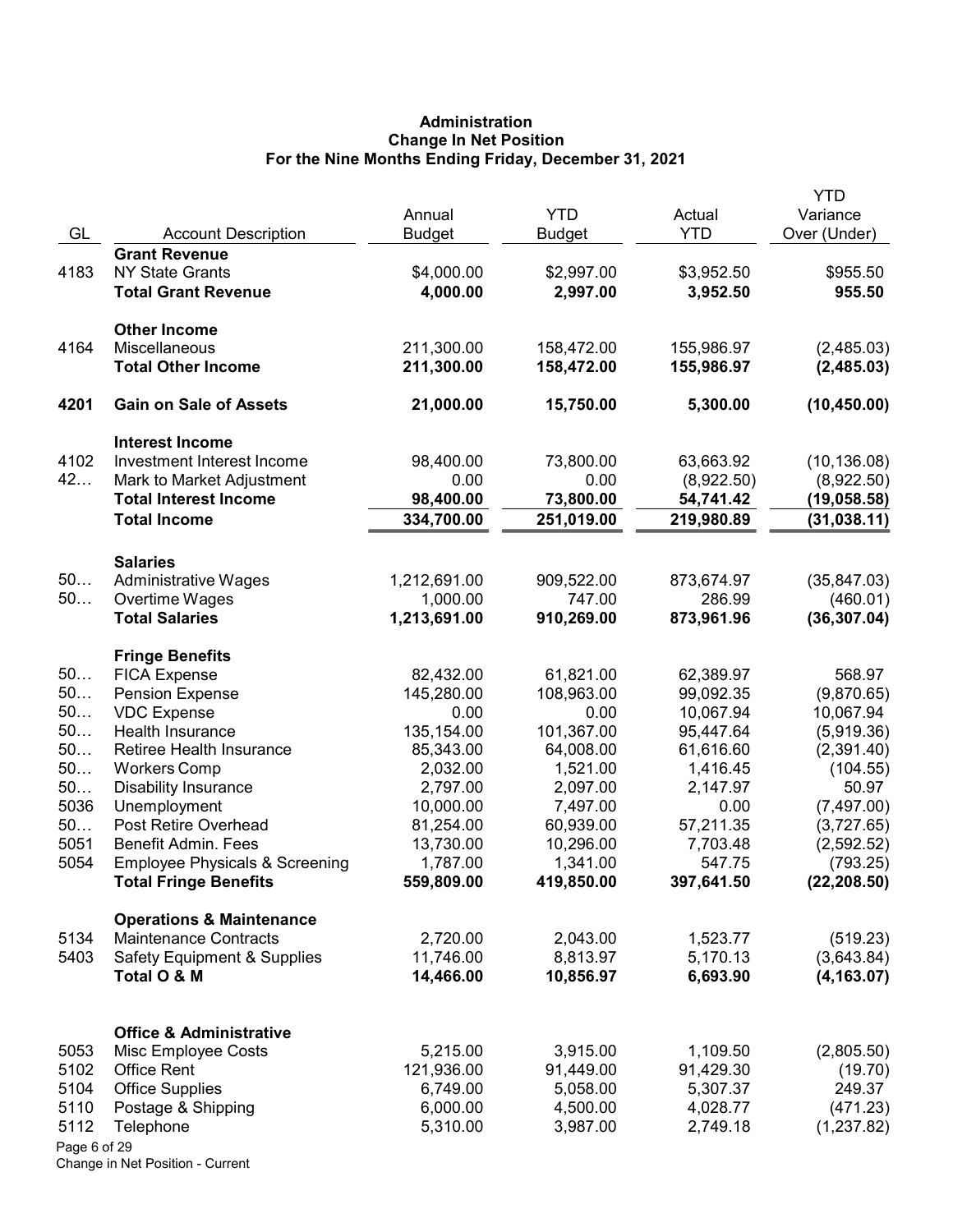# Administration Change In Net Position For the Nine Months Ending Friday, December 31, 2021

|      |                                     |                |                |                | <b>YTD</b>   |
|------|-------------------------------------|----------------|----------------|----------------|--------------|
|      |                                     | Annual         | <b>YTD</b>     | Actual         | Variance     |
| GL   | <b>Account Description</b>          | <b>Budget</b>  | <b>Budget</b>  | <b>YTD</b>     | Over (Under) |
| 5114 | <b>Cellular Services</b>            | 5,500.00       | 4,122.00       | 3,645.41       | (476.59)     |
| 5118 | <b>Other Communications</b>         | 9,600.00       | 7,200.00       | 6,594.46       | (605.54)     |
| 5120 | Dues & Subscriptions                | 4,415.00       | 3,312.00       | 1,695.08       | (1,616.92)   |
| 5122 | Public Info & Advertising           | 4,590.00       | 3,447.00       | 421.52         | (3,025.48)   |
| 5123 | <b>Promotional Materials</b>        | 2,500.00       | 1,872.00       | 1,583.78       | (288.22)     |
| 5130 | Office Equipment                    | 10,251.00      | 7,686.00       | 10,000.38      | 2,314.38     |
| 5170 | <b>Other Office Expenses</b>        | 3,900.00       | 2,922.03       | 2,857.19       | (64.84)      |
| 5173 | <b>Credit Card Processing Fees</b>  | 600.00         | 450.00         | 398.95         | (51.05)      |
| 5202 | Employee Mileage Reimburse          | 5,000.00       | 3,753.00       | 1,788.64       | (1,964.36)   |
| 5204 | Empl. Meals & Incidental            | 2,700.00       | 2,025.00       | 42.00          | (1,983.00)   |
| 5206 | Empl. Lodging                       | 3,100.00       | 2,324.97       | 0.00           | (2,324.97)   |
| 5270 | <b>Travel &amp; Meeting Expense</b> | 3,550.00       | 2,664.00       | 2,520.60       | (143.40)     |
| 5370 | Training & Development              | 14,100.00      | 10,575.00      | 7,763.15       | (2,811.85)   |
| 5402 | <b>Employee Uniforms</b>            | 1,425.00       | 1,071.00       | 73.00          | (998.00)     |
| 5404 | <b>Safety Training</b>              | 10,000.00      | 7,497.00       | 0.00           | (7,497.00)   |
| 5508 | <b>Cleaning Services</b>            | 13,900.00      | 10,422.00      | 7,700.00       | (2,722.00)   |
| 6102 | Board Member Travel & Expen         | 1,750.00       | 1,314.00       | 646.35         | (667.65)     |
| 6104 | Sponsorships                        | 9,000.00       | 6,750.00       | 2,500.00       | (4,250.00)   |
|      | <b>Total Office &amp; Admin</b>     | 251,091.00     | 188,316.00     | 154,854.63     | (33, 461.37) |
|      | <b>Professional Fees</b>            |                |                |                |              |
| 5924 | Legal                               | 35,000.00      | 26,253.00      | 18,810.00      | (7,443.00)   |
| 5926 | <b>Investment Banking Fees</b>      | 6,900.00       | 5,175.00       | 5,232.93       | 57.93        |
| 59   | <b>Accounting Fees</b>              | 43,200.00      | 32,400.00      | 30,200.00      | (2,200.00)   |
| 5970 | Consulting                          | 60,600.00      | 45,450.00      | 56,595.00      | 11,145.00    |
|      | <b>Total Professional Fees</b>      | 145,700.00     | 109,278.00     | 110,837.93     | 1,559.93     |
|      | <b>Automobile</b>                   |                |                |                |              |
| 5601 | Auto/Light Truck Rep. & Maint.      | 840.00         | 627.03         | 179.91         | (447.12)     |
| 5602 | Auto/Light Truck Fuel               | 1,250.00       | 936.00         | 15.88          | (920.12)     |
|      | <b>Total Automobile</b>             | 2,090.00       | 1,563.03       | 195.79         | (1, 367.24)  |
|      | Computer                            |                |                |                |              |
| 5124 | <b>Computer Equipment</b>           | 29,320.00      | 21,987.00      | 833.45         | (21, 153.55) |
| 5126 | <b>Computer Maintenance</b>         | 8,500.00       | 6,372.00       | 1,080.00       | (5,292.00)   |
| 5128 | Programming & Software              | 161,258.00     | 120,948.03     | 104,934.80     | (16,013.23)  |
| 5129 | <b>ECMS Expense</b>                 | 29,000.00      | 21,753.00      | 22,974.75      | 1,221.75     |
| 6108 | Web Page Design & Maintenance       | 7,552.00       | 5,667.03       | 2,400.00       | (3,267.03)   |
|      | <b>Total Computer</b>               | 235,630.00     | 176,727.06     | 132,223.00     | (44, 504.06) |
| 6114 | <b>Insurance</b>                    | 19,200.00      | 14,400.00      | 14,400.00      | 0.00         |
| 61   | <b>Admin Allocation</b>             | (2,332,132.00) | (1,749,096.00) | (1,622,041.61) | 127,054.39   |
| 7032 | <b>Depreciation</b>                 | 279,900.00     | 209,925.00     | 174,409.13     | (35, 515.87) |
| 6901 | Contingency                         | 19,800.00      | 14,846.94      | 0.00           | (14, 846.94) |
|      | <b>Total Expenses</b>               | 409,245.00     | 306,936.00     | 243,176.23     | (63, 759.77) |
|      | <b>Change in Net Position</b>       | (74, 545.00)   | (55, 917.00)   | (23, 195.34)   | 32,721.66    |
|      |                                     |                |                |                |              |

Page 7 of 29 Change in Net Position - Current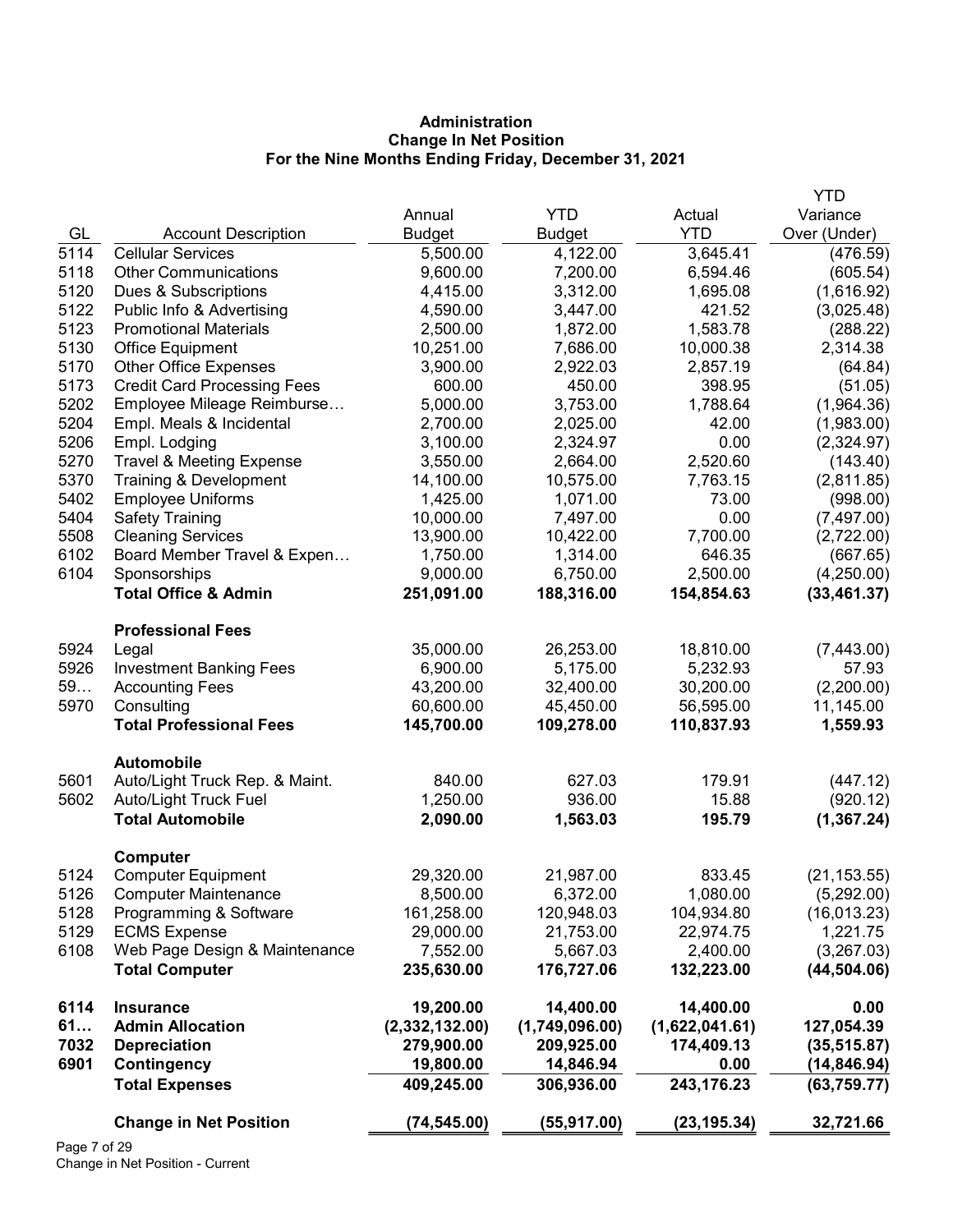|              |                                               |                |                |                | YTD           |
|--------------|-----------------------------------------------|----------------|----------------|----------------|---------------|
|              |                                               | Annual         | <b>YTD</b>     | Actual         | Variance      |
| GL           | <b>Account Description</b>                    | <b>Budget</b>  | <b>Budget</b>  | <b>YTD</b>     | Over (Under)  |
|              | <b>Customer Billings</b>                      |                |                |                |               |
| 4001         | <b>Customer Billings</b>                      | \$8,153,431.00 | \$6,115,077.00 | \$6,612,983.98 | \$497,906.98  |
| 4006         | Replacement Reserve Tip Inco                  | 216,245.00     | 162,180.00     | 177,619.19     | 15,439.19     |
| 4008         | Closure Reserve Tip Income                    | 594,674.00     | 446,004.00     | 488,452.77     | 42,448.77     |
|              | <b>Total Customer Billings</b>                | 8,964,350.00   | 6,723,261.00   | 7,279,055.94   | 555,794.94    |
|              |                                               |                |                |                |               |
|              | <b>Waste Diversion Revenue</b>                |                |                |                |               |
| 4050         | <b>RTS Revenue</b>                            | 104,500.00     | 78,372.00      | 62,501.34      | (15,870.66)   |
| 4061         | <b>Recycling Revenue - Mattresses</b>         | 110,000.00     | 82,503.00      | 94,999.00      | 12,496.00     |
|              | <b>Total Waste Diversion Revenue</b>          | 214,500.00     | 160,875.00     | 157,500.34     | (3,374.66)    |
|              |                                               |                |                |                |               |
|              | <b>Grant Revenue</b>                          |                |                |                |               |
| 4183         | <b>NY State Grants</b>                        | 81,319.00      | 60,993.00      | 43,946.70      | (17,046.30)   |
|              | <b>Total Grant Revenue</b>                    | 81,319.00      | 60,993.00      | 43,946.70      | (17, 046.30)  |
|              |                                               |                |                |                |               |
|              | <b>Other Income</b>                           |                |                |                |               |
| 4164         | Miscellaneous                                 | 25,000.00      | 18,747.00      | 3,398.44       | (15,348.56)   |
| 4166         | <b>LFGTE Revenue</b>                          | 462,054.00     | 346,545.00     | 378,322.04     | 31,777.04     |
|              | <b>Total Other Income</b>                     | 487,054.00     | 365,292.00     | 381,720.48     | 16,428.48     |
| 4201         | <b>Gain on Sale of Assets</b>                 | 45,000.00      | 33,750.00      | 8,200.00       | (25, 550.00)  |
|              |                                               |                |                |                |               |
|              | <b>Interest Income</b>                        |                |                |                |               |
| 41           | <b>Trustee Interest</b>                       | 128,585.00     | 96,435.00      | 11,529.76      | (84, 905.24)  |
| 4108         | Reserve Interest                              | 75,379.00      | 56,538.00      | 49,268.41      | (7,269.59)    |
| 4116         | Replace Reserve Interest Income               | 90,981.00      | 68,238.00      | 56,071.55      | (12, 166.45)  |
| 4118         | <b>Closure Reserve Interest Income</b>        | 85,205.00      | 63,900.00      | 55,596.71      | (8,303.29)    |
| 4119         | Post Close Interest Income                    | 64,278.00      | 48,213.00      | 43,920.21      | (4,292.79)    |
| 4120         | Wetlands Mitigation Interest Inc              | 18,071.00      | 13,554.00      | 7,230.96       | (6,323.04)    |
| 42           | Mark to Market Adjustment                     | 0.00           | 0.00           | (147, 230.37)  | (147, 230.37) |
|              | <b>Total Interest Income</b>                  | 462,499.00     | 346,878.00     | 76,387.23      | (270,490.77)  |
|              | <b>Total Income</b>                           | 10,254,722.00  | 7,691,049.00   | 7,946,810.69   | 255,761.69    |
|              |                                               |                |                |                |               |
|              | <b>Salaries</b>                               |                |                |                |               |
| 50           | <b>Engineering Wages</b>                      | 124,791.00     | 93,591.00      | 124,516.16     | 30,925.16     |
| 50           | <b>MMF Wages</b>                              | 1,461,066.00   | 1,095,804.00   | 925,245.70     | (170, 558.30) |
| 50           | Overtime Wages                                | 37,362.00      | 28,026.00      | 25,185.27      | (2,840.73)    |
| 5005         | On-Call Stipend                               | 7,800.00       | 5,850.00       | 5,850.00       | 0.00          |
|              | <b>Total Salaries</b>                         | 1,631,019.00   | 1,223,271.00   | 1,080,797.13   | (142, 473.87) |
|              |                                               |                |                |                |               |
| 50           | <b>Fringe Benefits</b><br><b>FICA Expense</b> | 104,733.00     | 78,552.00      | 80,371.19      | 1,819.19      |
| 50           | <b>Pension Expense</b>                        | 252,435.00     | 189,324.00     | 179,768.27     | (9, 555.73)   |
| 50           | <b>VDC Expense</b>                            | 0.00           | 0.00           | 113.08         | 113.08        |
| 50           | Health Insurance                              | 268,579.00     | 201,438.00     | 175,774.25     | (25,663.75)   |
| 50           | <b>Workers Comp</b>                           | 93,022.00      | 69,768.00      | 62,531.11      | (7,236.89)    |
| 50           | <b>Disability Insurance</b>                   | 5,193.00       | 3,897.00       | 3,894.75       | (2.25)        |
| Page 8 of 29 |                                               |                |                |                |               |
|              |                                               |                |                |                |               |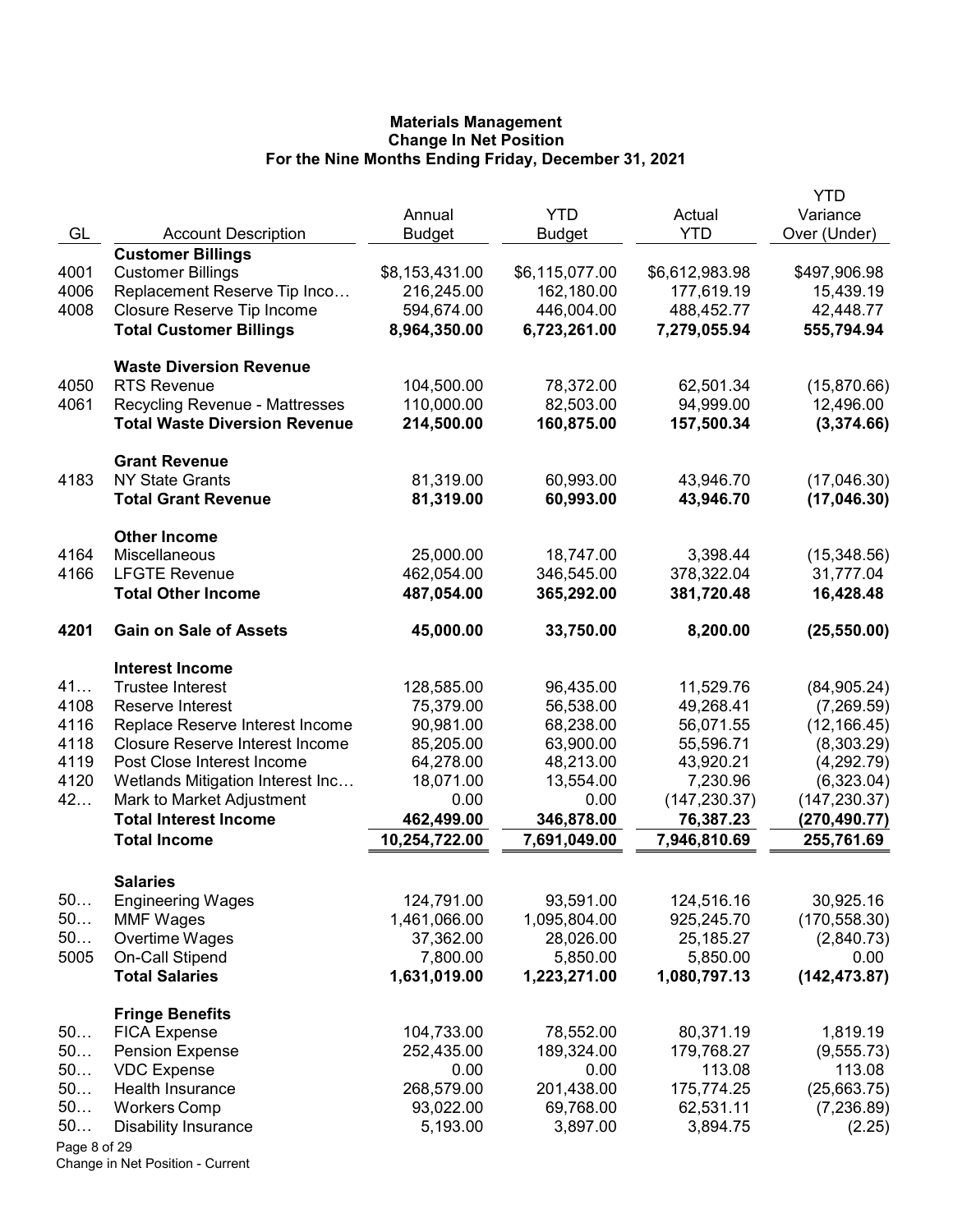|      |                                           |               |               |            | YTD          |
|------|-------------------------------------------|---------------|---------------|------------|--------------|
|      |                                           | Annual        | <b>YTD</b>    | Actual     | Variance     |
| GL   | <b>Account Description</b>                | <b>Budget</b> | <b>Budget</b> | <b>YTD</b> | Over (Under) |
| 50   | Post Retire Overhead                      | 145,342.00    | 109,008.00    | 93,670.95  | (15, 337.05) |
| 5054 | <b>Employee Physicals &amp; Screening</b> | 8,000.00      | 6,003.00      | 4,262.40   | (1,740.60)   |
|      | <b>Total Fringe Benefits</b>              | 877,304.00    | 657,990.00    | 600,386.00 | (57,604.00)  |
|      |                                           |               |               |            |              |
|      | <b>Operations &amp; Maintenance</b>       |               |               |            |              |
| 5062 | Third Party Temporary - O&M               | 15,000.00     | 11,252.88     | 0.00       | (11, 252.88) |
| 5403 | <b>Safety Equipment &amp; Supplies</b>    | 17,000.00     | 12,753.00     | 11,617.70  | (1, 135.30)  |
| 5702 | Large Equipment Parts                     | 115,643.34    | 86,732.55     | 81,213.39  | (5,519.16)   |
| 5703 | <b>Small Equipment</b>                    | 9,550.00      | 7,162.47      | 1,503.50   | (5,658.97)   |
| 5704 | O&M Supplies                              | 20,000.00     | 15,003.00     | 11,905.12  | (3,097.88)   |
| 5708 | Fuels                                     | 275,000.00    | 206,246.97    | 222,769.10 | 16,522.13    |
| 5710 | Lubricants                                | 20,000.00     | 15,003.00     | 6,324.90   | (8,678.10)   |
| 5712 | Purchased Maintenance & Repair            | 80,000.00     | 60,003.00     | 47,521.50  | (12, 481.50) |
| 5716 | <b>Equipment Rental</b>                   | 15,000.00     | 11,250.00     | 10,933.34  | (316.66)     |
| 5718 | Tires                                     | 20,000.00     | 15,003.00     | 13,556.30  | (1,446.70)   |
| 5770 | Other Tool, Equip & O&M                   | 5,000.00      | 3,753.00      | 2,452.04   | (1,300.96)   |
| 5815 | Chemicals                                 | 11,000.00     | 8,253.00      | 5,378.20   | (2,874.80)   |
| 5818 | Leachate System Expense                   | 15,000.00     | 11,250.00     | 14,775.50  | 3,525.50     |
| 5820 | <b>LFG Maintenance</b>                    | 69,156.00     | 51,867.00     | 27,775.26  | (24,091.74)  |
| 5870 | <b>Natural Habitat Enhancements</b>       | 50,000.00     | 37,503.00     | 45,276.90  | 7,773.90     |
| 5932 | Monitoring & Testing                      | 183,596.10    | 137,694.15    | 103,975.62 | (33,718.53)  |
| 6008 | <b>Contract Hauling</b>                   | 10,000.00     | 7,499.88      | 918.00     | (6,581.88)   |
|      | Total O & M                               | 930,945.44    | 698,229.90    | 607,896.37 | (90, 333.53) |
|      |                                           |               |               |            |              |
|      | <b>Recycling Transfer Station</b>         |               |               |            |              |
| 50   | <b>Material Reprocessing Wages</b>        | 235,603.00    | 176,706.00    | 144,395.47 | (32, 310.53) |
| 50   | <b>Material Reprocessing OT</b>           | 6,419.00      | 4,815.00      | 8,116.73   | 3,301.73     |
| 50   | <b>FICA Expense</b>                       | 16,273.00     | 12,204.00     | 11,064.24  | (1, 139.76)  |
| 50   | <b>Pension Expense</b>                    | 32,531.00     | 24,399.00     | 19,219.19  | (5, 179.81)  |
| 50   | Health Insurance                          | 29,297.00     | 21,969.00     | 15,711.60  | (6, 257.40)  |
| 50   | <b>Workers Comp</b>                       | 18,663.00     | 13,995.00     | 12,915.78  | (1,079.22)   |
| 50   | <b>Disability Insurance</b>               | 893.00        | 666.00        | 0.00       | (666.00)     |
| 50   | <b>Post Retire Overhead</b>               | 25,944.00     | 19,458.00     | 16,376.25  | (3,081.75)   |
| 6300 | RTS -Safety Equipment & Sup               | 2,500.00      | 1,872.00      | 1,549.35   | (322.65)     |
| 6305 | RTS - Large Equipment Parts               | 7,500.00      | 5,625.00      | 3,446.22   | (2, 178.78)  |
| 6310 | RTS - Small Equipment                     | 4,000.00      | 2,997.00      | 670.83     | (2,326.17)   |
| 6315 | RTS - O&M Supplies                        | 5,000.00      | 3,746.97      | 1,158.69   | (2,588.28)   |
| 6320 | RTS - Fuels                               | 10,000.00     | 7,497.00      | 3,424.02   | (4,072.98)   |
| 6325 | RTS - Purchased Maintenance               | 7,500.00      | 5,625.00      | 3,760.71   | (1,864.29)   |
| 6330 | RTS - Contract Hauling                    | 59,440.00     | 44,580.06     | 11,572.50  | (33,007.56)  |
| 6335 | RTS - Office Supplies                     | 1,000.00      | 747.00        | 14.13      | (732.87)     |
| 6340 | RTS - Cellular Services                   | 1,050.00      | 792.00        | 0.00       | (792.00)     |
| 6345 | RTS - Other Communications                | 2,400.00      | 1,800.00      | 1,124.69   | (675.31)     |
| 6350 | RTS - Office Equipment Mainte             | 500.00        | 378.00        | 0.00       | (378.00)     |
| 6355 | RTS - Employee Mileage Reim               | 50.00         | 36.00         | 0.00       | (36.00)      |
| 6360 | RTS - Employee Uniforms                   | 1,480.00      | 1,107.00      | 1,075.11   | (31.89)      |
| 6365 | RTS - Gas & Electric                      | 11,000.00     | 8,250.03      | 7,806.70   | (443.33)     |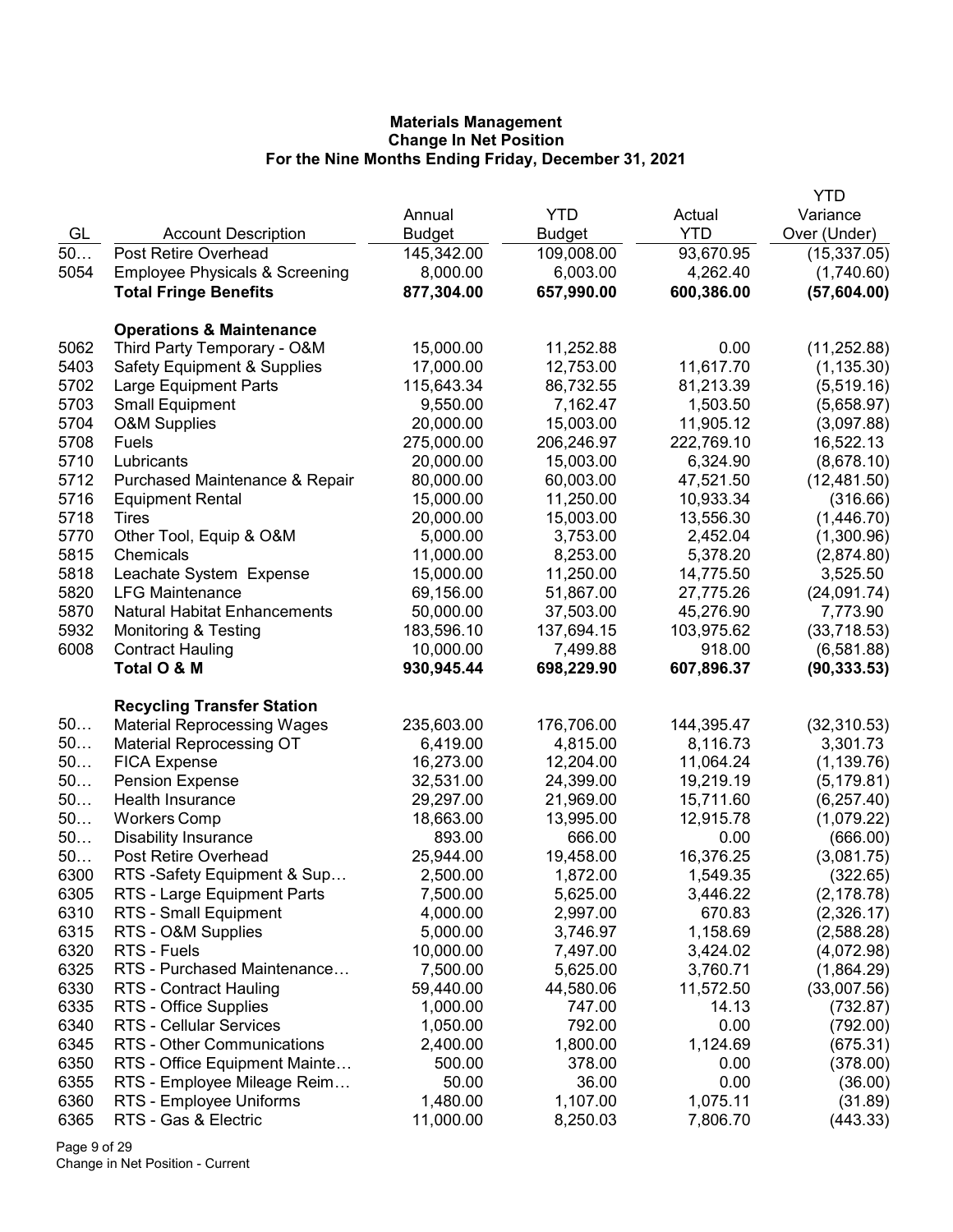|      |                                        |               |               |            | <b>YTD</b>    |
|------|----------------------------------------|---------------|---------------|------------|---------------|
|      |                                        | Annual        | <b>YTD</b>    | Actual     | Variance      |
| GL   | <b>Account Description</b>             | <b>Budget</b> | <b>Budget</b> | <b>YTD</b> | Over (Under)  |
| 6370 | RTS - Propane                          | 4,000.00      | 2,997.00      | 2,954.09   | (42.91)       |
| 6375 | RTS - Building Supplies                | 1,000.00      | 747.00        | 67.46      | (679.54)      |
| 6380 | RTS - Site Supplies                    | 1,000.00      | 747.00        | 0.00       | (747.00)      |
| 6385 | RTS - Building Maintenance &           | 1,000.00      | 749.97        | 0.00       | (749.97)      |
| 6390 | RTS - Site Maintenance & Repair        | 4,000.00      | 2,997.00      | 1,775.00   | (1,222.00)    |
| 6395 | RTS - Auto/Light Truck Rep. &          | 2,000.00      | 1,503.00      | 0.00       | (1,503.00)    |
| 6400 | RTS - Auto/Light Truck Fuel            | 500.00        | 378.00        | 340.05     | (37.95)       |
| 6410 | RTS - Programming & Software           | 1,155.00      | 864.00        | 0.00       | (864.00)      |
|      | <b>Total Recycling Transfer Stati</b>  | 493,698.00    | 370,248.03    | 268,538.81 | (101, 709.22) |
|      | <b>Waste Diversion</b>                 |               |               |            |               |
| 5125 | <b>Promotional Materials - RRR</b>     | 75,000.00     | 56,250.00     | 38,861.85  | (17,388.15)   |
| 6009 | <b>Household Hazardous Waste</b>       | 76,250.00     | 57,187.53     | 75,248.80  | 18,061.27     |
| 6011 | Recycling Incentive                    | 70,000.00     | 52,497.00     | 38,909.40  | (13, 587.60)  |
| 6012 | Recycling Incentive-County Ca          | 238,814.00    | 179,109.00    | 93,405.07  | (85,703.93)   |
| 6017 | <b>Book Debinding</b>                  | 3,200.00      | 2,400.03      | 60.00      | (2,340.03)    |
| 6018 | Mattress Recycling - All Counties      | 350,000.00    | 262,503.00    | 298,648.50 | 36,145.50     |
|      | <b>Total Waste Diversion</b>           | 813,264.00    | 609,946.56    | 545,133.62 | (64, 812.94)  |
| 6002 | <b>Sewage Treatment</b>                | 603,000.00    | 452,250.00    | 270,904.04 | (181, 345.96) |
| 60   | <b>Closure &amp; Post Closure Care</b> | 744,157.00    | 558,117.00    | 484,926.84 | (73, 190.16)  |
| 6006 | <b>Host Community Benefits</b>         | 763,172.00    | 572,382.00    | 623,443.35 | 51,061.35     |
|      | <b>Office &amp; Administrative</b>     |               |               |            |               |
| 5053 | Misc Employee Costs                    | 1,000.00      | 747.00        | 500.42     | (246.58)      |
| 5104 | <b>Office Supplies</b>                 | 5,000.00      | 3,753.00      | 1,558.13   | (2, 194.87)   |
| 5112 | Telephone                              | 8,500.00      | 6,372.00      | 5,922.34   | (449.66)      |
| 5114 | <b>Cellular Services</b>               | 6,750.00      | 5,067.00      | 5,023.35   | (43.65)       |
| 5120 | Dues & Subscriptions                   | 3,000.00      | 2,250.00      | 1,282.00   | (968.00)      |
| 5122 | Public Info & Advertising              | 2,500.00      | 1,872.00      | 1,229.85   | (642.15)      |
| 5123 | <b>Promotional Materials</b>           | 3,000.00      | 2,252.97      | 0.00       | (2,252.97)    |
| 5130 | Office Equipment                       | 1,000.00      | 747.00        | 787.33     | 40.33         |
| 5132 | <b>Office Equip Maintenance</b>        | 1,200.00      | 900.00        | 0.00       | (900.00)      |
| 5202 | Employee Mileage Reimburse             | 7,500.00      | 5,622.03      | 5,526.64   | (95.39)       |
| 5204 | Empl. Meals & Incidental               | 1,800.00      | 1,350.00      | 0.00       | (1,350.00)    |
| 5206 | Empl. Lodging                          | 1,155.00      | 866.25        | 0.00       | (866.25)      |
| 5270 | <b>Travel &amp; Meeting Expense</b>    | 750.00        | 567.00        | 0.00       | (567.00)      |
| 5312 | <b>Continuing Education</b>            | 3,536.66      | 2,655.54      | 3,535.00   | 879.46        |
| 5370 | Training & Development                 | 9,965.00      | 7,476.75      | 7,576.75   | 100.00        |
| 5402 | <b>Employee Uniforms</b>               | 15,000.00     | 11,250.00     | 7,334.19   | (3,915.81)    |
| 5508 | <b>Cleaning Services</b>               | 12,000.00     | 9,000.00      | 8,200.00   | (800.00)      |
| 6210 | <b>Trustee Fees</b>                    | 7,500.00      | 5,625.00      | 7,000.00   | 1,375.00      |
|      | <b>Total Office &amp; Admin</b>        | 91,156.66     | 68,373.54     | 55,476.00  | (12, 897.54)  |
|      | <b>Utilities</b>                       |               |               |            |               |
| 5802 | Gas & Electric                         | 40,000.00     | 29,997.00     | 29,290.21  | (706.79)      |
| 5803 | Propane                                | 25,000.00     | 18,747.00     | 13,218.22  | (5,528.78)    |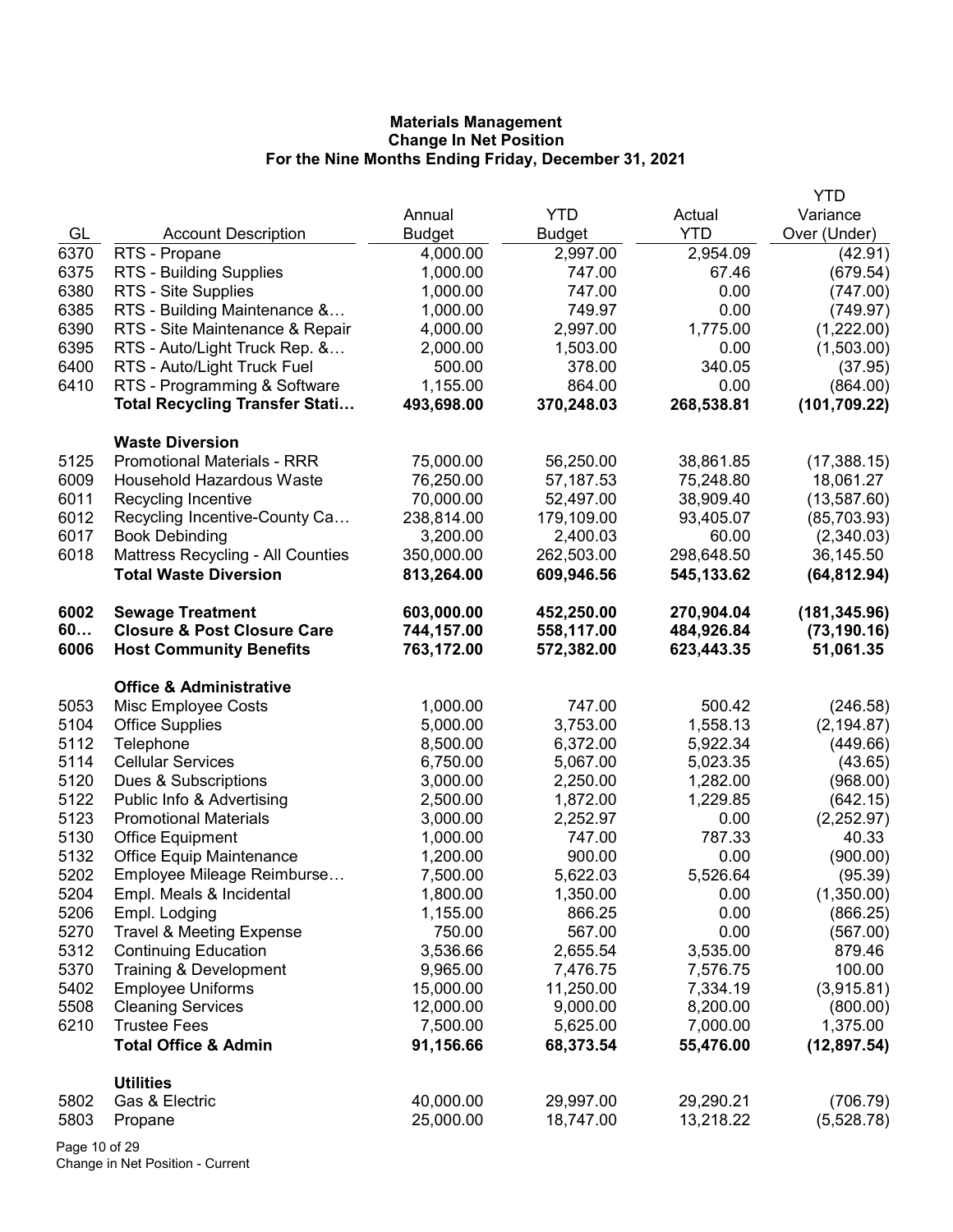|      |                                          |                |                |               | YTD           |
|------|------------------------------------------|----------------|----------------|---------------|---------------|
|      |                                          | Annual         | <b>YTD</b>     | Actual        | Variance      |
| GL   | <b>Account Description</b>               | <b>Budget</b>  | <b>Budget</b>  | <b>YTD</b>    | Over (Under)  |
|      | <b>Total Utilities</b>                   | 65,000.00      | 48,744.00      | 42,508.43     | (6, 235.57)   |
|      | <b>Materials &amp; Supplies</b>          |                |                |               |               |
| 5806 | <b>Building Supplies</b>                 | 7,000.00       | 5,247.00       | 3,639.14      | (1,607.86)    |
| 5810 | <b>Site Supplies</b>                     | 29,907.90      | 22,427.91      | 16,246.04     | (6, 181.87)   |
| 5824 | Sand, Gravel & Stone                     | 220,000.00     | 164,997.00     | 158,664.89    | (6, 332.11)   |
| 5826 | Seed & Mulch                             | 36,300.00      | 27,227.97      | 36,228.00     | 9,000.03      |
|      | <b>Total Materials &amp; Supplies</b>    | 293,207.90     | 219,899.88     | 214,778.07    | (5, 121.81)   |
|      | <b>Professional Fees</b>                 |                |                |               |               |
| 5924 | Legal                                    | 14,500.00      | 10,872.00      | 4,403.75      | (6,468.25)    |
| 5926 | <b>Investment Banking Fees</b>           | 21,300.00      | 15,975.00      | 12,559.31     | (3,415.69)    |
| 5970 | Consulting                               | 58,100.00      | 43,575.03      | 18,240.00     | (25, 335.03)  |
|      | <b>Total Professional Fees</b>           | 93,900.00      | 70,422.03      | 35,203.06     | (35, 218.97)  |
|      | <b>Repairs &amp; Maintenance</b>         |                |                |               |               |
| 5804 | <b>Building Maintenance &amp; Repair</b> | 15,000.00      | 11,252.97      | 7,895.37      | (3,357.60)    |
|      | <b>Total Repairs &amp; Maintenance</b>   | 15,000.00      | 11,252.97      | 7,895.37      | (3,357.60)    |
|      | <b>Automobile</b>                        |                |                |               |               |
| 5603 | Auto/Light Truck Rental/Lease            | 14,400.00      | 10,800.00      | 9,349.99      | (1,450.01)    |
|      | <b>Total Automobile</b>                  | 14,400.00      | 10,800.00      | 9,349.99      | (1,450.01)    |
|      | Computer                                 |                |                |               |               |
| 5124 | <b>Computer Equipment</b>                | 18,700.00      | 14,022.00      | 9,056.61      | (4,965.39)    |
| 5128 | Programming & Software                   | 7,500.00       | 5,625.00       | 5,296.85      | (328.15)      |
|      | <b>Total Computer</b>                    | 26,200.00      | 19,647.00      | 14,353.46     | (5, 293.54)   |
| 6114 | <b>Insurance</b>                         | 170,700.00     | 128,025.00     | 128,025.00    | 0.00          |
| 61   | <b>Admin Allocation</b>                  | 993,394.00     | 745,047.00     | 686,610.22    | (58, 436.78)  |
| 61   | <b>Engineering Allocation</b>            | 30,524.00      | 22,896.00      | 22,310.76     | (585.24)      |
| 6208 | <b>NYS Administrative Assessm</b>        | 51,147.00      | 38,358.00      | 0.00          | (38, 358.00)  |
| 7032 | <b>Depreciation</b>                      | 3,537,500.00   | 2,653,128.00   | 2,573,925.77  | (79, 202.23)  |
| 6202 | <b>Interest Expense</b>                  | 658,144.00     | 493,605.00     | 438,579.54    | (55,025.46)   |
| 6901 | Contingency                              | 30,000.00      | 22,500.00      | 0.00          | (22, 500.00)  |
|      | <b>Total Expenses</b>                    | 12,926,833.00  | 9,695,132.91   | 8,711,041.83  | (984, 091.08) |
|      | <b>Change in Net Position</b>            | (2,672,111.00) | (2,004,083.91) | (764, 231.14) | 1,239,852.77  |
|      |                                          |                |                |               |               |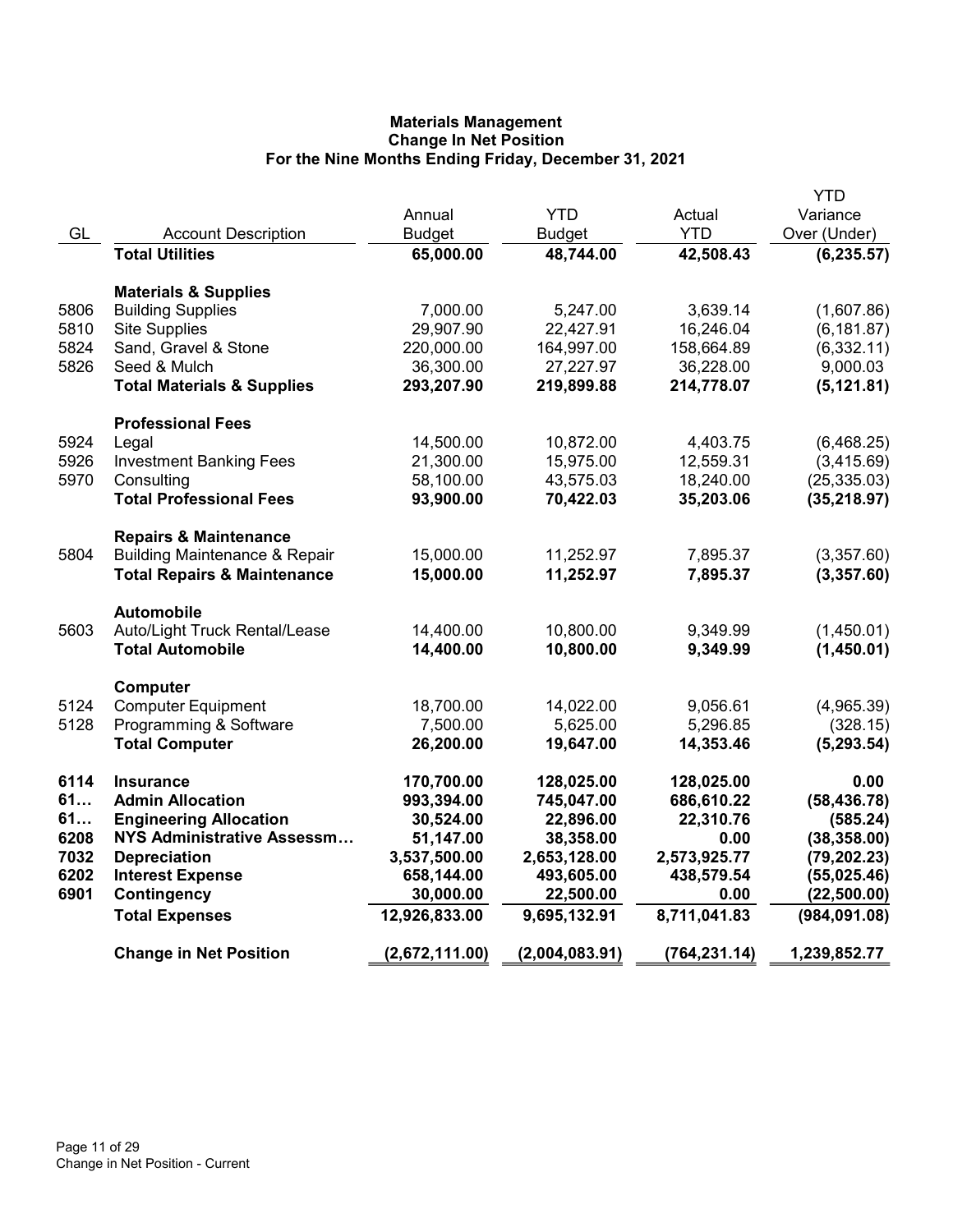# **Telecommunications** Change In Net Position For the Nine Months Ending Friday, December 31, 2021

| GL            | <b>Account Description</b>                          | Annual<br><b>Budget</b>   | <b>YTD</b><br><b>Budget</b> | Actual<br><b>YTD</b>      | YTD<br>Variance<br>Over (Under) |
|---------------|-----------------------------------------------------|---------------------------|-----------------------------|---------------------------|---------------------------------|
|               | <b>Customer Billings</b>                            |                           |                             |                           |                                 |
| 4001          | <b>Customer Billings</b>                            | \$5,664,117.00            | \$4,248,090.00              | \$4,293,690.25            | \$45,600.25                     |
| 4004          | Dark Fiber Billings                                 | 591,569.00                | 443,673.00                  | 784,610.98                | 340,937.98                      |
|               | <b>Total Customer Billings</b>                      | 6,255,686.00              | 4,691,763.00                | 5,078,301.23              | 386,538.23                      |
|               | <b>Grant Revenue</b>                                |                           |                             |                           |                                 |
| 4181          | <b>Federal Grant Income</b>                         | 200,000.00                | 150,003.00                  | 0.00                      | (150,003.00)                    |
|               | <b>Total Grant Revenue</b>                          | 200,000.00                | 150,003.00                  | 0.00                      | (150,003.00)                    |
|               | <b>Other Income</b>                                 |                           |                             |                           |                                 |
| 4164          | Miscellaneous                                       | 47,050.00                 | 35,289.00                   | 2,688.58                  | (32,600.42)                     |
|               | <b>Total Other Income</b>                           | 47,050.00                 | 35,289.00                   | 2,688.58                  | (32,600.42)                     |
|               | <b>Interest Income</b>                              |                           |                             |                           |                                 |
| 4102          | Investment Interest Income                          | 9,773.00                  | 7,326.00                    | 7,507.79                  | 181.79                          |
| 4108          | Reserve Interest                                    | 84,786.00                 | 63,594.00                   | 41,680.08                 | (21, 913.92)                    |
| 42            | Mark to Market Adjustment                           | 0.00                      | 0.00                        | (3,970.00)                | (3,970.00)                      |
|               | <b>Total Interest Income</b><br><b>Total Income</b> | 94,559.00<br>6,597,295.00 | 70,920.00<br>4,947,975.00   | 45,217.87<br>5,126,207.68 | (25, 702.13)<br>178,232.68      |
|               |                                                     |                           |                             |                           |                                 |
|               | <b>Salaries</b>                                     |                           |                             |                           |                                 |
| 50<br>50      | <b>Engineering Wages</b>                            | 28,644.00                 | 21,483.00                   | 29,046.12                 | 7,563.12                        |
| 50            | <b>Telecom Wages</b><br><b>MMF Wages</b>            | 1,269,135.00<br>0.00      | 951,849.00<br>0.00          | 895,204.89<br>12,313.14   | (56, 644.11)<br>12,313.14       |
| 50            | Overtime Wages                                      | 2,500.00                  | 1,872.00                    | 1,029.91                  | (842.09)                        |
|               | <b>Total Salaries</b>                               | 1,300,279.00              | 975,204.00                  | 937,594.06                | (37,609.94)                     |
|               |                                                     |                           |                             |                           |                                 |
|               | <b>Fringe Benefits</b>                              |                           |                             |                           |                                 |
| 50<br>50      | <b>FICA Expense</b>                                 | 92,438.00<br>172,232.00   | 69,327.00<br>129,177.00     | 71,755.72                 | 2,428.72                        |
| 50            | <b>Pension Expense</b><br>Health Insurance          | 92,741.00                 | 69,552.00                   | 148,573.38<br>70,825.90   | 19,396.38<br>1,273.90           |
| 50            | <b>Workers Comp</b>                                 | 2,437.00                  | 1,827.00                    | 2,719.90                  | 892.90                          |
| 50            | <b>Disability Insurance</b>                         | 2,204.00                  | 1,656.00                    | 1,653.03                  | (2.97)                          |
| 50            | Post Retire Overhead                                | 69,552.00                 | 52,164.00                   | 55,125.81                 | 2,961.81                        |
| 5054          | <b>Employee Physicals &amp; Screening</b>           | 500.00                    | 378.00                      | 0.00                      | (378.00)                        |
|               | <b>Total Fringe Benefits</b>                        | 432,104.00                | 324,081.00                  | 350,653.74                | 26,572.74                       |
|               | <b>Operations &amp; Maintenance</b>                 |                           |                             |                           |                                 |
| 5062          | Third Party Temporary - O&M                         | 1,000.00                  | 747.00                      | 0.00                      | (747.00)                        |
| 5133          | Equipment Maintenance Contr                         | 314,194.00                | 235,649.97                  | 167,827.60                | (67, 822.37)                    |
| 5134          | <b>Maintenance Contracts</b>                        | 155,800.00                | 116,847.00                  | 83,837.02                 | (33,009.98)                     |
| 5135          | <b>Underground Locating</b>                         | 70,000.00                 | 52,497.00                   | 40,378.03                 | (12, 118.97)                    |
| 5403          | <b>Safety Equipment &amp; Supplies</b>              | 900.00                    | 675.00                      | 94.94                     | (580.06)                        |
| 5704          | <b>O&amp;M Supplies</b>                             | 4,500.00                  | 3,375.00                    | 3,933.30                  | 558.30                          |
| 5712          | Purchased Maintenance & Repair                      | 55,000.00                 | 41,247.00                   | 14,430.35                 | (26, 816.65)                    |
| 5720          | <b>Offnet Circuit Lease</b>                         | 723,772.00                | 542,829.06                  | 487,703.09                | (55, 125.97)                    |
| 5770          | Other Tool, Equip & O&M                             | 6,000.00                  | 4,500.00                    | 0.00                      | (4,500.00)                      |
| Page 12 of 29 |                                                     |                           |                             |                           |                                 |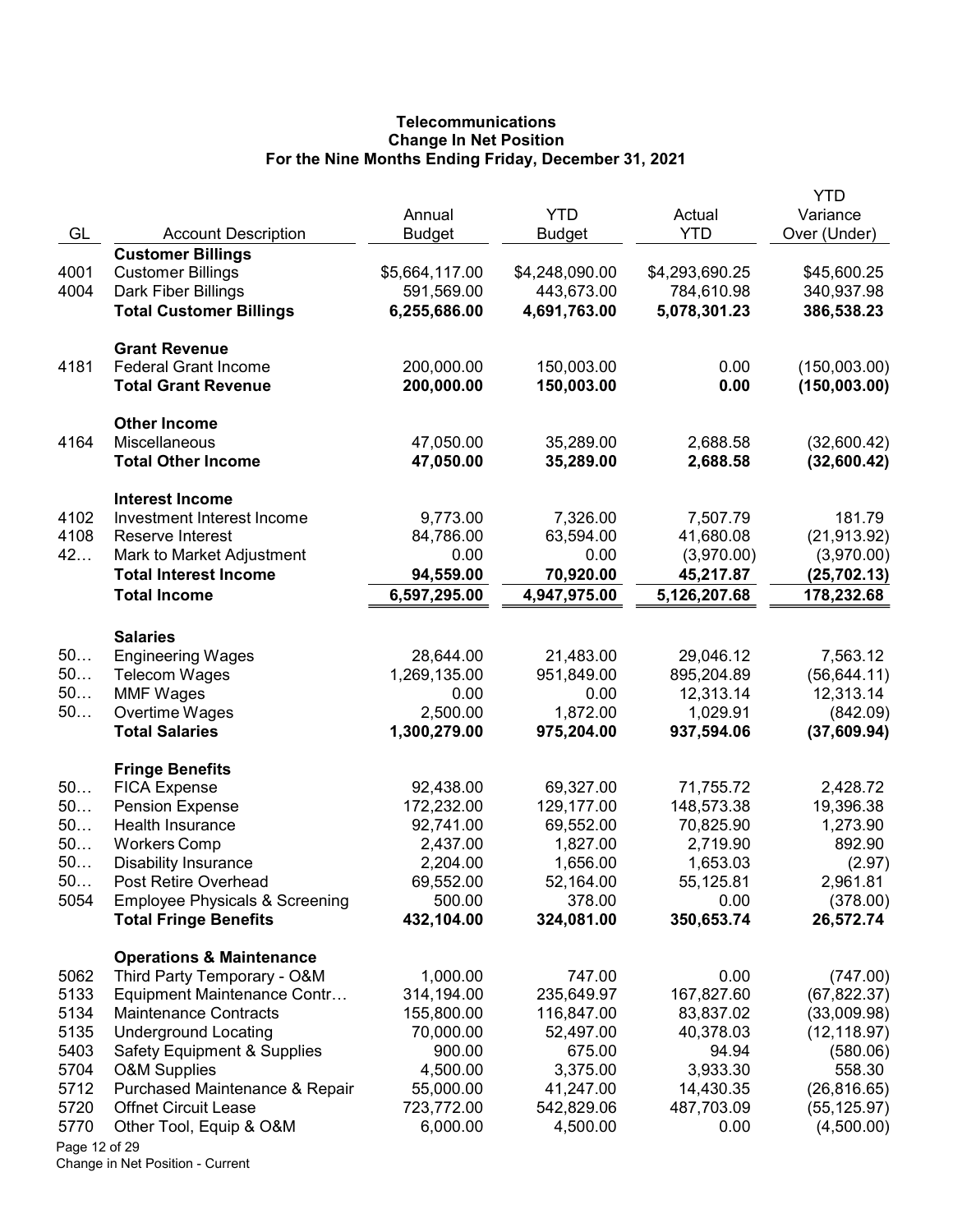# **Telecommunications** Change In Net Position For the Nine Months Ending Friday, December 31, 2021

|              |                                                        |                        |                       |                       | YTD                    |
|--------------|--------------------------------------------------------|------------------------|-----------------------|-----------------------|------------------------|
|              |                                                        | Annual                 | <b>YTD</b>            | Actual                | Variance               |
| GL           | <b>Account Description</b>                             | <b>Budget</b>          | <b>Budget</b>         | <b>YTD</b>            | Over (Under)           |
| 5830         | <b>Collo Expense</b>                                   | 171,720.00             | 128,790.00            | 102,263.46            | (26, 526.54)           |
| 5834         | Permitting                                             | 6,000.00               | 4,500.00              | 4,622.99              | 122.99                 |
| 5835         | <b>NYS DOT Fee</b>                                     | 10,000.00              | 7,497.00              | 2,449.00              | (5,048.00)             |
| 5836         | Pole Attachment Fees                                   | 310,643.00             | 232,983.00            | 77,314.91             | (155, 668.09)          |
| 5838         | <b>Conduit Lease</b>                                   | 22,195.00              | 16,650.00             | 11,024.66             | (5,625.34)             |
|              | Total O & M                                            | 1,851,724.00           | 1,388,787.03          | 995,879.35            | (392, 907.68)          |
|              | <b>Office &amp; Administrative</b>                     |                        |                       |                       |                        |
| 5053         | Misc Employee Costs                                    | 2,400.00               | 1,800.00              | 351.02                | (1,448.98)             |
| 5102         | <b>Office Rent</b>                                     | 44,279.00              | 33,210.00             | 24,705.00             | (8,505.00)             |
| 5104         | <b>Office Supplies</b>                                 | 2,200.00               | 1,647.00              | 225.20                | (1,421.80)             |
| 5110         | Postage & Shipping                                     | 1,000.00               | 747.00                | 69.91                 | (677.09)               |
| 5112         | Telephone                                              | 11,500.00              | 8,622.00              | 8,740.84              | 118.84                 |
| 5114         | <b>Cellular Services</b>                               | 5,600.00               | 4,203.00              | 3,940.18              | (262.82)               |
| 5118         | <b>Other Communications</b>                            | 1,600.00               | 1,197.00              | 1,075.05              | (121.95)               |
| 5120         | Dues & Subscriptions                                   | 500.00                 | 378.00                | 0.00                  | (378.00)               |
| 5122         | Public Info & Advertising                              | 2,000.00               | 1,503.00              | 0.00                  | (1,503.00)             |
| 5123         | <b>Promotional Materials</b>                           | 5,000.00               | 3,753.00              | 0.00                  | (3,753.00)             |
| 5130         | <b>Office Equipment</b>                                | 3,000.00               | 2,250.00              | 34.11                 | (2, 215.89)            |
| 5170         | <b>Other Office Expenses</b>                           | 6,000.00               | 4,500.00              | 394.72                | (4, 105.28)            |
| 5172         | <b>Filing Fees</b>                                     | 24,000.00              | 18,000.00             | 0.00                  | (18,000.00)            |
| 5202         | Employee Mileage Reimburse                             | 2,016.00               | 1,512.00              | 3.36                  | (1,508.64)             |
| 5204         | Empl. Meals & Incidental                               | 3,500.00               | 2,621.97              | 1,112.30              | (1,509.67)             |
| 5206         | Empl. Lodging                                          | 10,000.00              | 7,499.97              | 2,140.00              | (5,359.97)             |
| 5270         | <b>Travel &amp; Meeting Expense</b>                    | 500.00                 | 378.00                | 0.00                  | (378.00)               |
| 5370         | Training & Development                                 | 9,300.00               | 6,975.00              | 50.00                 | (6,925.00)             |
| 5402         | <b>Employee Uniforms</b>                               | 1,225.00               | 918.00                | 0.00                  | (918.00)               |
| 5570         | <b>Other General Expense</b>                           | 1,000.00               | 747.00                | 0.00                  | (747.00)               |
|              | <b>Total Office &amp; Admin</b>                        | 136,620.00             | 102,461.94            | 42,841.69             | (59,620.25)            |
|              | <b>Utilities</b>                                       |                        |                       |                       |                        |
| 5802         | Gas & Electric                                         | 5,000.00               | 3,753.00              | 3,914.19              | 161.19                 |
|              | <b>Total Utilities</b>                                 | 5,000.00               | 3,753.00              | 3,914.19              | 161.19                 |
|              | <b>Professional Fees</b>                               |                        |                       |                       |                        |
| 5924         | Legal                                                  | 45,000.00              | 33,750.00             | 9,600.00              | (24, 150.00)           |
| 5926         | <b>Investment Banking Fees</b>                         | 5,734.00               | 4,302.00              | 3,516.52              | (785.48)               |
| 5970         | Consulting                                             | 90,000.00              | 67,497.03             | 38,050.00             | (29, 447.03)           |
|              | <b>Total Professional Fees</b>                         | 140,734.00             | 105,549.03            | 51,166.52             | (54, 382.51)           |
|              | <b>Automobile</b>                                      |                        |                       |                       |                        |
| 5601<br>5602 | Auto/Light Truck Rep. & Maint.                         | 12,000.00<br>22,000.00 | 9,000.00<br>16,497.00 | 4,693.27<br>10,488.44 | (4,306.73)             |
| 5603         | Auto/Light Truck Fuel<br>Auto/Light Truck Rental/Lease | 58,000.00              | 43,497.00             | 43,193.73             | (6,008.56)<br>(303.27) |
| 5605         | Vehicle Ins                                            | 12,100.00              | 9,072.00              | 9,074.97              | 2.97                   |
|              | <b>Total Automobile</b>                                | 104,100.00             | 78,066.00             | 67,450.41             | (10, 615.59)           |
|              |                                                        |                        |                       |                       |                        |

Page 13 of 29 Change in Net Position - Current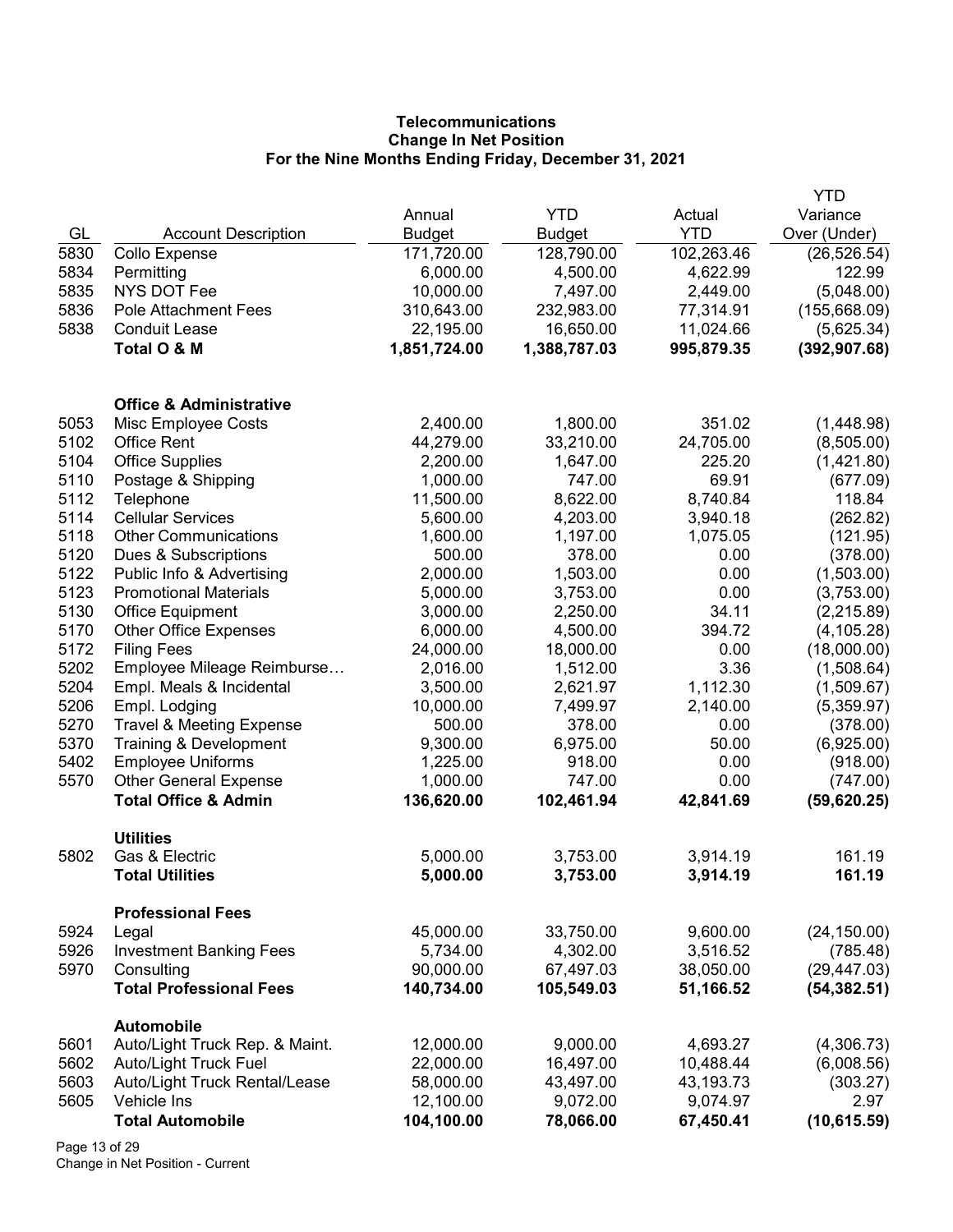# **Telecommunications** Change In Net Position For the Nine Months Ending Friday, December 31, 2021

|      |                               |                |                |               | YTD           |
|------|-------------------------------|----------------|----------------|---------------|---------------|
|      |                               | Annual         | YTD            | Actual        | Variance      |
| GL   | <b>Account Description</b>    | <b>Budget</b>  | <b>Budget</b>  | <b>YTD</b>    | Over (Under)  |
|      |                               |                |                |               |               |
|      | <b>Computer</b>               |                |                |               |               |
| 5124 | <b>Computer Equipment</b>     | 9,500.00       | 7,128.00       | 5,621.56      | (1,506.44)    |
| 5128 | Programming & Software        | 18,750.00      | 14,067.00      | 14,975.85     | 908.85        |
|      | <b>Total Computer</b>         | 28,250.00      | 21,195.00      | 20,597.41     | (597.59)      |
| 6122 | <b>Bad Debt Expense</b>       | 0.00           | 0.00           | 17,858.49     | 17,858.49     |
| 6114 | <b>Insurance</b>              | 130,200.00     | 97,650.00      | 97,650.00     | 0.00          |
| 61   | <b>Admin Allocation</b>       | 617,820.00     | 463,365.00     | 431,300.84    | (32,064.16)   |
| 61   | <b>Engineering Allocation</b> | 11,730.00      | 8,802.00       | 8,908.60      | 106.60        |
| 6208 | NYS Administrative Assessm    | 34,901.00      | 26,172.00      | 0.00          | (26, 172.00)  |
| 7032 | <b>Depreciation</b>           | 3,732,600.00   | 2,799,450.00   | 2,664,700.17  | (134, 749.83) |
| 6901 | <b>Contingency</b>            | 25,000.00      | 18,747.00      | 0.00          | (18, 747.00)  |
|      | <b>Total Expenses</b>         | 8,551,062.00   | 6,413,283.00   | 5,690,515.47  | (722, 767.53) |
|      | <b>Change in Net Position</b> | (1,953,767.00) | (1,465,308.00) | (564, 307.79) | 901,000.21    |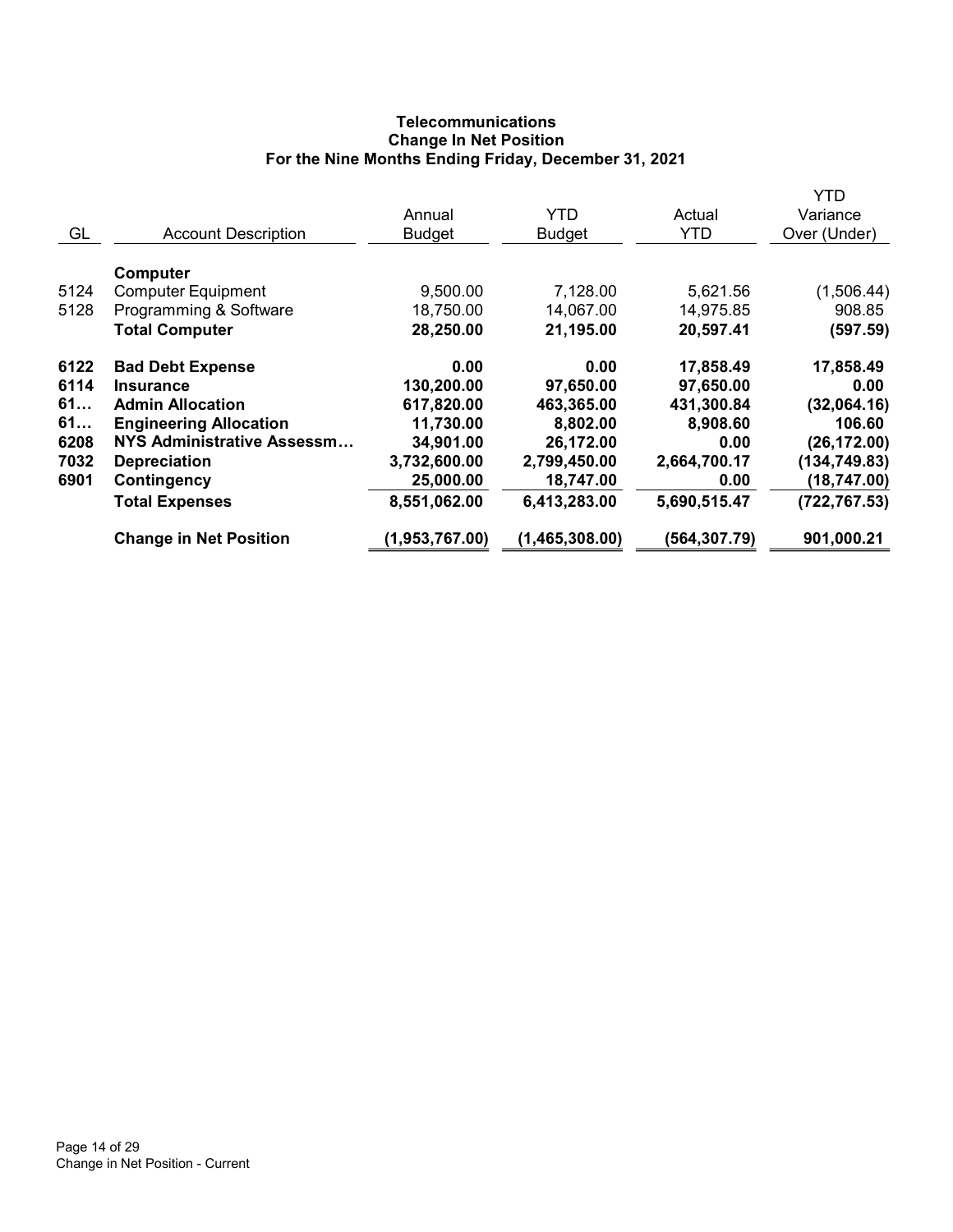#### Water Quality Change In Net Position For the Nine Months Ending Friday, December 31, 2021

|               |                                           |                |                |                | <b>YTD</b>    |
|---------------|-------------------------------------------|----------------|----------------|----------------|---------------|
|               |                                           | Annual         | <b>YTD</b>     | Actual         | Variance      |
| GL            | <b>Account Description</b>                | <b>Budget</b>  | Budget         | <b>YTD</b>     | Over (Under)  |
|               | <b>Customer Billings</b>                  |                |                |                |               |
| 4001          | <b>Customer Billings</b>                  | \$5,915,967.50 | \$4,436,978.67 | \$4,425,061.08 | (\$11,917.59) |
| 4005          | <b>Capital Billings</b>                   | 278,587.00     | 208,944.00     | 208,940.07     | (3.93)        |
|               | <b>Total Customer Billings</b>            | 6,194,554.50   | 4,645,922.67   | 4,634,001.15   | (11, 921.52)  |
|               |                                           |                |                |                |               |
|               | <b>Grant Revenue</b>                      |                |                |                |               |
| 4181          | <b>Federal Grant Income</b>               | 900,000.00     | 675,000.00     | 607,117.50     | (67, 882.50)  |
|               | <b>Total Grant Revenue</b>                | 900,000.00     | 675,000.00     | 607,117.50     | (67, 882.50)  |
|               |                                           |                |                |                |               |
|               | <b>Other Income</b>                       |                |                |                |               |
| 4164          | Miscellaneous                             | 7,129.00       | 5,346.00       | 6,206.70       | 860.70        |
|               | <b>Total Other Income</b>                 | 7,129.00       | 5,346.00       | 6,206.70       | 860.70        |
|               |                                           |                |                |                |               |
|               | <b>Interest Income</b>                    |                |                |                |               |
| 4102          | Investment Interest Income                | 2,000.00       | 1,503.00       | 1,733.36       | 230.36        |
| 4108          | Reserve Interest                          | 42,900.00      | 32,175.00      | 19,521.03      | (12,653.97)   |
| 42            | Mark to Market Adjustment                 | 0.00           | 0.00           | (20, 732.20)   | (20, 732.20)  |
|               | <b>Total Interest Income</b>              | 44,900.00      | 33,678.00      | 522.19         | (33, 155.81)  |
|               | <b>Total Income</b>                       | 7,146,583.50   | 5,359,946.67   | 5,247,847.54   | (112, 099.13) |
|               |                                           |                |                |                |               |
|               | <b>Salaries</b>                           |                |                |                |               |
| 50            | <b>Engineering Wages</b>                  | 105,064.00     | 78,795.00      | 101,855.50     | 23,060.50     |
| 50            | <b>Regional Development Wages</b>         | 0.00           | 0.00           | 462.77         | 462.77        |
| 50            | <b>MMF Wages</b>                          | 0.00           | 0.00           | 13,290.43      | 13,290.43     |
| 50            | WQ Wages                                  | 1,063,964.50   | 797,970.42     | 745,237.38     | (52, 733.04)  |
| 50            | Overtime Wages                            | 126,312.00     | 94,734.00      | 87,292.43      | (7,441.57)    |
| 5005          | On-Call Stipend                           | 18,000.00      | 13,500.00      | 12,000.00      | (1,500.00)    |
|               | <b>Total Salaries</b>                     | 1,313,340.50   | 984,999.42     | 960,138.51     | (24, 860.91)  |
|               |                                           |                |                |                |               |
|               | <b>Fringe Benefits</b>                    |                |                |                |               |
| 50            | <b>FICA Expense</b>                       | 86,369.44      | 64,783.80      | 70,804.57      | 6,020.77      |
| 50            | <b>Pension Expense</b>                    | 193,798.28     | 145,356.21     | 146,296.14     | 939.93        |
| 50            | <b>VDC Expense</b>                        | 0.00           | 0.00           | 339.22         | 339.22        |
| 50            | Health Insurance                          | 193,000.50     | 144,751.86     | 144,273.75     | (478.11)      |
| 50            | <b>Workers Comp</b>                       | 77,725.25      | 58,295.43      | 58,205.76      | (89.67)       |
| 50            | <b>Disability Insurance</b>               | 3,807.00       | 2,852.28       | 2,783.97       | (68.31)       |
| 50            | Post Retire Overhead                      | 110,620.00     | 82,971.00      | 79,596.21      | (3,374.79)    |
| 5054          | <b>Employee Physicals &amp; Screening</b> | 5,000.00       | 3,753.00       | 3,054.50       | (698.50)      |
|               | <b>Total Fringe Benefits</b>              | 670,320.47     | 502,763.58     | 505,354.12     | 2,590.54      |
|               |                                           |                |                |                |               |
|               | <b>Operations &amp; Maintenance</b>       |                |                |                |               |
| 5403          | <b>Safety Equipment &amp; Supplies</b>    | 7,500.00       | 5,625.00       | 4,382.58       | (1,242.42)    |
| 5704          | <b>O&amp;M Supplies</b>                   | 500.00         | 378.00         | 0.00           | (378.00)      |
| 5706          | Shop Tools                                | 10,200.00      | 7,652.97       | 2,279.63       | (5,373.34)    |
| 5770          | Other Tool, Equip & O&M                   | 500.00         | 378.00         | 0.00           | (378.00)      |
| 5815          | Chemicals                                 | 62,000.00      | 46,503.00      | 49,555.50      | 3,052.50      |
| 5902          | Lab Fees                                  | 8,600.00       | 6,453.00       | 5,090.00       | (1,363.00)    |
| Page 15 of 29 |                                           |                |                |                |               |
|               |                                           |                |                |                |               |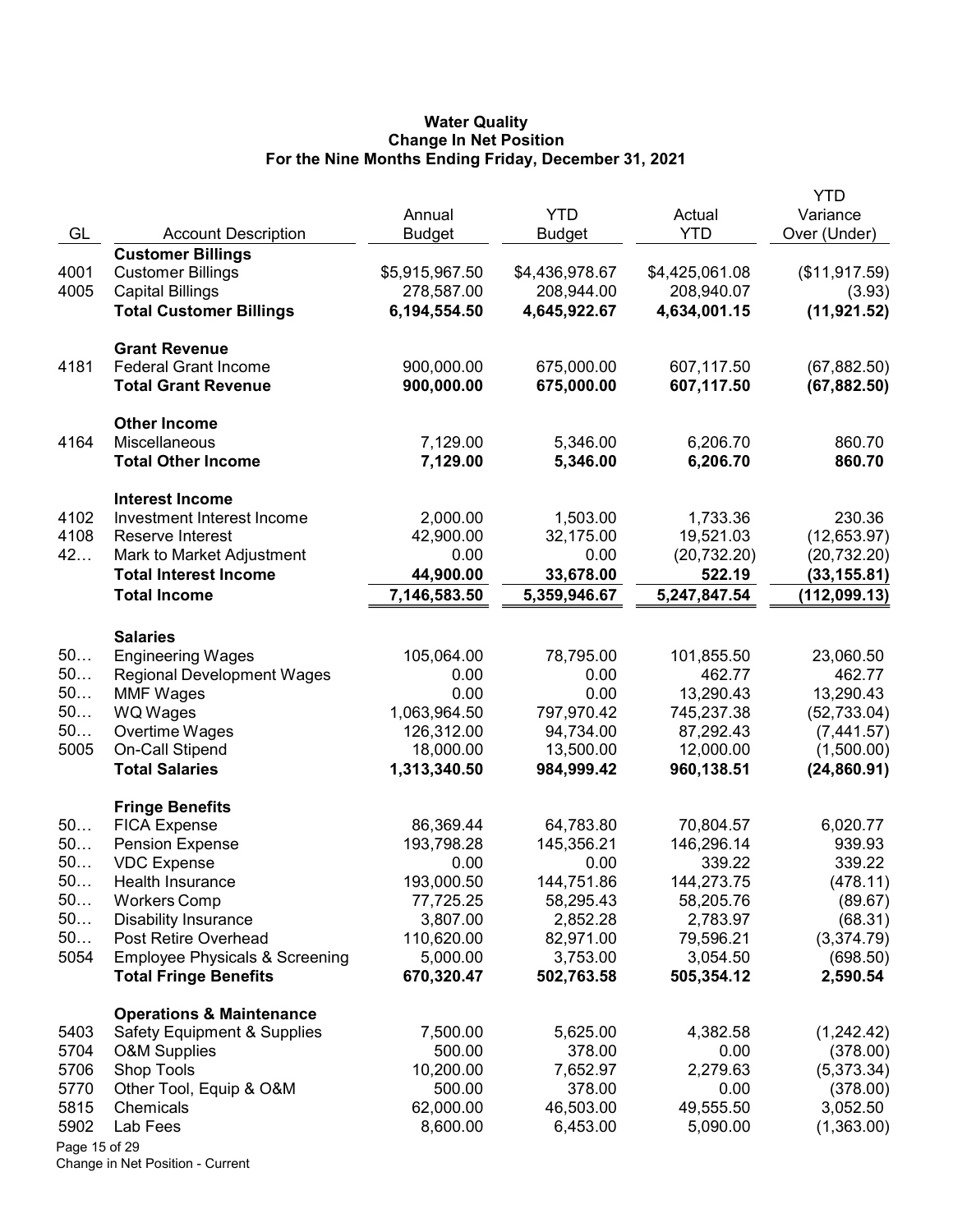## Water Quality Change In Net Position For the Nine Months Ending Friday, December 31, 2021

|      |                                          |               |               |            | YTD           |
|------|------------------------------------------|---------------|---------------|------------|---------------|
|      |                                          | Annual        | <b>YTD</b>    | Actual     | Variance      |
| GL   | <b>Account Description</b>               | <b>Budget</b> | <b>Budget</b> | <b>YTD</b> | Over (Under)  |
| 6010 | <b>Cape Vincent Reserve</b>              | 700.00        | 522.00        | 700.00     | 178.00        |
| 8090 | <b>Purchases for Resale</b>              | 50,000.00     | 37,503.00     | 15,196.10  | (22, 306.90)  |
|      | Total O & M                              | 140,000.00    | 105,014.97    | 77,203.81  | (27, 811.16)  |
|      |                                          |               |               |            |               |
| 6002 | <b>Sewage Treatment</b>                  | 1,234,029.00  | 925,524.00    | 974,448.90 | 48,924.90     |
| 6004 | <b>Water Purchases</b>                   | 846,831.00    | 635,132.25    | 498,244.73 | (136, 887.52) |
|      |                                          |               |               |            |               |
|      | <b>Office &amp; Administrative</b>       |               |               |            |               |
| 5053 | Misc Employee Costs                      | 100.00        | 72.00         | 475.13     | 403.13        |
| 5104 | <b>Office Supplies</b>                   | 4,500.00      | 3,372.03      | 2,373.16   | (998.87)      |
| 5110 | Postage & Shipping                       | 400.00        | 297.00        | 210.71     | (86.29)       |
| 5112 | Telephone                                | 7,000.00      | 5,247.00      | 5,783.61   | 536.61        |
| 5114 | <b>Cellular Services</b>                 | 11,900.00     | 8,921.97      | 9,233.15   | 311.18        |
| 5120 | Dues & Subscriptions                     | 1,500.00      | 1,125.00      | 1,096.00   | (29.00)       |
| 5122 |                                          |               |               | 335.50     |               |
|      | Public Info & Advertising                | 2,731.00      | 2,052.00      |            | (1,716.50)    |
| 5130 | <b>Office Equipment</b>                  | 1,000.00      | 747.00        | 876.38     | 129.38        |
| 5202 | Employee Mileage Reimburse               | 1,100.00      | 828.00        | 668.64     | (159.36)      |
| 5204 | Empl. Meals & Incidental                 | 2,500.00      | 1,872.00      | 669.64     | (1,202.36)    |
| 5206 | Empl. Lodging                            | 5,000.00      | 3,753.00      | 1,081.00   | (2,672.00)    |
| 5270 | <b>Travel &amp; Meeting Expense</b>      | 300.00        | 225.00        | 0.00       | (225.00)      |
| 5312 | <b>Continuing Education</b>              | 0.00          | 0.00          | 3.23       | 3.23          |
| 5370 | Training & Development                   | 8,000.00      | 6,003.00      | 1,366.50   | (4,636.50)    |
| 5402 | <b>Employee Uniforms</b>                 | 7,500.00      | 5,625.00      | 2,514.26   | (3, 110.74)   |
| 5508 | <b>Cleaning Services</b>                 | 13,100.00     | 9,825.03      | 9,755.00   | (70.03)       |
|      | <b>Total Office &amp; Admin</b>          | 66,631.00     | 49,965.03     | 36,441.91  | (13, 523.12)  |
|      |                                          |               |               |            |               |
|      | <b>Utilities</b>                         |               |               |            |               |
| 5802 | Gas & Electric                           | 99,225.00     | 74,421.00     | 63,791.03  | (10,629.97)   |
|      | <b>Total Utilities</b>                   | 99,225.00     | 74,421.00     | 63,791.03  | (10,629.97)   |
|      |                                          |               |               |            |               |
|      | <b>Professional Fees</b>                 |               |               |            |               |
| 5924 | Legal                                    | 2,000.00      | 1,503.00      | 0.00       | (1,503.00)    |
| 5926 | <b>Investment Banking Fees</b>           | 1,963.00      | 1,476.00      | 1,248.49   | (227.51)      |
| 5970 | Consulting                               | 5,800.00      | 4,349.97      | 5,800.00   | 1,450.03      |
|      | <b>Total Professional Fees</b>           | 9,763.00      | 7,328.97      | 7,048.49   | (280.48)      |
|      |                                          |               |               |            |               |
|      | <b>Repairs &amp; Maintenance</b>         |               |               |            |               |
| 5804 | <b>Building Maintenance &amp; Repair</b> | 28,000.00     | 20,997.00     | 12,245.39  | (8,751.61)    |
| 5808 | Site Maint & Repair                      | 32,500.00     | 24,372.00     | 13,588.92  | (10, 783.08)  |
| 5812 | Pipeline Maintenance                     | 81,000.00     | 60,755.94     | 36,872.04  | (23,883.90)   |
|      | <b>Total Repairs &amp; Maintenance</b>   | 141,500.00    | 106,124.94    | 62,706.35  | (43, 418.59)  |
|      |                                          |               |               |            |               |
|      | <b>Automobile</b>                        |               |               |            |               |
| 5601 | Auto/Light Truck Rep. & Maint.           | 19,000.00     | 14,247.00     | 12,128.63  | (2, 118.37)   |
| 5602 | Auto/Light Truck Fuel                    | 67,000.00     | 50,253.03     | 43,577.71  | (6,675.32)    |
| 5603 | Auto/Light Truck Rental/Lease            | 132,200.00    | 99,153.00     | 88,175.00  | (10, 978.00)  |
| 5605 | Vehicle Ins                              | 27,900.00     | 20,925.00     | 20,925.00  | 0.00          |
|      |                                          |               |               |            |               |

Page 16 of 29 Change in Net Position - Current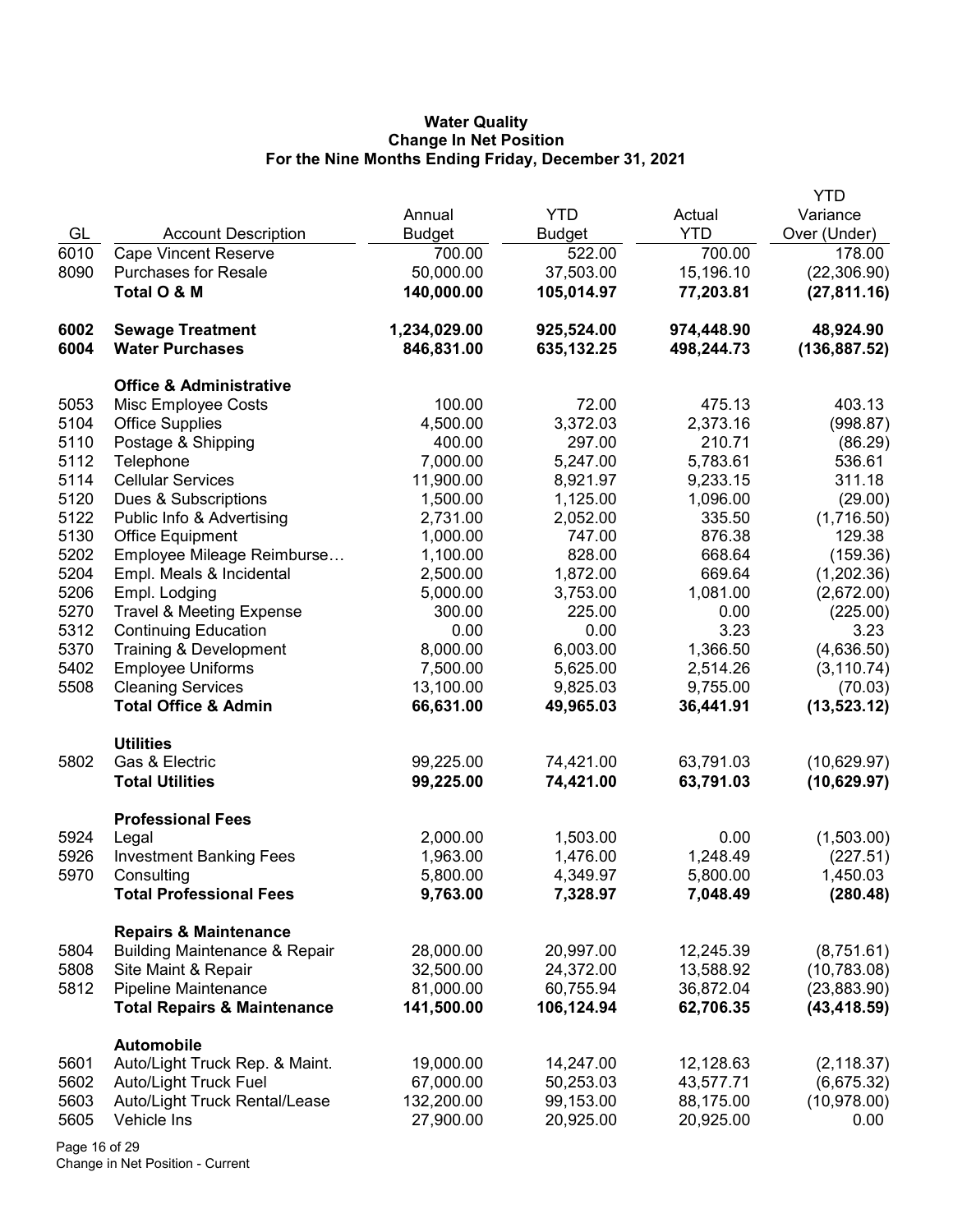# Water Quality Change In Net Position For the Nine Months Ending Friday, December 31, 2021

|      |                               |              |              |              | YTD           |
|------|-------------------------------|--------------|--------------|--------------|---------------|
|      |                               | Annual       | <b>YTD</b>   | Actual       | Variance      |
| GL   | <b>Account Description</b>    | Budget       | Budget       | YTD          | Over (Under)  |
|      | Total Automobile              | 246,100.00   | 184,578.03   | 164,806.34   | (19, 771.69)  |
|      | Computer                      |              |              |              |               |
| 5124 | <b>Computer Equipment</b>     | 12,500.00    | 9,378.00     | 8,357.70     | (1,020.30)    |
| 5128 | Programming & Software        | 5,602.00     | 4,205.97     | 5,410.00     | 1,204.03      |
|      | <b>Total Computer</b>         | 18,102.00    | 13,583.97    | 13,767.70    | 183.73        |
| 6114 | <b>Insurance</b>              | 86,600.00    | 64,953.00    | 64,950.03    | (2.97)        |
| 61   | <b>Admin Allocation</b>       | 500,817.00   | 375,615.00   | 350,198.81   | (25, 416.19)  |
| 61   | <b>Engineering Allocation</b> | 33,536.00    | 25,146.00    | 22,894.71    | (2, 251.29)   |
| 6208 | NYS Administrative Assessm    | 31,828.00    | 23,877.00    | 0.00         | (23, 877.00)  |
| 7032 | <b>Depreciation</b>           | 801,700.00   | 601,281.00   | 571,023.54   | (30, 257.46)  |
| 7002 | Amortization                  | 24,400.00    | 18,297.00    | 18,275.09    | (21.91)       |
| 6202 | <b>Interest Expense</b>       | 56,806.00    | 42,606.00    | 9,023.64     | (33, 582.36)  |
|      | <b>Total Expenses</b>         | 6,321,528.97 | 4,741,211.16 | 4,400,317.71 | (340, 893.45) |
|      | <b>Change in Net Position</b> | 825,054.53   | 618,735.51   | 847,529.83   | 228,794.32    |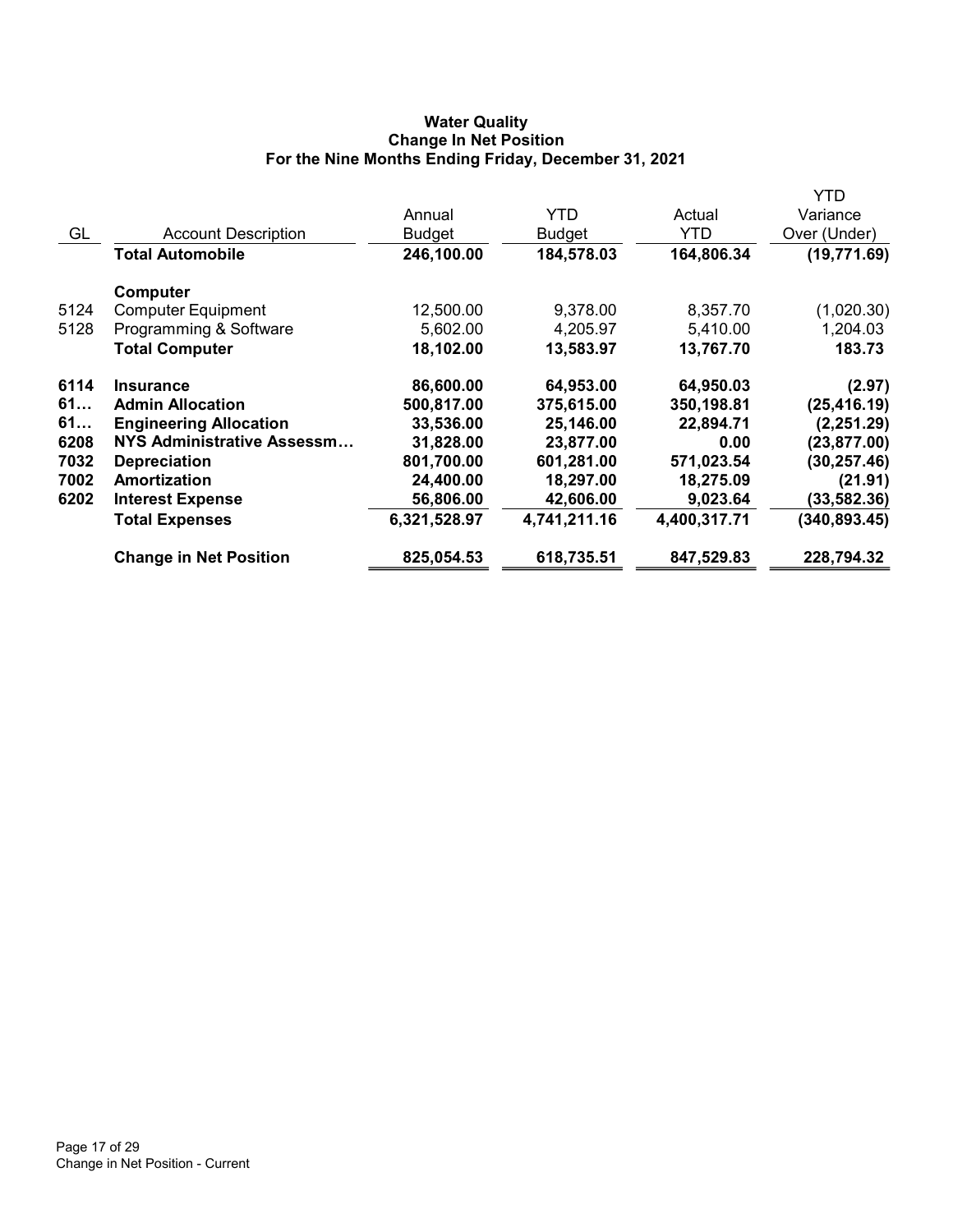#### Army Sewer Change In Net Position For the Nine Months Ending Friday, December 31, 2021

| GL                                             | <b>Account Description</b>                                                                                                                                                                                                                                                   | Annual<br><b>Budget</b>                                                                                     | <b>YTD</b><br>Budget                                                                                      | Actual<br><b>YTD</b>                                                                                       | YTD<br>Variance<br>Over (Under)                                                                  |
|------------------------------------------------|------------------------------------------------------------------------------------------------------------------------------------------------------------------------------------------------------------------------------------------------------------------------------|-------------------------------------------------------------------------------------------------------------|-----------------------------------------------------------------------------------------------------------|------------------------------------------------------------------------------------------------------------|--------------------------------------------------------------------------------------------------|
| 4001                                           | <b>Customer Billings</b><br><b>Customer Billings</b><br><b>Total Customer Billings</b>                                                                                                                                                                                       | \$2,779,184.00<br>2,779,184.00                                                                              | \$2,084,391.00<br>2,084,391.00                                                                            | \$2,065,073.83<br>2,065,073.83                                                                             | (\$19,317.17)<br>(19, 317.17)                                                                    |
| 4164                                           | <b>Other Income</b><br>Miscellaneous<br><b>Total Other Income</b>                                                                                                                                                                                                            | 7,129.00<br>7,129.00                                                                                        | 5,346.00<br>5,346.00                                                                                      | 6,206.70<br>6,206.70                                                                                       | 860.70<br>860.70                                                                                 |
| 4108<br>42                                     | <b>Interest Income</b><br>Reserve Interest<br>Mark to Market Adjustment<br><b>Total Interest Income</b>                                                                                                                                                                      | 27,800.00<br>0.00<br>27,800.00                                                                              | 20,853.00<br>0.00<br>20,853.00                                                                            | 12,631.26<br>(13, 414.96)<br>(783.70)                                                                      | (8,221.74)<br>(13, 414.96)<br>(21, 636.70)                                                       |
|                                                | <b>Total Income</b>                                                                                                                                                                                                                                                          | 2,814,113.00                                                                                                | 2,110,590.00                                                                                              | 2,070,496.83                                                                                               | (40, 093.17)                                                                                     |
| 50<br>50<br>50<br>50<br>50<br>5005             | <b>Salaries</b><br><b>Engineering Wages</b><br><b>Regional Development Wages</b><br><b>MMF Wages</b><br>WQ Wages<br>Overtime Wages<br>On-Call Stipend<br><b>Total Salaries</b>                                                                                               | 39,529.00<br>0.00<br>0.00<br>369,119.00<br>26,392.00<br>3,840.00<br>438,880.00                              | 29,646.00<br>0.00<br>0.00<br>276,840.00<br>19,791.00<br>2,880.00<br>329,157.00                            | 38,347.11<br>250.42<br>6,653.26<br>268,263.81<br>17,649.67<br>2,400.00<br>333,564.27                       | 8,701.11<br>250.42<br>6,653.26<br>(8, 576.19)<br>(2, 141.33)<br>(480.00)<br>4,407.27             |
| 50<br>50<br>50<br>50<br>50<br>50<br>50<br>5054 | <b>Fringe Benefits</b><br><b>FICA Expense</b><br><b>Pension Expense</b><br><b>VDC Expense</b><br>Health Insurance<br><b>Workers Comp</b><br><b>Disability Insurance</b><br>Post Retire Overhead<br><b>Employee Physicals &amp; Screening</b><br><b>Total Fringe Benefits</b> | 28,846.00<br>65,048.00<br>0.00<br>63,471.00<br>25,264.00<br>1,249.00<br>36,292.00<br>2,750.00<br>222,920.00 | 21,636.00<br>48,789.00<br>0.00<br>47,601.00<br>18,945.00<br>936.00<br>27,216.00<br>2,061.00<br>167,184.00 | 24,698.07<br>50,578.01<br>87.16<br>51,943.77<br>24,238.95<br>936.72<br>27,786.96<br>1,639.50<br>181,909.14 | 3,062.07<br>1,789.01<br>87.16<br>4,342.77<br>5,293.95<br>0.72<br>570.96<br>(421.50)<br>14,725.14 |
| 5403<br>5706<br>5815                           | <b>Operations &amp; Maintenance</b><br><b>Safety Equipment &amp; Supplies</b><br>Shop Tools<br>Chemicals<br>Total O & M                                                                                                                                                      | 7,500.00<br>8,500.00<br>60,000.00<br>76,000.00                                                              | 5,625.00<br>6,372.00<br>45,000.00<br>56,997.00                                                            | 4,382.58<br>2,279.63<br>48,177.50<br>54,839.71                                                             | (1,242.42)<br>(4,092.37)<br>3,177.50<br>(2, 157.29)                                              |
| 6002<br>6004                                   | <b>Sewage Treatment</b><br><b>Water Purchases</b>                                                                                                                                                                                                                            | 1,234,029.00<br>3,200.00                                                                                    | 925,524.00<br>2,403.00                                                                                    | 974,448.90<br>2,154.00                                                                                     | 48,924.90<br>(249.00)                                                                            |
| 5053<br>5104<br>5110<br>Page 18 of 29          | <b>Office &amp; Administrative</b><br>Misc Employee Costs<br><b>Office Supplies</b><br>Postage & Shipping                                                                                                                                                                    | 100.00<br>4,500.00<br>400.00                                                                                | 72.00<br>3,372.03<br>297.00                                                                               | 475.13<br>2,373.16<br>210.71                                                                               | 403.13<br>(998.87)<br>(86.29)                                                                    |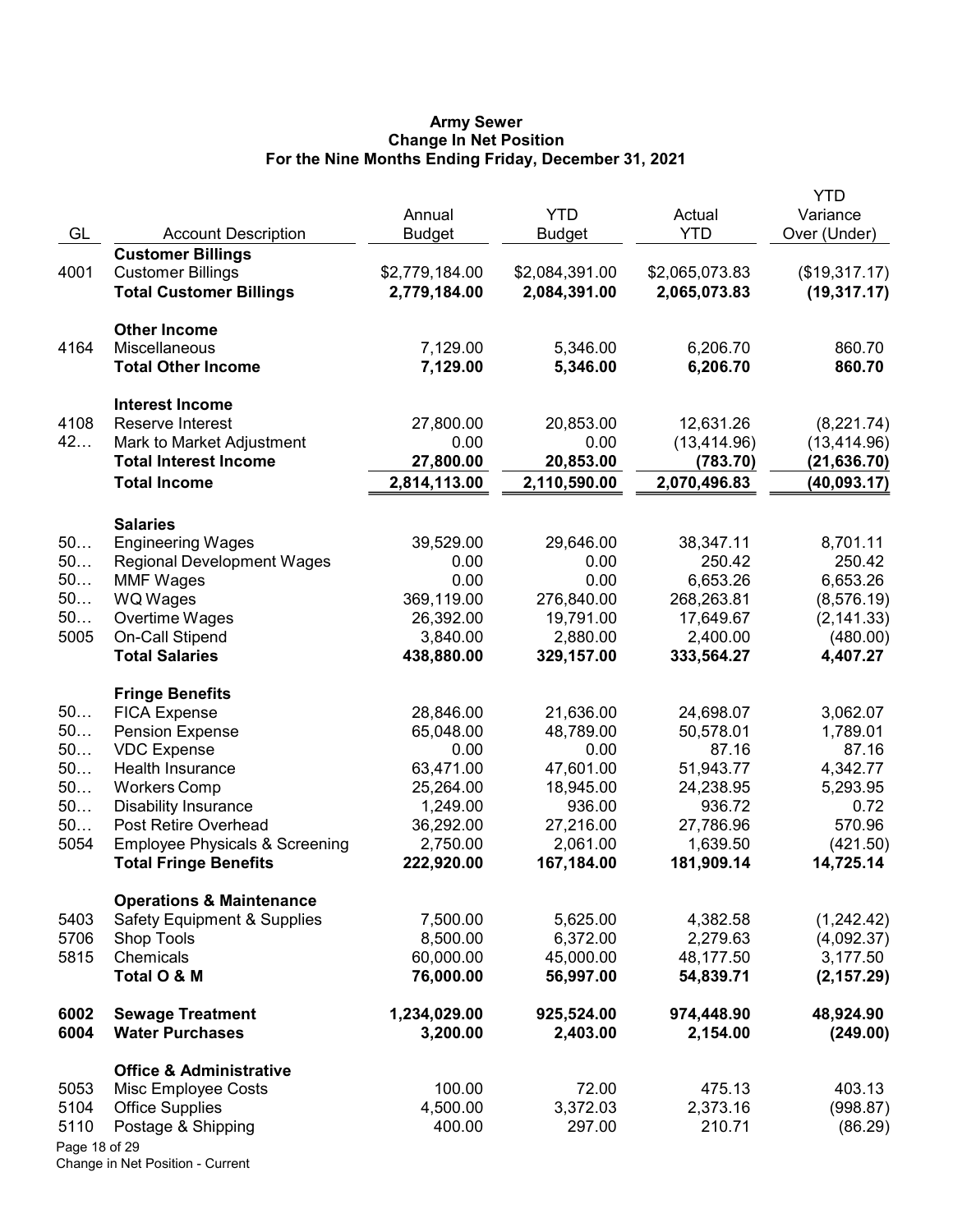### Army Sewer Change In Net Position For the Nine Months Ending Friday, December 31, 2021

|      |                                          |               |               |               | <b>YTD</b>   |
|------|------------------------------------------|---------------|---------------|---------------|--------------|
|      |                                          | Annual        | <b>YTD</b>    | Actual        | Variance     |
| GL   | <b>Account Description</b>               | <b>Budget</b> | <b>Budget</b> | <b>YTD</b>    | Over (Under) |
| 5112 | Telephone                                | 7,000.00      | 5,247.00      | 5,783.61      | 536.61       |
| 5114 | <b>Cellular Services</b>                 | 11,900.00     | 8,921.97      | 9,233.15      | 311.18       |
| 5120 | Dues & Subscriptions                     | 1,500.00      | 1,125.00      | 1,096.00      | (29.00)      |
| 5122 | Public Info & Advertising                | 1,500.00      | 1,125.00      | 335.50        | (789.50)     |
| 5130 | Office Equipment                         | 1,000.00      | 747.00        | 876.38        | 129.38       |
| 5202 | Employee Mileage Reimburse               | 500.00        | 378.00        | 294.00        | (84.00)      |
| 5204 | Empl. Meals & Incidental                 | 2,500.00      | 1,872.00      | 669.64        | (1,202.36)   |
| 5206 | Empl. Lodging                            | 5,000.00      | 3,753.00      | 1,081.00      | (2,672.00)   |
| 5312 | <b>Continuing Education</b>              | 0.00          | 0.00          | 3.23          | 3.23         |
| 5370 | Training & Development                   | 8,000.00      | 6,003.00      | 1,366.50      | (4,636.50)   |
| 5402 | <b>Employee Uniforms</b>                 | 7,500.00      | 5,625.00      | 2,514.26      | (3, 110.74)  |
| 5508 | <b>Cleaning Services</b>                 | 13,100.00     | 9,825.03      | 9,755.00      | (70.03)      |
|      | <b>Total Office &amp; Admin</b>          | 64,500.00     | 48,363.03     | 36,067.27     | (12, 295.76) |
|      | <b>Utilities</b>                         |               |               |               |              |
| 5802 | Gas & Electric                           | 54,980.00     | 41,238.00     | 32,072.70     | (9, 165.30)  |
|      | <b>Total Utilities</b>                   | 54,980.00     | 41,238.00     | 32,072.70     | (9, 165.30)  |
|      | <b>Professional Fees</b>                 |               |               |               |              |
| 5926 | <b>Investment Banking Fees</b>           | 1,197.00      | 900.00        | 811.52        | (88.48)      |
|      | <b>Total Professional Fees</b>           | 1,197.00      | 900.00        | 811.52        | (88.48)      |
|      | <b>Repairs &amp; Maintenance</b>         |               |               |               |              |
| 5804 | <b>Building Maintenance &amp; Repair</b> | 15,000.00     | 11,250.00     | 9,804.31      | (1,445.69)   |
| 5808 | Site Maint & Repair                      | 22,000.00     | 16,497.00     | 6,783.20      | (9,713.80)   |
| 5812 | Pipeline Maintenance                     | 43,000.00     | 32,249.97     | 18,231.11     | (14,018.86)  |
|      | <b>Total Repairs &amp; Maintenance</b>   | 80,000.00     | 59,996.97     | 34,818.62     | (25, 178.35) |
|      | <b>Automobile</b>                        |               |               |               |              |
| 5601 | Auto/Light Truck Rep. & Maint.           | 19,000.00     | 14,247.00     | 12,128.63     | (2, 118.37)  |
| 5602 | Auto/Light Truck Fuel                    | 67,000.00     | 50,253.03     | 43,577.71     | (6,675.32)   |
| 5603 | Auto/Light Truck Rental/Lease            | 132,200.00    | 99,153.00     | 88,175.00     | (10, 978.00) |
| 5605 | Vehicle Ins                              | 27,900.00     | 20,925.00     | 20,925.00     | 0.00         |
|      | <b>Total Automobile</b>                  | 246,100.00    | 184,578.03    | 164,806.34    | (19, 771.69) |
|      | Computer                                 |               |               |               |              |
| 5124 | <b>Computer Equipment</b>                | 12,500.00     | 9,378.00      | 8,357.70      | (1,020.30)   |
| 5128 | Programming & Software                   | 5,602.00      | 4,205.97      | 5,410.00      | 1,204.03     |
|      | <b>Total Computer</b>                    | 18,102.00     | 13,583.97     | 13,767.70     | 183.73       |
| 6114 | <b>Insurance</b>                         | 34,100.00     | 25,578.00     | 25,575.03     | (2.97)       |
| 61   | <b>Admin Allocation</b>                  | 281,576.00    | 211,185.00    | 196,753.67    | (14, 431.33) |
| 61   | <b>Engineering Allocation</b>            | 10,490.00     | 7,866.00      | 7,725.90      | (140.10)     |
| 6208 | <b>NYS Administrative Assessm</b>        | 13,401.00     | 10,053.00     | 0.00          | (10, 053.00) |
| 89   | <b>Water Quality Allocation</b>          | (205, 362.00) | (154, 017.00) | (117, 967.21) | 36,049.79    |
| 7032 | <b>Depreciation</b>                      | 303,500.00    | 227,628.00    | 224,608.17    | (3,019.83)   |
|      | <b>Total Expenses</b>                    | 2,877,613.00  | 2,158,218.00  | 2,165,955.73  | 7,737.73     |
|      |                                          |               |               |               |              |

Page 19 of 29 Change in Net Position - Current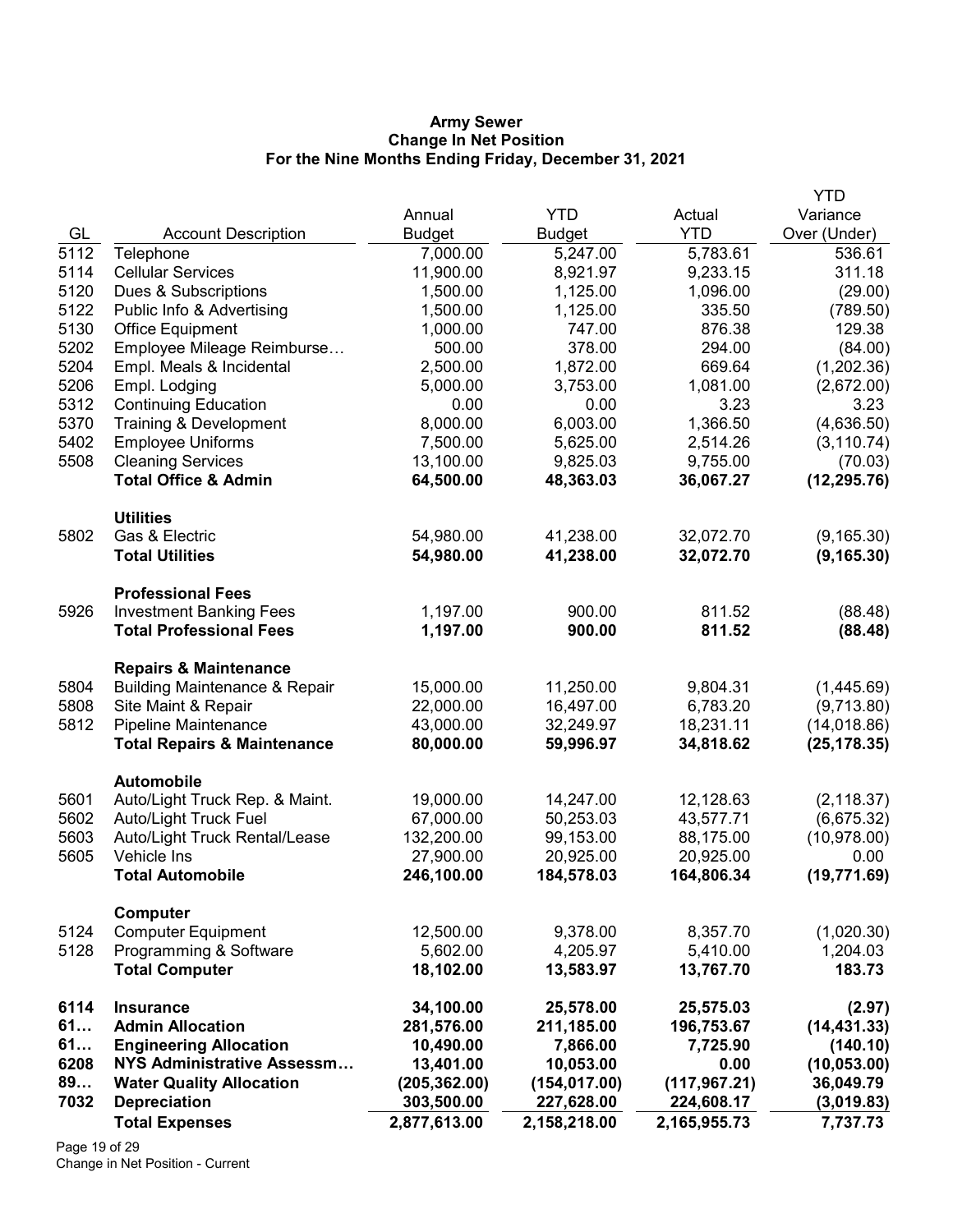## Army Sewer Change In Net Position For the Nine Months Ending Friday, December 31, 2021

|    | <b>Change in Net Position</b> | (63, 500.00)            | (47,628.00)          | (95, 458.90)  | (47,830.90)                     |
|----|-------------------------------|-------------------------|----------------------|---------------|---------------------------------|
| GL | Account Description           | Annual<br><b>Budget</b> | YTD<br><b>Budget</b> | Actual<br>YTD | YTD<br>Variance<br>Over (Under) |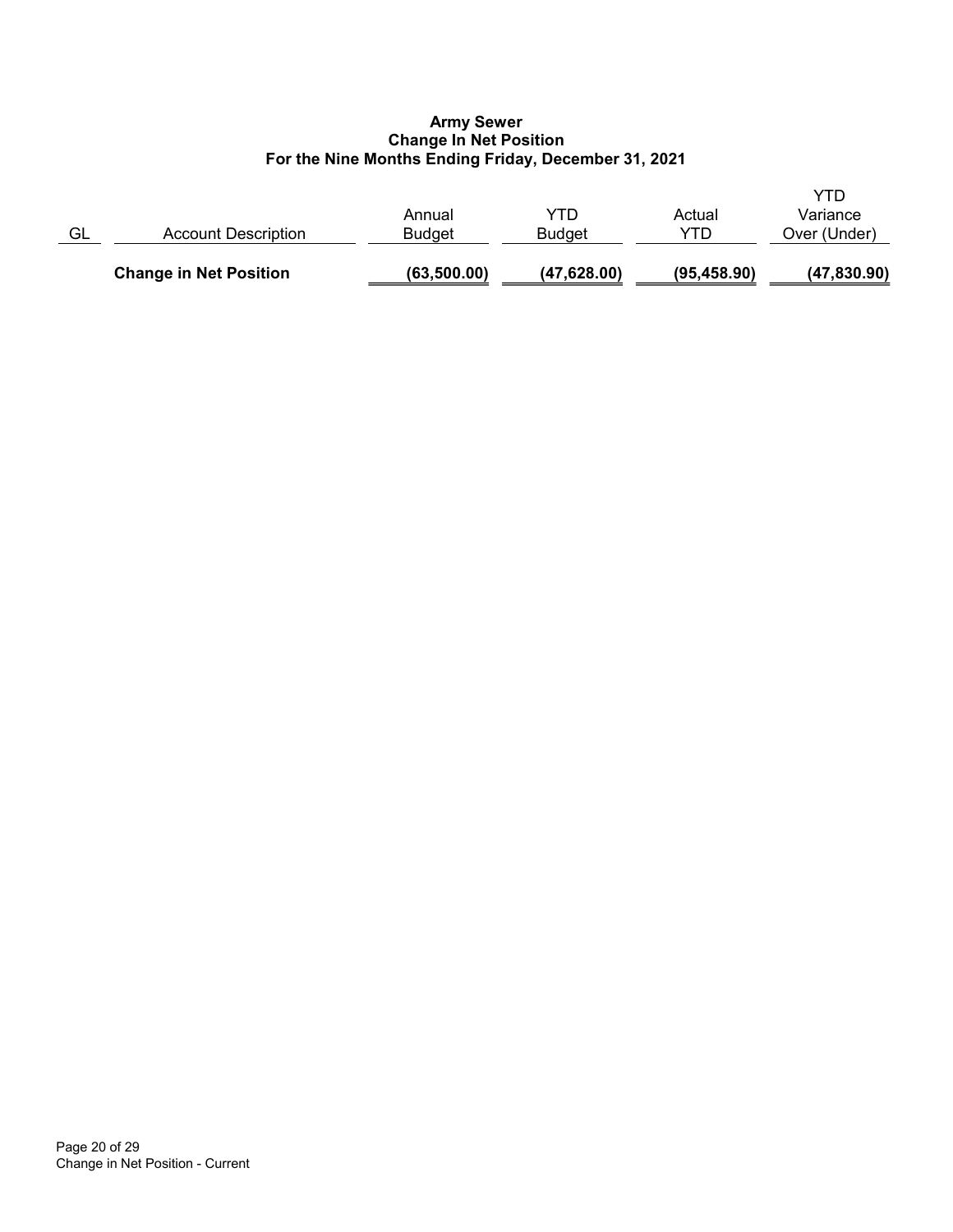## Army Water Line Change In Net Position For the Nine Months Ending Friday, December 31, 2021

|      |                                           |                |                |                | YTD           |
|------|-------------------------------------------|----------------|----------------|----------------|---------------|
|      |                                           | Annual         | <b>YTD</b>     | Actual         | Variance      |
| GL   | <b>Account Description</b>                | <b>Budget</b>  | <b>Budget</b>  | <b>YTD</b>     | Over (Under)  |
|      | <b>Customer Billings</b>                  |                |                |                |               |
| 4001 | <b>Customer Billings</b>                  | \$2,081,756.00 | \$1,561,315.50 | \$1,583,435.17 | \$22,119.67   |
|      | <b>Total Customer Billings</b>            | 2,081,756.00   | 1,561,315.50   | 1,583,435.17   | 22,119.67     |
|      | <b>Grant Revenue</b>                      |                |                |                |               |
| 4181 | <b>Federal Grant Income</b>               | 900,000.00     | 675,000.00     | 607,117.50     | (67, 882.50)  |
|      | <b>Total Grant Revenue</b>                | 900,000.00     | 675,000.00     | 607,117.50     | (67, 882.50)  |
|      | <b>Interest Income</b>                    |                |                |                |               |
| 4108 | Reserve Interest                          | 15,100.00      | 11,322.00      | 6,889.77       | (4,432.23)    |
| 42   | Mark to Market Adjustment                 | 0.00           | 0.00           | (7, 317.24)    | (7,317.24)    |
|      | <b>Total Interest Income</b>              | 15,100.00      | 11,322.00      | (427.47)       | (11, 749.47)  |
|      | <b>Total Income</b>                       | 2,996,856.00   | 2,247,637.50   | 2,190,125.20   | (57, 512.30)  |
|      | <b>Salaries</b>                           |                |                |                |               |
| 50   | <b>Engineering Wages</b>                  | 38,266.00      | 28,701.00      | 43,163.01      | 14,462.01     |
| 50   | <b>Regional Development Wages</b>         | 0.00           | 0.00           | 212.35         | 212.35        |
| 50   | <b>MMF Wages</b>                          | 0.00           | 0.00           | 6,637.17       | 6,637.17      |
| 50   | <b>WQ Wages</b>                           | 330,353.00     | 247,761.00     | 206,433.15     | (41, 327.85)  |
| 50   | Overtime Wages                            | 11,632.00      | 8,721.00       | 5,080.51       | (3,640.49)    |
| 5005 | On-Call Stipend                           | 3,840.00       | 2,880.00       | 2,400.00       | (480.00)      |
|      | <b>Total Salaries</b>                     | 384,091.00     | 288,063.00     | 263,926.19     | (24, 136.81)  |
|      | <b>Fringe Benefits</b>                    |                |                |                |               |
| 50   | <b>FICA Expense</b>                       | 25,254.00      | 18,945.00      | 19,607.57      | 662.57        |
| 50   | <b>Pension Expense</b>                    | 56,937.00      | 42,705.00      | 41,371.04      | (1,333.96)    |
| 50   | <b>VDC Expense</b>                        | 0.00           | 0.00           | 138.99         | 138.99        |
| 50   | Health Insurance                          | 55,640.00      | 41,733.00      | 41,733.30      | 0.30          |
| 50   | <b>Workers Comp</b>                       | 21,763.00      | 16,326.00      | 10,771.01      | (5,554.99)    |
| 50   | <b>Disability Insurance</b>               | 1,088.00       | 819.00         | 816.30         | (2.70)        |
| 50   | Post Retire Overhead                      | 31,630.00      | 23,724.00      | 21,691.50      | (2,032.50)    |
| 5054 | <b>Employee Physicals &amp; Screening</b> | 2,250.00       | 1,692.00       | 1,415.00       | (277.00)      |
|      | <b>Total Fringe Benefits</b>              | 194,562.00     | 145,944.00     | 137,544.71     | (8,399.29)    |
|      | <b>Operations &amp; Maintenance</b>       |                |                |                |               |
| 5706 | <b>Shop Tools</b>                         | 1,200.00       | 902.97         | 0.00           | (902.97)      |
| 5902 | Lab Fees                                  | 5,000.00       | 3,753.00       | 2,645.00       | (1, 108.00)   |
|      | Total O & M                               | 6,200.00       | 4,655.97       | 2,645.00       | (2,010.97)    |
| 6004 | <b>Water Purchases</b>                    | 730,681.00     | 548,014.50     | 417,299.85     | (130, 714.65) |
|      | <b>Office &amp; Administrative</b>        |                |                |                |               |
| 5122 | Public Info & Advertising                 | 981.00         | 738.00         | 0.00           | (738.00)      |
| 5202 | Employee Mileage Reimburse                | 100.00         | 72.00          | 0.00           | (72.00)       |
|      | <b>Total Office &amp; Admin</b>           | 1,081.00       | 810.00         | 0.00           | (810.00)      |

## **Utilities**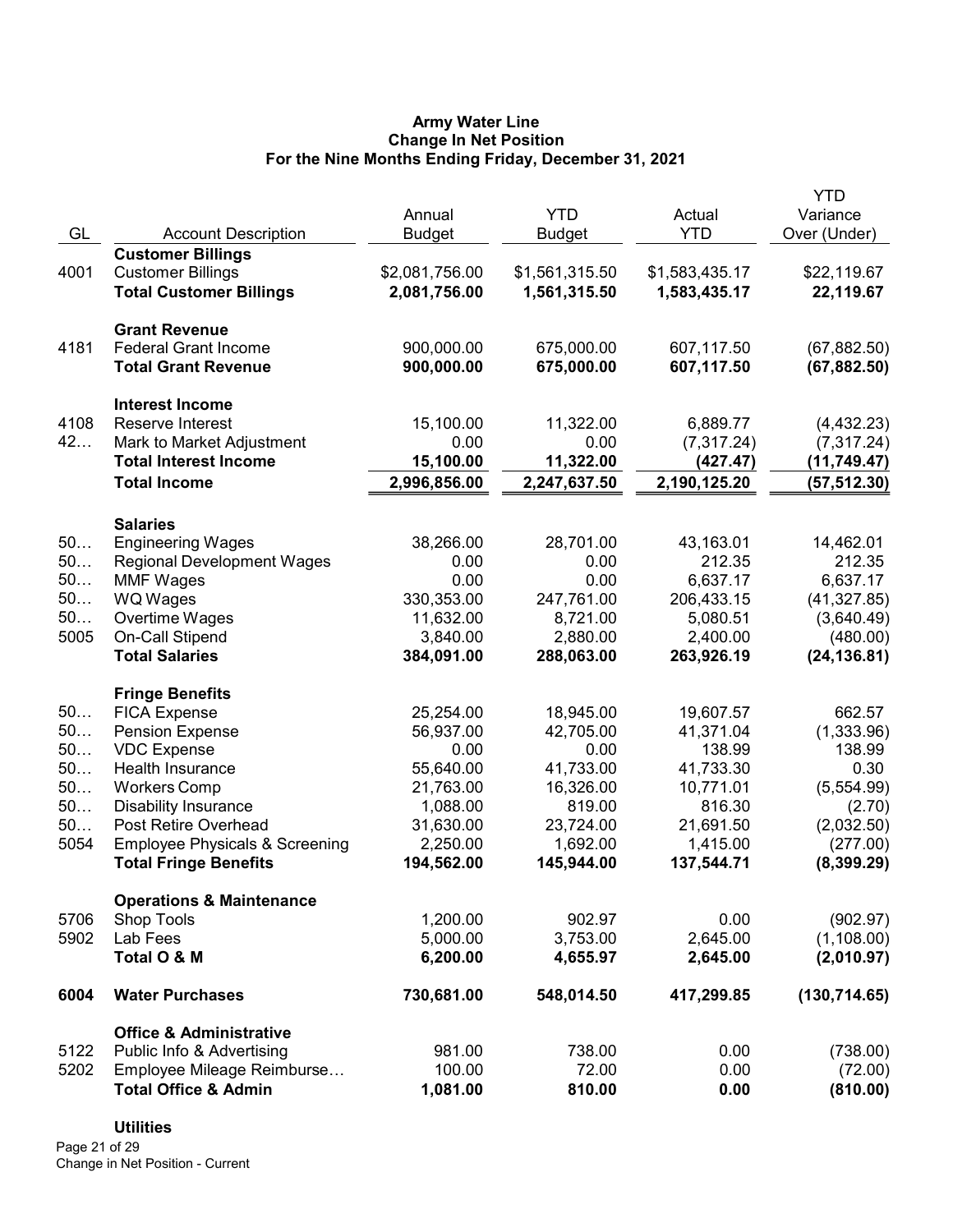# Army Water Line Change In Net Position For the Nine Months Ending Friday, December 31, 2021

|                                          |                                                                                                                                                                                               |                                                                                             |                                                                                            | YTD                                                                                    |
|------------------------------------------|-----------------------------------------------------------------------------------------------------------------------------------------------------------------------------------------------|---------------------------------------------------------------------------------------------|--------------------------------------------------------------------------------------------|----------------------------------------------------------------------------------------|
|                                          | Annual                                                                                                                                                                                        | <b>YTD</b>                                                                                  | Actual                                                                                     | Variance                                                                               |
| <b>Account Description</b>               | <b>Budget</b>                                                                                                                                                                                 | <b>Budget</b>                                                                               | <b>YTD</b>                                                                                 | Over (Under)                                                                           |
| Gas & Electric                           | 21,250.00                                                                                                                                                                                     | 15,939.00                                                                                   | 12,496.91                                                                                  | (3,442.09)                                                                             |
| <b>Total Utilities</b>                   | 21,250.00                                                                                                                                                                                     | 15,939.00                                                                                   | 12,496.91                                                                                  | (3,442.09)                                                                             |
| <b>Professional Fees</b>                 |                                                                                                                                                                                               |                                                                                             |                                                                                            |                                                                                        |
| Legal                                    | 1,500.00                                                                                                                                                                                      | 1,125.00                                                                                    | 0.00                                                                                       | (1, 125.00)                                                                            |
| <b>Investment Banking Fees</b>           | 766.00                                                                                                                                                                                        | 576.00                                                                                      | 436.97                                                                                     | (139.03)                                                                               |
| Consulting                               | 5,800.00                                                                                                                                                                                      | 4,349.97                                                                                    | 5,800.00                                                                                   | 1,450.03                                                                               |
| <b>Total Professional Fees</b>           | 8,066.00                                                                                                                                                                                      | 6,050.97                                                                                    | 6,236.97                                                                                   | 186.00                                                                                 |
| <b>Repairs &amp; Maintenance</b>         |                                                                                                                                                                                               |                                                                                             |                                                                                            |                                                                                        |
| <b>Building Maintenance &amp; Repair</b> | 4,000.00                                                                                                                                                                                      | 2,997.00                                                                                    | 1,474.55                                                                                   | (1,522.45)                                                                             |
| Site Maint & Repair                      | 7,000.00                                                                                                                                                                                      | 5,247.00                                                                                    | 5,008.59                                                                                   | (238.41)                                                                               |
| Pipeline Maintenance                     | 18,000.00                                                                                                                                                                                     | 13,502.97                                                                                   | 17,638.84                                                                                  | 4,135.87                                                                               |
| <b>Total Repairs &amp; Maintenance</b>   | 29,000.00                                                                                                                                                                                     | 21,746.97                                                                                   | 24,121.98                                                                                  | 2,375.01                                                                               |
|                                          |                                                                                                                                                                                               |                                                                                             |                                                                                            | 2.97                                                                                   |
|                                          |                                                                                                                                                                                               |                                                                                             |                                                                                            | (8,476.85)                                                                             |
|                                          |                                                                                                                                                                                               |                                                                                             |                                                                                            | 659.10                                                                                 |
|                                          |                                                                                                                                                                                               |                                                                                             |                                                                                            | (8,595.00)                                                                             |
|                                          |                                                                                                                                                                                               |                                                                                             |                                                                                            | (17, 821.05)                                                                           |
|                                          |                                                                                                                                                                                               |                                                                                             |                                                                                            | (21, 393.97)                                                                           |
|                                          |                                                                                                                                                                                               |                                                                                             |                                                                                            | (222, 577.60)                                                                          |
|                                          |                                                                                                                                                                                               |                                                                                             |                                                                                            |                                                                                        |
| <b>Change in Net Position</b>            | 966,572.00                                                                                                                                                                                    | 724,905.09                                                                                  | 889,970.39                                                                                 | 165,065.30                                                                             |
|                                          | <b>Insurance</b><br><b>Admin Allocation</b><br><b>Engineering Allocation</b><br>NYS Administrative Assessm<br><b>Water Quality Allocation</b><br><b>Depreciation</b><br><b>Total Expenses</b> | 29,200.00<br>165,070.00<br>9,964.00<br>11,458.00<br>85,061.00<br>354,600.00<br>2,030,284.00 | 21,897.00<br>123,804.00<br>7,470.00<br>8,595.00<br>63,792.00<br>265,950.00<br>1,522,732.41 | 21,899.97<br>115,327.15<br>8,129.10<br>0.00<br>45,970.95<br>244,556.03<br>1,300,154.81 |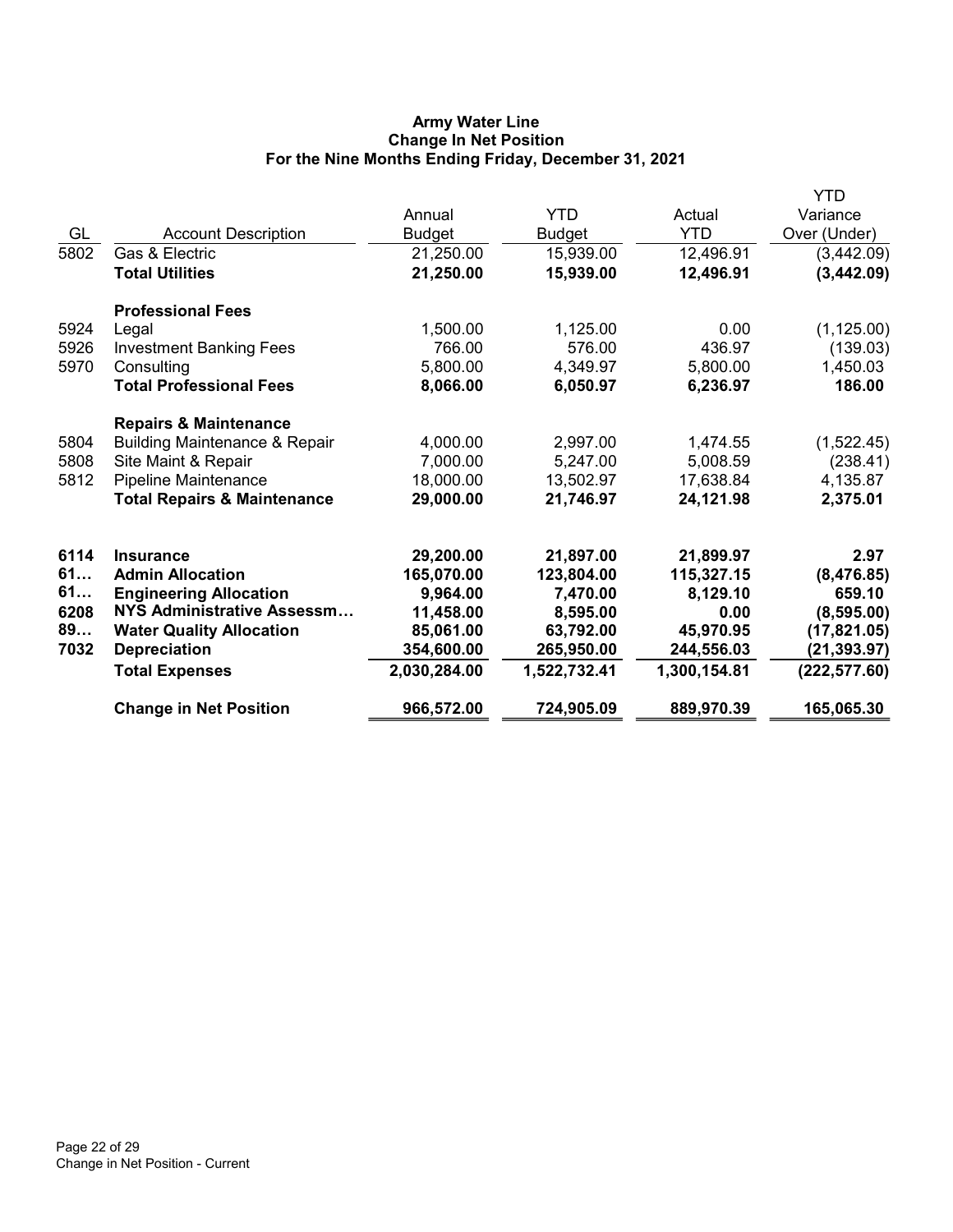### Regional Water Line Change In Net Position For the Nine Months Ending Friday, December 31, 2021

|               |                                     |               |               |             | <b>YTD</b>        |
|---------------|-------------------------------------|---------------|---------------|-------------|-------------------|
|               |                                     | Annual        | <b>YTD</b>    | Actual      | Variance          |
| GL            | <b>Account Description</b>          | <b>Budget</b> | <b>Budget</b> | <b>YTD</b>  | Over (Under)      |
|               | <b>Customer Billings</b>            |               |               |             |                   |
| 4001          | <b>Customer Billings</b>            | \$112,950.00  | \$84,714.75   | \$76,167.95 | (\$8,546.80)      |
| 4005          | <b>Capital Billings</b>             | 278,587.00    | 208,944.00    | 208,940.07  | (3.93)            |
|               | <b>Total Customer Billings</b>      | 391,537.00    | 293,658.75    | 285,108.02  | (8,550.73)        |
|               |                                     |               |               |             |                   |
|               | <b>Interest Income</b>              |               |               |             |                   |
| 4102          | Investment Interest Income          | 2,000.00      | 1,503.00      | 1,733.36    | 230.36            |
|               | <b>Total Interest Income</b>        | 2,000.00      | 1,503.00      | 1,733.36    | 230.36            |
|               | <b>Total Income</b>                 | 393,537.00    | 295, 161. 75  | 286,841.38  | (8,320.37)        |
|               |                                     |               |               |             |                   |
|               | <b>Salaries</b>                     |               |               |             |                   |
| 50            | <b>Engineering Wages</b>            | 8,892.00      | 6,669.00      | 7,228.02    | 559.02            |
| 50            | WQ Wages                            | 21,625.00     | 16,218.00     | 12,795.60   | (3,422.40)        |
| 50            | Overtime Wages                      | 1,626.00      | 1,224.00      | 65.62       | (1, 158.38)       |
| 5005          | On-Call Stipend                     | 1,920.00      | 1,440.00      | 1,200.00    | (240.00)          |
|               | <b>Total Salaries</b>               | 34,063.00     | 25,551.00     | 21,289.24   | (4, 261.76)       |
|               |                                     |               |               |             |                   |
|               | <b>Fringe Benefits</b>              |               |               |             |                   |
| 50            | <b>FICA Expense</b>                 | 2,214.00      | 1,665.00      | 1,532.10    | (132.90)          |
| 50            | <b>Pension Expense</b>              | 5,078.00      | 3,807.00      | 3,173.54    | (633.46)          |
| 50            | <b>VDC Expense</b>                  | 0.00          | 0.00          | 70.67       | 70.67             |
| 50            | Health Insurance                    | 5,122.00      | 3,843.00      | 3,664.60    | (178.40)          |
| 50            | <b>Workers Comp</b>                 | 1,667.00      | 1,251.00      | 853.50      | (397.50)          |
| 50            | <b>Disability Insurance</b>         | 98.00         | 72.00         | 73.17       | 1.17              |
| 50            | Post Retire Overhead                | 2,828.00      | 2,124.00      | 1,811.25    | (312.75)          |
|               | <b>Total Fringe Benefits</b>        | 17,007.00     | 12,762.00     | 11,178.83   | (1,583.17)        |
|               | <b>Operations &amp; Maintenance</b> |               |               |             |                   |
| 5706          | Shop Tools                          | 500.00        | 378.00        | 0.00        | (378.00)          |
| 5815          | Chemicals                           | 2,000.00      | 1,503.00      | 1,378.00    | (125.00)          |
| 5902          | Lab Fees                            | 3,600.00      | 2,700.00      | 2,445.00    | (255.00)          |
| 6010          | <b>Cape Vincent Reserve</b>         | 700.00        | 522.00        | 700.00      | 178.00            |
|               | Total O & M                         | 6,800.00      | 5,103.00      | 4,523.00    | (580.00)          |
|               |                                     |               |               |             |                   |
| 6004          | <b>Water Purchases</b>              | 112,950.00    | 84,714.75     | 78,790.88   | (5,923.87)        |
|               | <b>Office &amp; Administrative</b>  |               |               |             |                   |
| 5122          | Public Info & Advertising           | 250.00        | 189.00        | 0.00        |                   |
| 5202          | Employee Mileage Reimburse          | 0.00          | 0.00          | 28.56       | (189.00)<br>28.56 |
|               | <b>Total Office &amp; Admin</b>     |               | 189.00        | 28.56       |                   |
|               |                                     | 250.00        |               |             | (160.44)          |
|               | <b>Utilities</b>                    |               |               |             |                   |
| 5802          | Gas & Electric                      | 22,995.00     | 17,244.00     | 19,221.42   | 1,977.42          |
|               | <b>Total Utilities</b>              | 22,995.00     | 17,244.00     | 19,221.42   | 1,977.42          |
|               |                                     |               |               |             |                   |
|               | <b>Professional Fees</b>            |               |               |             |                   |
| 5924          | Legal                               | 500.00        | 378.00        | 0.00        | (378.00)          |
| Page 23 of 29 |                                     |               |               |             |                   |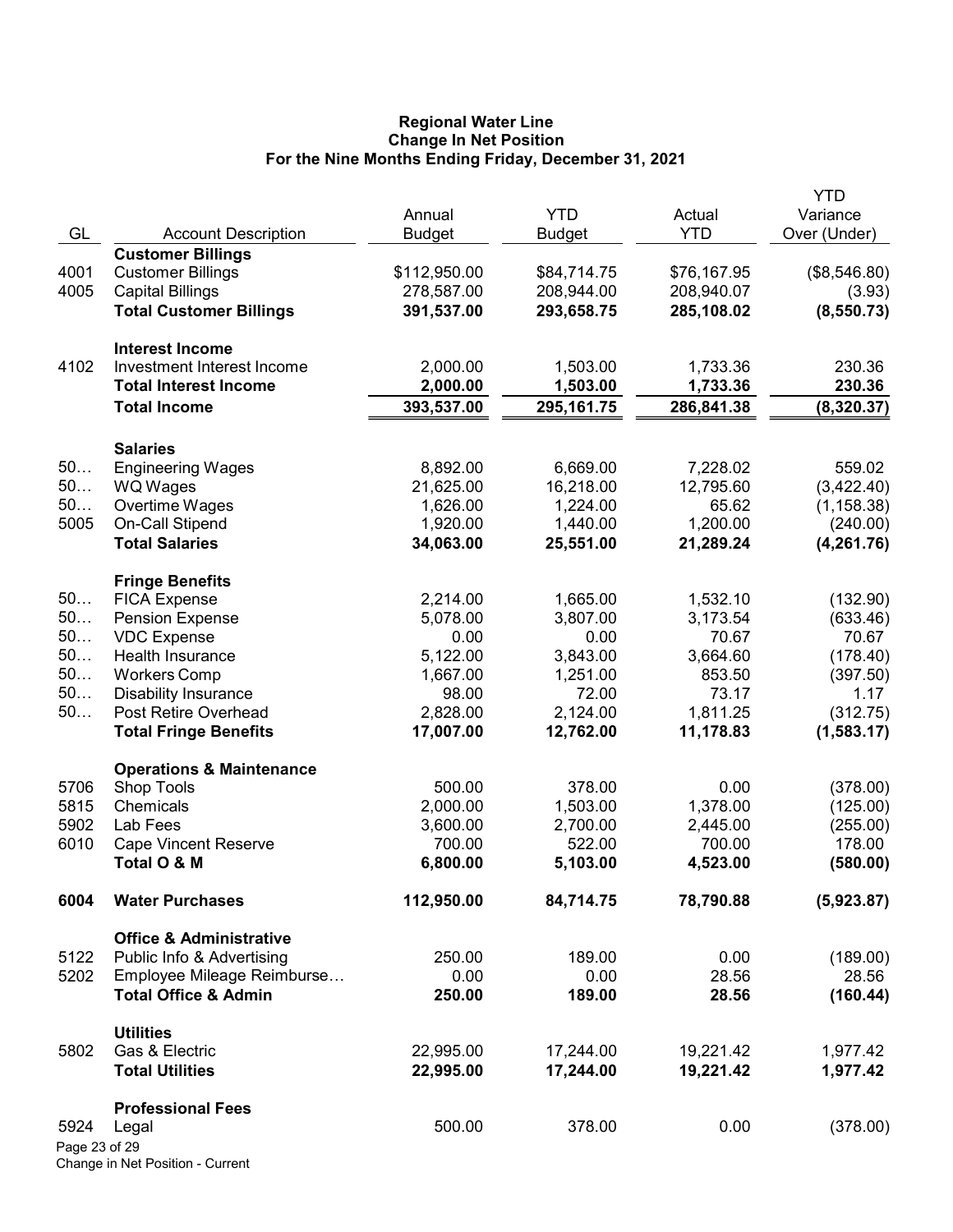# Regional Water Line Change In Net Position For the Nine Months Ending Friday, December 31, 2021

|                                          |               |               |            | YTD          |
|------------------------------------------|---------------|---------------|------------|--------------|
|                                          | Annual        | <b>YTD</b>    | Actual     | Variance     |
| <b>Account Description</b>               | <b>Budget</b> | <b>Budget</b> | <b>YTD</b> | Over (Under) |
| <b>Total Professional Fees</b>           | 500.00        | 378.00        | 0.00       | (378.00)     |
| <b>Repairs &amp; Maintenance</b>         |               |               |            |              |
| <b>Building Maintenance &amp; Repair</b> | 9,000.00      | 6,750.00      | 966.53     | (5,783.47)   |
| Site Maint & Repair                      | 3,500.00      | 2,628.00      | 1,797.13   | (830.87)     |
| Pipeline Maintenance                     | 20,000.00     | 15,003.00     | 1,002.09   | (14,000.91)  |
| <b>Total Repairs &amp; Maintenance</b>   | 32,500.00     | 24,381.00     | 3,765.75   | (20, 615.25) |
| <b>Insurance</b>                         | 5,000.00      | 3,753.00      | 3,750.03   | (2.97)       |
| <b>Admin Allocation</b>                  | 17,426.00     | 13,068.00     | 12,165.32  | (902.68)     |
| <b>Engineering Allocation</b>            | 2,531.00      | 1,899.00      | 1,524.61   | (374.39)     |
| NYS Administrative Assessm               | 1,987.00      | 1,494.00      | 0.00       | (1,494.00)   |
| <b>Water Quality Allocation</b>          | 6,665.00      | 4,995.00      | 3,278.03   | (1,716.97)   |
| <b>Depreciation</b>                      | 143,600.00    | 107,703.00    | 101,859.34 | (5,843.66)   |
| Amortization                             | 24,400.00     | 18,297.00     | 18,275.09  | (21.91)      |
| <b>Interest Expense</b>                  | 56,806.00     | 42,606.00     | 9,023.64   | (33, 582.36) |
| <b>Total Expenses</b>                    | 485,480.00    | 364, 137. 75  | 288,673.74 | (75, 464.01) |
| <b>Change in Net Position</b>            | (91,943.00)   | (68, 976.00)  | (1,832.36) | 67,143.64    |
|                                          |               |               |            |              |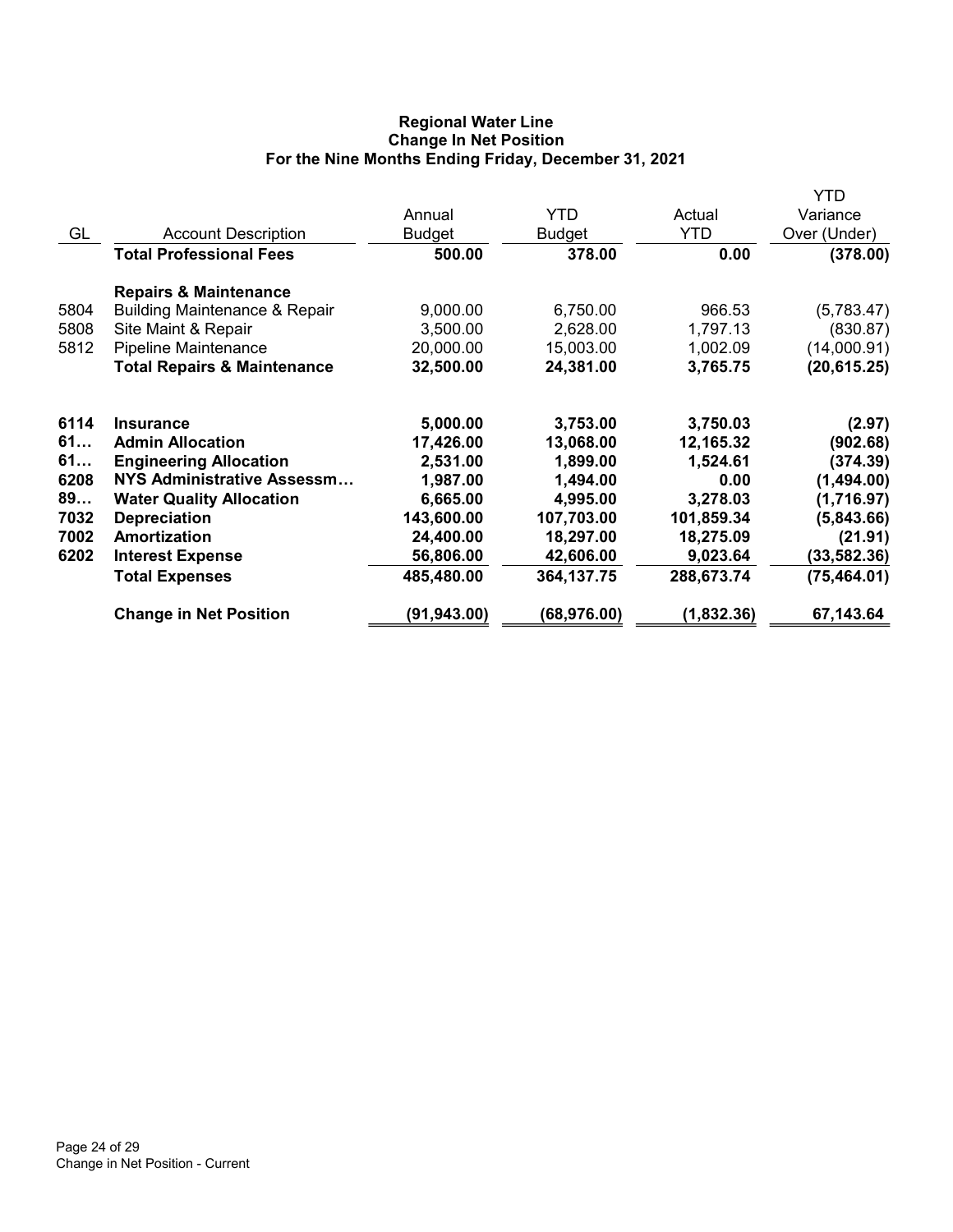# Water Sewer Contracts Change In Net Position For the Nine Months Ending Friday, December 31, 2021

| GL   | <b>Account Description</b>          | Annual<br><b>Budget</b> | <b>YTD</b><br><b>Budget</b> | Actual<br><b>YTD</b> | YTD<br>Variance<br>Over (Under) |
|------|-------------------------------------|-------------------------|-----------------------------|----------------------|---------------------------------|
|      | <b>Customer Billings</b>            |                         |                             |                      |                                 |
| 4001 | <b>Customer Billings</b>            | \$942,077.50            | \$706,557.42                | \$700,384.13         | (\$6,173.29)                    |
|      | <b>Total Customer Billings</b>      | 942,077.50              | 706,557.42                  | 700,384.13           | (6, 173.29)                     |
|      | <b>Total Income</b>                 | 942,077.50              | 706,557.42                  | 700,384.13           | (6, 173.29)                     |
|      | <b>Salaries</b>                     |                         |                             |                      |                                 |
| 50   | <b>Engineering Wages</b>            | 18,377.00               | 13,779.00                   | 13,117.36            | (661.64)                        |
| 50   | <b>WQ Wages</b>                     | 342,867.50              | 257, 151.42                 | 257,744.82           | 593.40                          |
| 50   | Overtime Wages                      | 86,662.00               | 64,998.00                   | 64,496.63            | (501.37)                        |
| 5005 | On-Call Stipend                     | 8,400.00                | 6,300.00                    | 6,000.00             | (300.00)                        |
|      | <b>Total Salaries</b>               | 456,306.50              | 342,228.42                  | 341,358.81           | (869.61)                        |
|      | <b>Fringe Benefits</b>              |                         |                             |                      |                                 |
| 50   | <b>FICA Expense</b>                 | 30,055.44               | 22,537.80                   | 24,966.83            | 2,429.03                        |
| 50   | <b>Pension Expense</b>              | 66,735.28               | 50,055.21                   | 51,173.55            | 1,118.34                        |
| 50   | <b>VDC Expense</b>                  | 0.00                    | 0.00                        | 42.40                | 42.40                           |
| 50   | Health Insurance                    | 68,767.50               | 51,574.86                   | 46,932.08            | (4,642.78)                      |
| 50   | <b>Workers Comp</b>                 | 29,031.25               | 21,773.43                   | 22,342.30            | 568.87                          |
| 50   | <b>Disability Insurance</b>         | 1,372.00                | 1,025.28                    | 957.78               | (67.50)                         |
| 50   | Post Retire Overhead                | 39,870.00               | 29,907.00                   | 28,306.50            | (1,600.50)                      |
|      | <b>Total Fringe Benefits</b>        | 235,831.47              | 176,873.58                  | 174,721.44           | (2, 152.14)                     |
|      | <b>Operations &amp; Maintenance</b> |                         |                             |                      |                                 |
| 5704 | <b>O&amp;M Supplies</b>             | 500.00                  | 378.00                      | 0.00                 | (378.00)                        |
| 5770 | Other Tool, Equip & O&M             | 500.00                  | 378.00                      | 0.00                 | (378.00)                        |
| 8090 | <b>Purchases for Resale</b>         | 50,000.00               | 37,503.00                   | 15,196.10            | (22, 306.90)                    |
|      | Total O & M                         | 51,000.00               | 38,259.00                   | 15,196.10            | (23,062.90)                     |
|      | <b>Office &amp; Administrative</b>  |                         |                             |                      |                                 |
| 5202 | Employee Mileage Reimburse          | 500.00                  | 378.00                      | 346.08               | (31.92)                         |
| 5270 | <b>Travel &amp; Meeting Expense</b> | 300.00                  | 225.00                      | 0.00                 | (225.00)                        |
|      | <b>Total Office &amp; Admin</b>     | 800.00                  | 603.00                      | 346.08               | (256.92)                        |
|      |                                     |                         |                             |                      |                                 |
| 6114 | <b>Insurance</b>                    | 18,300.00               | 13,725.00                   | 13,725.00            | 0.00                            |
| 61   | <b>Admin Allocation</b>             | 36,745.00               | 27,558.00                   | 25,952.67            | (1,605.33)                      |
| 61   | <b>Engineering Allocation</b>       | 10,551.00               | 7,911.00                    | 5,515.10             | (2,395.90)                      |
| 6208 | <b>NYS Administrative Assessm</b>   | 4,982.00                | 3,735.00                    | 0.00                 | (3,735.00)                      |
| 89   | <b>Water Quality Allocation</b>     | 113,636.00              | 85,230.00                   | 68,718.23            | (16, 511.77)                    |
|      | <b>Total Expenses</b>               | 928,151.97              | 696,123.00                  | 645,533.43           | (50, 589.57)                    |
|      | <b>Change in Net Position</b>       | 13,925.53               | 10,434.42                   | 54,850.70            | 44,416.28                       |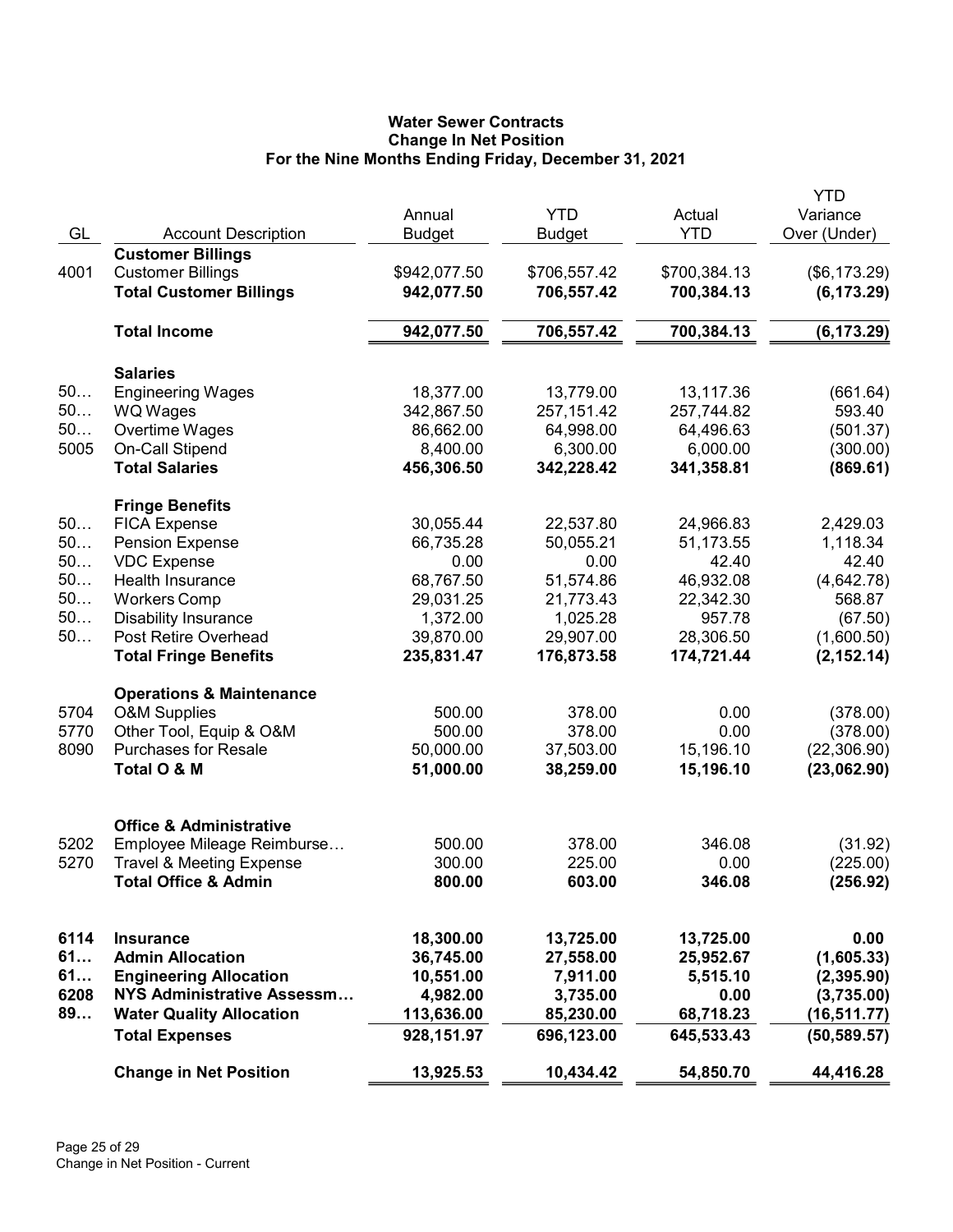#### Engineering Change In Net Position For the Nine Months Ending Friday, December 31, 2021

|               |                                           |                      |                      |                    | <b>YTD</b>          |
|---------------|-------------------------------------------|----------------------|----------------------|--------------------|---------------------|
|               |                                           | Annual               | <b>YTD</b>           | Actual             | Variance            |
| GL            | <b>Account Description</b>                | <b>Budget</b>        | Budget               | <b>YTD</b>         | Over (Under)        |
|               | <b>Customer Billings</b>                  |                      |                      |                    |                     |
| 4001          | <b>Customer Billings</b>                  | \$1,228,271.00       | \$921,206.97         | \$820,524.34       | (\$100,682.63)      |
|               | <b>Total Customer Billings</b>            | 1,228,271.00         | 921,206.97           | 820,524.34         | (100, 682.63)       |
|               | <b>Other Income</b>                       |                      |                      |                    |                     |
| 4164          | Miscellaneous                             | 0.00                 | 0.00                 | (0.08)             | (0.08)              |
|               | <b>Total Other Income</b>                 | 0.00                 | 0.00                 | (0.08)             | (0.08)              |
|               | <b>Total Income</b>                       | 1,228,271.00         | 921,206.97           | 820,524.26         | (100,682.71)        |
|               | <b>Salaries</b>                           |                      |                      |                    |                     |
| 50            | <b>Engineering Wages</b>                  | 704,088.00           | 528,066.00           | 438,345.62         | (89, 720.38)        |
| 50            | <b>Telecom Wages</b>                      | 0.00                 | 0.00                 | 1,452.00           | 1,452.00            |
| 50            | <b>WQ Wages</b>                           | 0.00                 | 0.00                 | 4,354.11           | 4,354.11            |
|               | <b>Total Salaries</b>                     | 704,088.00           | 528,066.00           | 444, 151. 73       | (83,914.27)         |
|               | <b>Fringe Benefits</b>                    |                      |                      |                    |                     |
| 50            | <b>FICA Expense</b>                       | 45,832.00            | 34,371.00            | 32,939.93          | (1,431.07)          |
| 50            | <b>Pension Expense</b>                    | 87,744.00            | 65,808.00            | 58,941.20          | (6,866.80)          |
| 50            | <b>VDC Expense</b>                        | 0.00                 | 0.00                 | 2,148.46           | 2,148.46            |
| 50            | Health Insurance                          | 104,971.00           | 78,732.00            | 68,609.48          | (10, 122.52)        |
| 50            | <b>Workers Comp</b>                       | 27,545.00            | 20,655.00            | 20,104.56          | (550.44)            |
| 50            | <b>Disability Insurance</b>               | 1,617.00             | 1,215.00             | 1,212.65           | (2.35)              |
| 50            | Post Retire Overhead                      | 46,975.00            | 35,235.00            | 32,826.15          | (2,408.85)          |
| 5054          | <b>Employee Physicals &amp; Screening</b> | 1,200.00             | 902.97               | 945.25             | 42.28               |
|               | <b>Total Fringe Benefits</b>              | 315,884.00           | 236,918.97           | 217,727.68         | (19, 191.29)        |
|               | <b>Operations &amp; Maintenance</b>       |                      |                      |                    |                     |
| 5403          | <b>Safety Equipment &amp; Supplies</b>    | 1,000.00             | 747.00               | 667.87             | (79.13)             |
| 5904          | <b>SCADA</b>                              | 19,550.00            | 14,661.00            | 9,185.09           | (5,475.91)          |
| 8090          | <b>Purchases for Resale</b>               | 63,500.00            | 47,621.97            | 36,592.34          | (11,029.63)         |
|               | Total O & M                               | 84,050.00            | 63,029.97            | 46,445.30          | (16, 584.67)        |
|               |                                           |                      |                      |                    |                     |
|               | <b>Office &amp; Administrative</b>        |                      |                      |                    |                     |
| 5053          | Misc Employee Costs                       | 800.00               | 603.00               | 10.00              | (593.00)            |
| 5102          | <b>Office Rent</b>                        | 5,389.00             | 4,041.00             | 4,041.72           | 0.72<br>(1, 146.11) |
| 5104<br>5112  | <b>Office Supplies</b>                    | 2,500.00<br>1,960.00 | 1,872.00<br>1,467.00 | 725.89<br>2,308.24 | 841.24              |
| 5114          | Telephone<br><b>Cellular Services</b>     | 6,800.00             | 5,103.00             | 4,544.43           | (558.57)            |
| 5120          | Dues & Subscriptions                      | 1,100.00             | 825.03               | 662.00             | (163.03)            |
| 5122          | Public Info & Advertising                 | 2,500.00             | 1,878.03             | 1,913.00           | 34.97               |
| 5130          | <b>Office Equipment</b>                   | 3,500.00             | 2,622.06             | 836.00             | (1,786.06)          |
| 5202          | Employee Mileage Reimburse                | 9,500.00             | 7,121.97             | 8,232.56           | 1,110.59            |
| 5204          | Empl. Meals & Incidental                  | 2,500.00             | 1,872.00             | 2,074.27           | 202.27              |
| 5206          | Empl. Lodging                             | 5,000.00             | 3,753.00             | 3,043.40           | (709.60)            |
| 5312          | <b>Continuing Education</b>               | 8,100.00             | 6,077.97             | 0.00               | (6,077.97)          |
| Page 26 of 29 |                                           |                      |                      |                    |                     |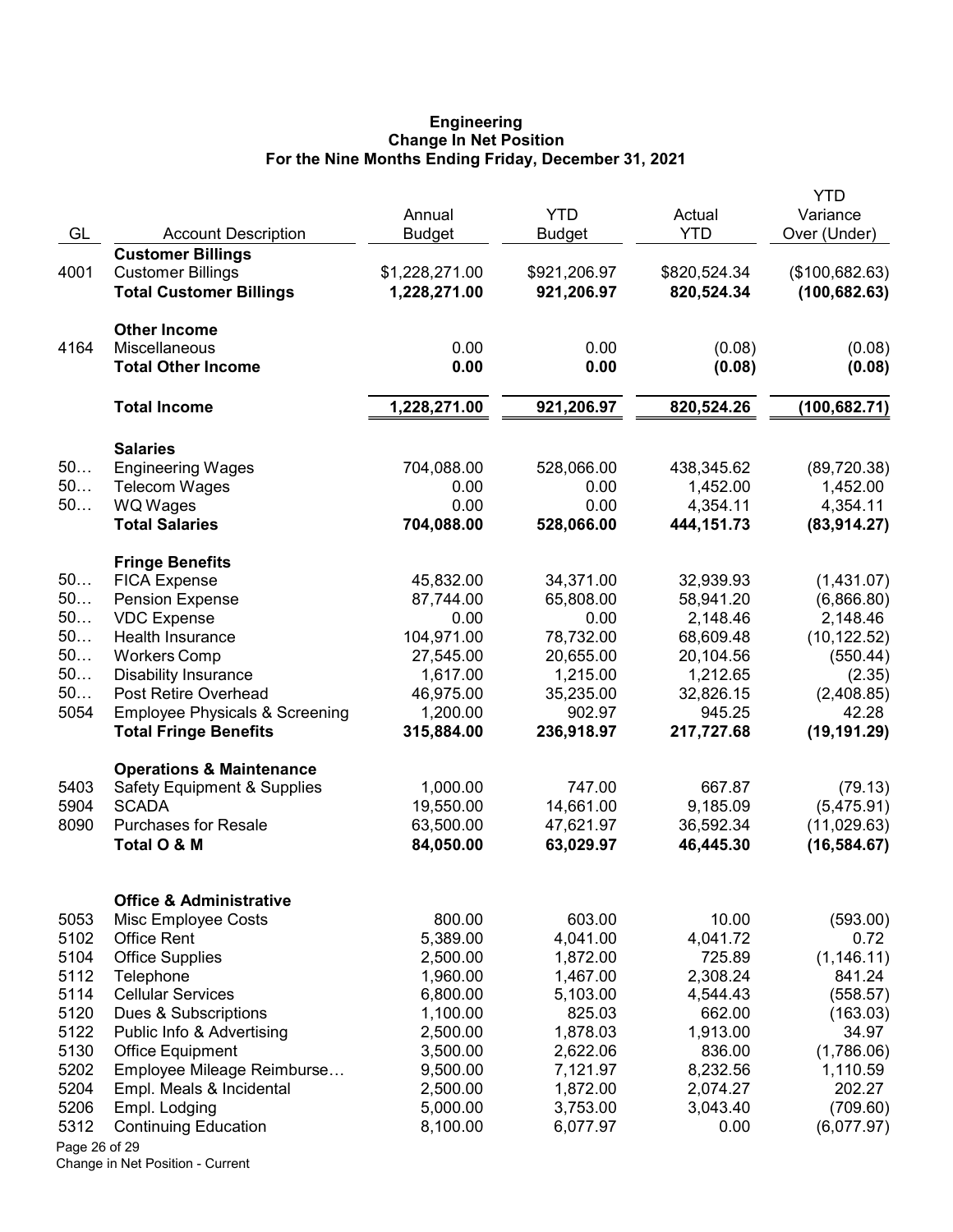# Engineering Change In Net Position For the Nine Months Ending Friday, December 31, 2021

|      |                                 |               |               |             | YTD           |
|------|---------------------------------|---------------|---------------|-------------|---------------|
|      |                                 | Annual        | <b>YTD</b>    | Actual      | Variance      |
| GL   | <b>Account Description</b>      | <b>Budget</b> | <b>Budget</b> | <b>YTD</b>  | Over (Under)  |
| 5370 | Training & Development          | 10,000.00     | 7,503.03      | 6,104.94    | (1,398.09)    |
| 5402 | <b>Employee Uniforms</b>        | 1,200.00      | 900.00        | 236.00      | (664.00)      |
|      | <b>Total Office &amp; Admin</b> | 60,849.00     | 45,639.09     | 34,732.45   | (10, 906.64)  |
|      | <b>Professional Fees</b>        |               |               |             |               |
| 5924 | Legal                           | 2,000.00      | 1,503.00      | 1,883.75    | 380.75        |
|      | <b>Total Professional Fees</b>  | 2,000.00      | 1,503.00      | 1,883.75    | 380.75        |
|      | <b>Automobile</b>               |               |               |             |               |
| 5601 | Auto/Light Truck Rep. & Maint.  | 2,500.00      | 1,872.00      | 1,225.93    | (646.07)      |
| 5602 | <b>Auto/Light Truck Fuel</b>    | 4,000.00      | 3,003.03      | 2,503.78    | (499.25)      |
| 5603 | Auto/Light Truck Rental/Lease   | 6,700.00      | 5,022.00      | 5,024.98    | 2.98          |
| 5605 | Vehicle Ins                     | 2,200.00      | 1,647.00      | 1,649.97    | 2.97          |
|      | <b>Total Automobile</b>         | 15,400.00     | 11,544.03     | 10,404.66   | (1, 139.37)   |
|      | <b>Computer</b>                 |               |               |             |               |
| 5124 | <b>Computer Equipment</b>       | 6,000.00      | 4,500.00      | 4,782.00    | 282.00        |
| 5128 | Programming & Software          | 1,200.00      | 900.00        | 613.80      | (286.20)      |
| 5906 | <b>GIS</b>                      | 29,200.00     | 21,897.00     | 23,606.24   | 1,709.24      |
|      | <b>Total Computer</b>           | 36,400.00     | 27,297.00     | 29,002.04   | 1,705.04      |
| 6114 | <b>Insurance</b>                | 26,300.00     | 19,728.00     | 19,725.03   | (2.97)        |
| 61   | <b>Admin Allocation</b>         | 55,784.00     | 41,841.00     | 39,415.67   | (2, 425.33)   |
| 61   | <b>Engineering Allocation</b>   | (79, 552.00)  | (59,661.00)   | (55,691.56) | 3,969.44      |
| 6208 | NYS Administrative Assessm      | 7,173.00      | 5,382.00      | 0.00        | (5,382.00)    |
| 7032 | <b>Depreciation</b>             | 12,700.00     | 9,522.00      | 10,522.39   | 1,000.39      |
|      | <b>Total Expenses</b>           | 1,241,076.00  | 930,810.06    | 798,319.14  | (132, 490.92) |
|      | <b>Change in Net Position</b>   | (12, 805.00)  | (9,603.09)    | 22,205.12   | 31,808.21     |
|      |                                 |               |               |             |               |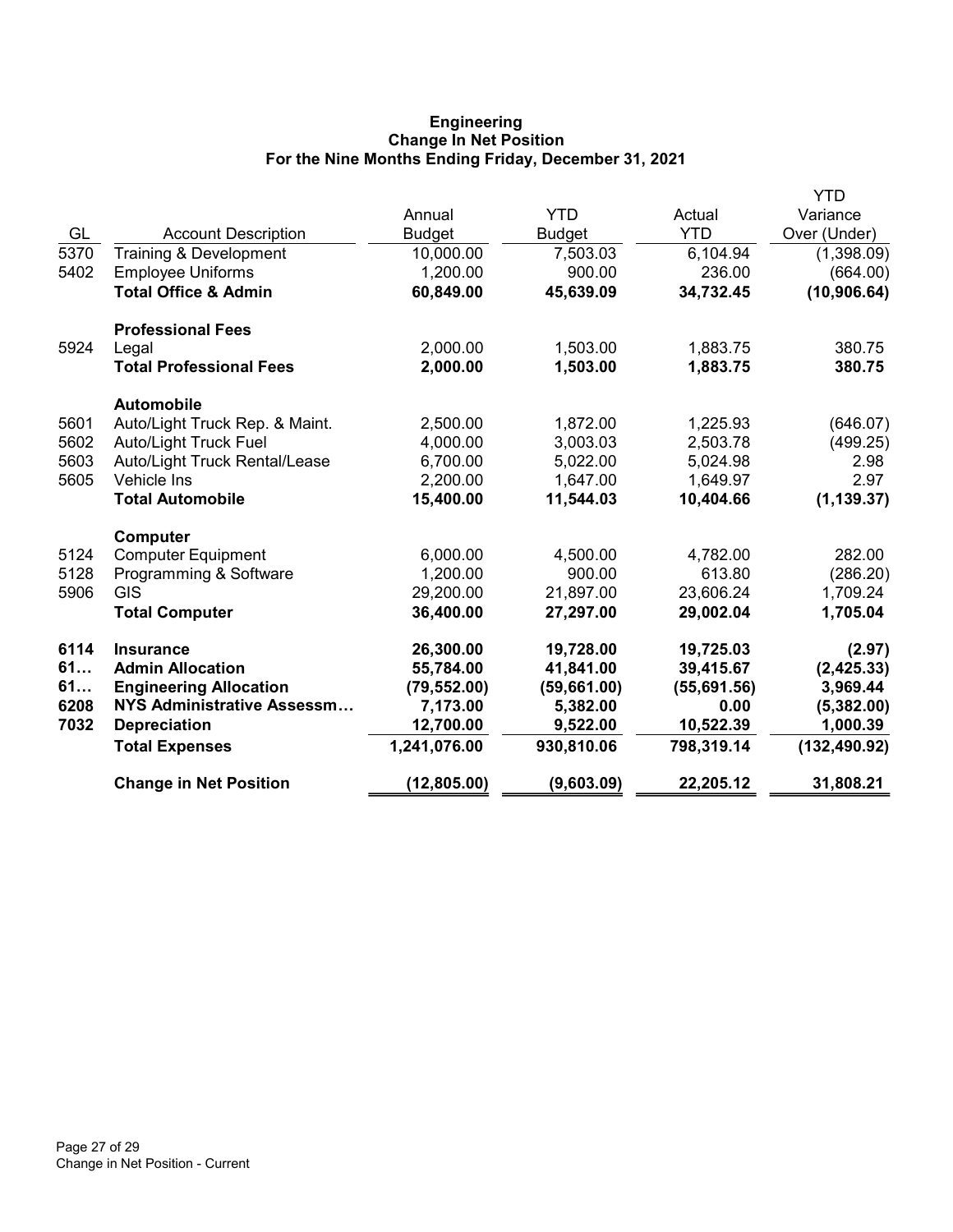### Regional Development Change In Net Position For the Nine Months Ending Friday, December 31, 2021

| GL                    | <b>Account Description</b>                                 | Annual<br><b>Budget</b>    | <b>YTD</b><br><b>Budget</b> | Actual<br><b>YTD</b>      | <b>YTD</b><br>Variance<br>Over (Under) |
|-----------------------|------------------------------------------------------------|----------------------------|-----------------------------|---------------------------|----------------------------------------|
|                       | <b>Customer Billings</b>                                   |                            |                             |                           |                                        |
| 4001                  | <b>Customer Billings</b>                                   | \$134,876.00               | \$101,160.00                | \$81,844.33               | (\$19,315.67)                          |
|                       | <b>Total Customer Billings</b>                             | 134,876.00                 | 101,160.00                  | 81,844.33                 | (19, 315.67)                           |
|                       | <b>Grant Revenue</b>                                       |                            |                             |                           |                                        |
| 4181                  | <b>Federal Grant Income</b>                                | 154,211.00                 | 115,661.97                  | 103,835.62                | (11, 826.35)                           |
| 4183                  | <b>NY State Grants</b>                                     | 983,581.00                 | 737,682.03                  | 1,038,088.00              | 300,405.97                             |
| 4184                  | <b>Other Grants</b><br><b>Total Grant Revenue</b>          | 40,000.00<br>1,177,792.00  | 29,997.00<br>883,341.00     | 33,486.00<br>1,175,409.62 | 3,489.00<br>292,068.62                 |
|                       |                                                            |                            |                             |                           |                                        |
| 4104                  | <b>Loan Interest Income</b>                                | 564,000.00                 | 422,991.00                  | 500,082.29                | 77,091.29                              |
|                       | <b>Other Income</b>                                        |                            |                             |                           |                                        |
| 4162                  | <b>Processing Fees</b>                                     | 10,000.00                  | 7,497.00                    | 12,330.00                 | 4,833.00                               |
| 4164                  | Miscellaneous                                              | 10,550.00                  | 7,920.00                    | 17,271.50                 | 9,351.50                               |
| 4185<br>4190          | <b>Grant Recapture</b>                                     | 0.00<br>0.00               | 0.00<br>0.00                | 13,440.00                 | 13,440.00                              |
|                       | Recovery of Bad Debts<br><b>Total Other Income</b>         | 20,550.00                  | 15,417.00                   | 52,899.98<br>95,941.48    | 52,899.98<br>80,524.48                 |
|                       |                                                            |                            |                             |                           |                                        |
|                       | <b>Interest Income</b>                                     |                            |                             |                           |                                        |
| 4102                  | Investment Interest Income                                 | 198,043.00                 | 148,518.00                  | 89,909.31                 | (58,608.69)                            |
| 42                    | Mark to Market Adjustment                                  | 0.00                       | 0.00                        | (67, 709.51)              | (67, 709.51)                           |
|                       | <b>Total Interest Income</b>                               | 198,043.00<br>2,095,261.00 | 148,518.00<br>1,571,427.00  | 22,199.80                 | (126,318.20)                           |
|                       | <b>Total Income</b>                                        |                            |                             | 1,875,477.52              | 304,050.52                             |
|                       | <b>Salaries</b>                                            |                            |                             |                           |                                        |
| 50                    | <b>Administrative Wages</b>                                | 17,585.00                  | 13,185.00                   | 10,537.32                 | (2,647.68)                             |
| 50                    | <b>Engineering Wages</b>                                   | 22,453.00                  | 16,839.00                   | 7,253.64                  | (9,585.36)                             |
| 50<br>50              | <b>Telecom Wages</b>                                       | 0.00                       | 0.00<br>260,379.00          | 409.50                    | 409.50                                 |
|                       | <b>Regional Development Wages</b><br><b>Total Salaries</b> | 347,175.00<br>387,213.00   | 290,403.00                  | 223,858.24<br>242,058.70  | (36, 520.76)<br>(48, 344.30)           |
|                       |                                                            |                            |                             |                           |                                        |
| 50                    | <b>Fringe Benefits</b><br><b>FICA Expense</b>              | 25,246.00                  | 18,936.00                   | 17,379.18                 | (1,556.82)                             |
| 50                    | <b>Pension Expense</b>                                     | 63,855.00                  | 47,889.00                   | 43,075.59                 | (4,813.41)                             |
| 50                    | Health Insurance                                           | 57,204.00                  | 42,903.00                   | 37,945.40                 | (4,957.60)                             |
| 50                    | <b>Workers Comp</b>                                        | 739.00                     | 558.00                      | 425.70                    | (132.30)                               |
| 50                    | <b>Disability Insurance</b>                                | 1,255.00                   | 936.00                      | 940.77                    | 4.77                                   |
| 50                    | Post Retire Overhead                                       | 25,667.00                  | 19,251.00                   | 15,778.53                 | (3,472.47)                             |
|                       | <b>Total Fringe Benefits</b>                               | 173,966.00                 | 130,473.00                  | 115,545.17                | (14, 927.83)                           |
|                       | <b>Operations &amp; Maintenance</b>                        |                            |                             |                           |                                        |
| 6110                  | Marketing                                                  | 5,000.00                   | 3,753.00                    | 0.00                      | (3,753.00)                             |
| 8090                  | <b>Purchases for Resale</b>                                | 7,000.00                   | 5,247.00                    | 1,070.00                  | (4, 177.00)                            |
|                       | Total O & M                                                | 12,000.00                  | 9,000.00                    | 1,070.00                  | (7,930.00)                             |
| 6006<br>Page 28 of 29 | <b>Host Community Benefits</b>                             | 133,411.00                 | 100,062.00                  | 133,411.46                | 33,349.46                              |